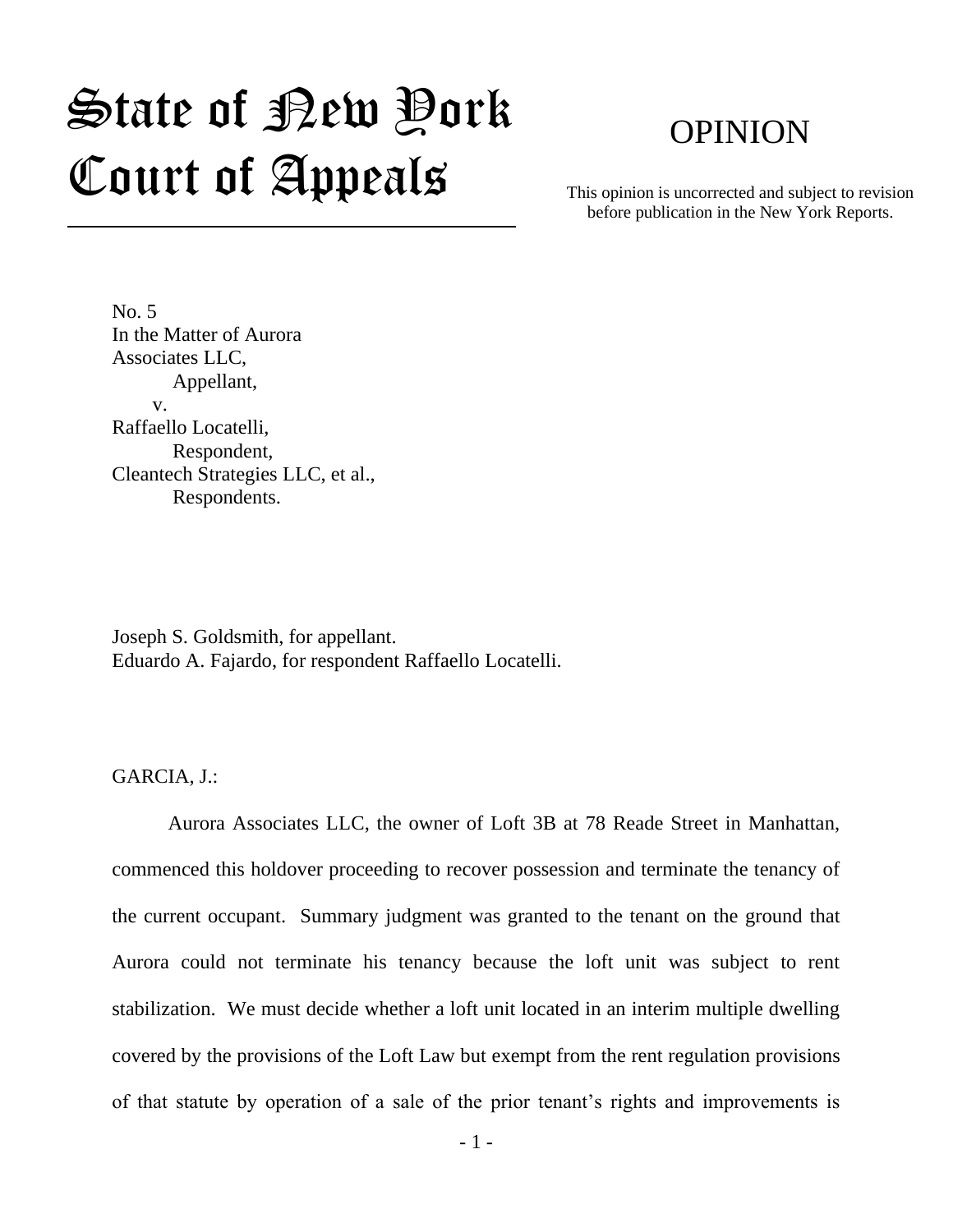otherwise subject to rent stabilization. We hold that it is not, and therefore reverse and grant summary judgment to Aurora.

I.

This case requires us to revisit what we have previously described as a "patchwork of rent-control legislation" that has grown into an "'impenetrable thicket'" of rules and regulations (*City of New York v New York State Div. of Hous. & Community Renewal*, 97 NY2d 216, 219 [2001], quoting *Matter of 89 Christopher v Joy*, 35 NY2d 213, 220 [1974]). More specifically, in deciding whether the premises here are subject to rent regulation, we must once again consider the interplay of the Emergency Tenant Protection Act (ETPA) and the Loft Law (*see Wolinsky v Kee Yip Realty Corp.*, 2 NY3d 487, 491 [2004]).

The Loft Law, Multiple Dwelling Law article 7-C, was enacted in 1982 to resolve the "serious public emergency . . . created by the increasing number of conversions of commercial and manufacturing loft buildings to residential use without compliance with applicable building codes and laws" (Multiple Dwelling Law [MDL] § 280). The legislature found that "illegal and unregulated residential conversions" require "intervention of the state and local governments" to "establish a system whereby residential rentals can be reasonably adjusted so that residential tenants can assist in paying the cost of such legalization without being forced to relocate" (*id.*). The statute's goal was "to finally balance the equities of the conflicting interests in the development and use of loft space" and aimed to "provide[] a framework for the legalization of these

 $-2 -$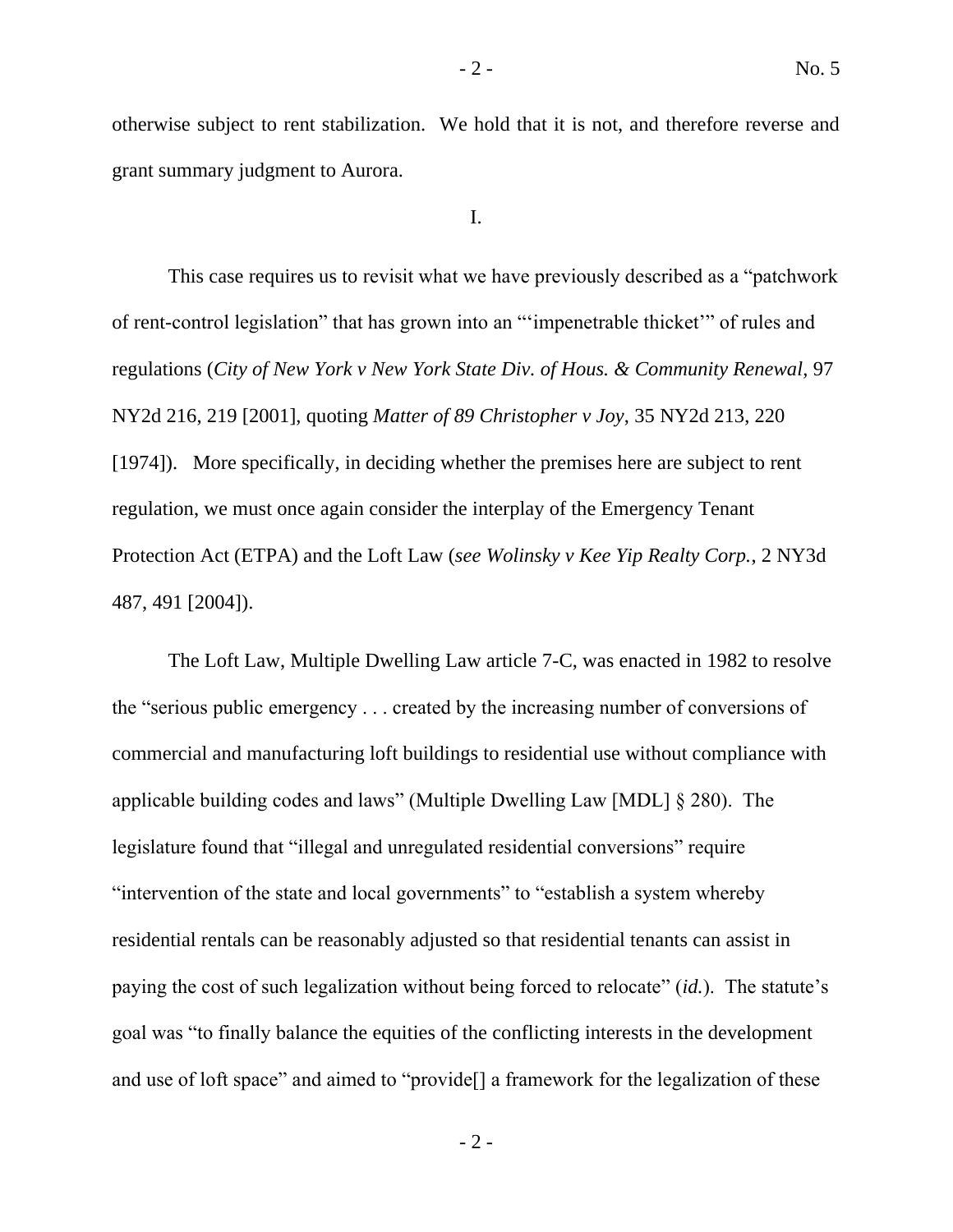dwellings consistent with the local zoning resolution of the City of New York" (Mem of Legis Rep of City of NY, 1982 McKinney's Session Laws of NY, at 2479, 2484).

To that end, the Loft Law provisions created a pathway to legalization for former commercial and manufacturing loft buildings used as residences despite a lack of residential occupancy certificates pursuant to a process overseen by the Loft Board (*see* MDL § 282). To be eligible for Loft Law occupancy, the building must be an interim multiple dwelling (IMD): a building or structure "at any time occupied for manufacturing, commercial, or warehouse purposes" which "lacks a certificate of compliance or occupancy" and is occupied as a residence by "three or more families living independently of one another" (MDL § 281 [1]). The building must also be "in a geographical area in which the local zoning resolution permits residential use as of right," "within an area designated . . . as a study area for possible rezoning to permit residential use," or subject to a special permit for residential use granted by a local planning agency, and "not owned by a municipality" (*id.* § 281 [2]). Because the intent of the Loft Law was to provide a mechanism for legalizing certain units in commercial buildings already used for residential purposes, not to generate additional illegal conversions, only buildings occupied for residential purposes during certain time periods in the past are eligible for Loft Law conversion (*id.* § 281 [1], [3]). Although occupancy of a multiple dwelling without a certificate of occupancy is generally prohibited by the Multiple Dwelling Law (*id.* § 301), the Loft Law permits "continued occupancy" of converted units in eligible buildings during the legalization process and protects tenants "from

- 3 -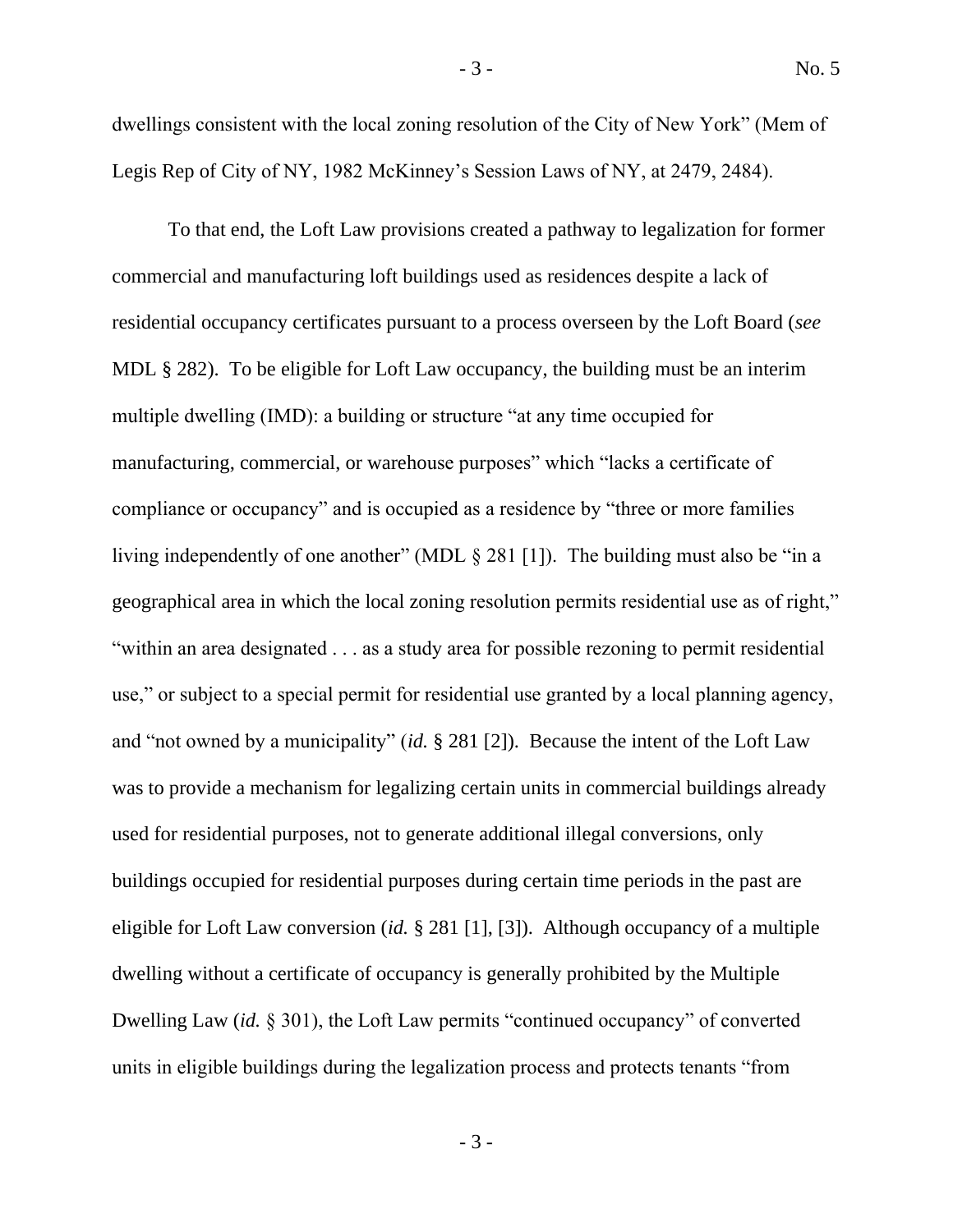eviction by reason of illegal occupancy, violation of a lease provision prohibiting residential use, or the lack of a residential certificate of occupancy" (*id.* § 283, 286 [1], [2]).

Section 284 of the Loft Law sets out necessary steps for legalization, requiring that owners "take all reasonable and necessary action to obtain a certificate of occupancy as a class A multiple dwelling." Once owners have come into compliance with safety and fire protection standards, they "may apply to the loft board for an adjustment of rent based upon the cost of such compliance," at which point "the loft board shall set the initial legal regulated rent, and each residential occupant qualified for protection . . . shall be offered a residential lease" (*id.* § 286 [3]).

Two provisions of the Loft Law found in a section titled "Tenant protection" are of significance here. Under section 286 (6), "a residential tenant . . . may sell any improvements to the unit made or purchased by [the tenant] to an incoming tenant provided, however, that the tenant shall first offer the improvements to the owner for an amount equal to their fair market value." If the owner purchases the improvements, "any unit subject to rent regulation solely by reason of this article . . . shall be exempted from the provisions of this article requiring rent regulation if such building had fewer than six residential units as of [June 21, 1982] or rented at market value subject to subsequent rent regulation if such building had six or more residential units at such time" (MDL § 286 [6]). A separate provision, often exercised in tandem with a purchase of improvements, provides that "an owner and a residential occupant may agree to the purchase by the

- 4 -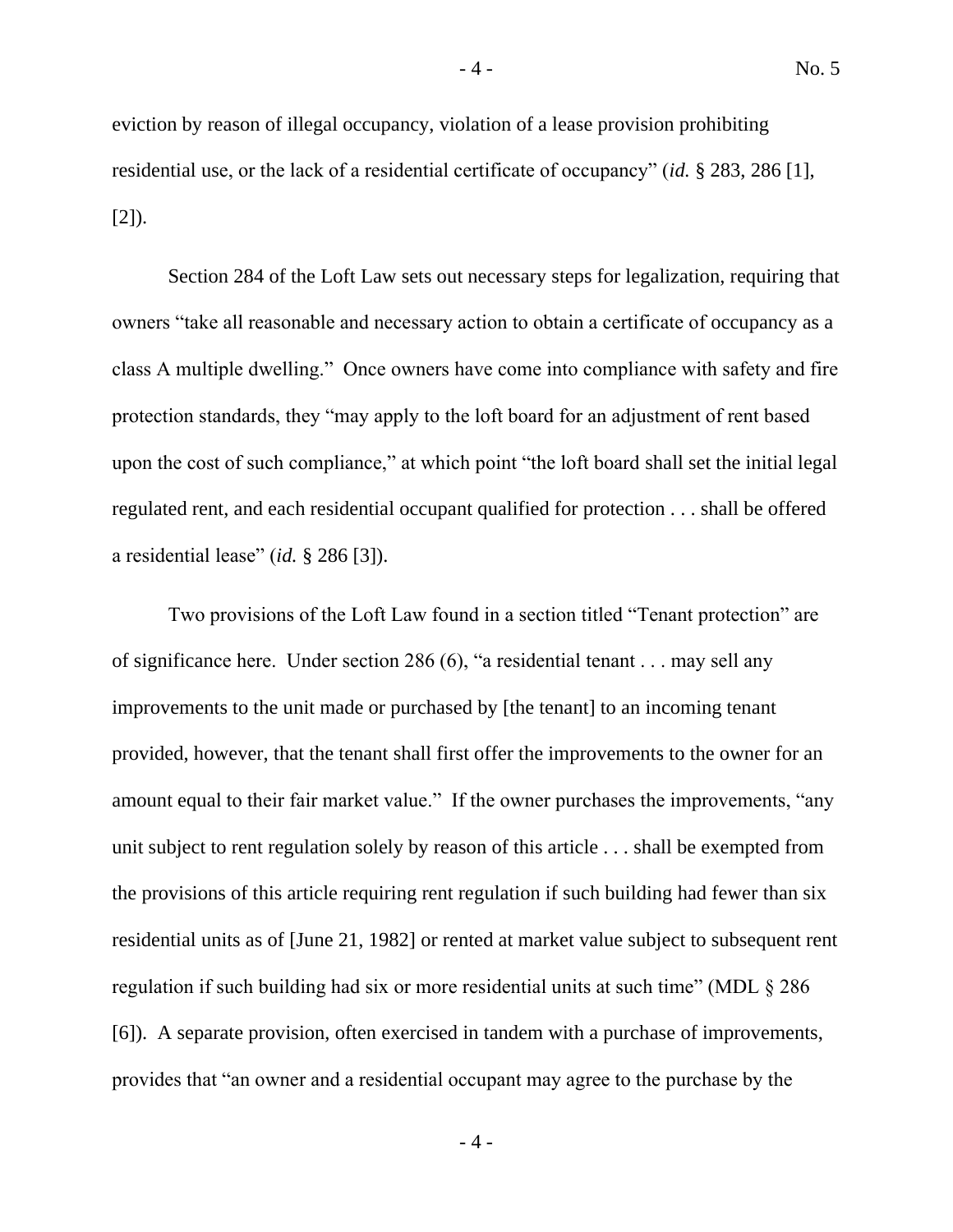owner of such person's rights in a unit" (MDL § 286 [12]). Upon purchase of the rights, the owner may return the unit to commercial use, relieving the owner of all Loft Law obligations, or continue residential use, subject to all Loft Law legalization requirements with the exception that "the unit is no longer subject to rent regulation where coverage under [the Loft Law] was the sole basis for such rent regulation" (29 RCNY 2-10).

#### II.

In 1998, the prior owner of 78 Reade Street—a building registered as an IMD in 1983—purchased the improvements and rights related to Loft 3B pursuant to MDL § 286 (6) and (12) from the tenants then in occupancy. The record before us contains the sales record form reflecting the 1998 sale of the then-covered tenant's improvements and rights under MDL § 286 (6) and (12), along with a recent registration renewal notice from the Loft Board indicating that the unit in question is designated "BuyR"—the "designation a unit receives in Loft Board records after a sale of rights has been filed and the unit is intended to remain residential" (Loft Board Order No. 4995 [2020]; Loft Board Order No. 5061 [2021]).<sup>1</sup> Prior tenants had been paying \$440 a month in rent. By the end of 1998, following Aurora's purchase of the building, Aurora entered into a lease agreement with a new tenant for \$4250 per month.

<sup>&</sup>lt;sup>1</sup> The sales record form is to be filed within 30 days of the sale (29 RCNY  $\S$  2-10 [b]). The Loft Board has determined, pursuant to 29 RCNY § 2-10 (b), that "[t]he only consequence for [a building owner's] untimely filing of the sales record form is a civil penalty" (Loft Board Order No. 4738 [2018]).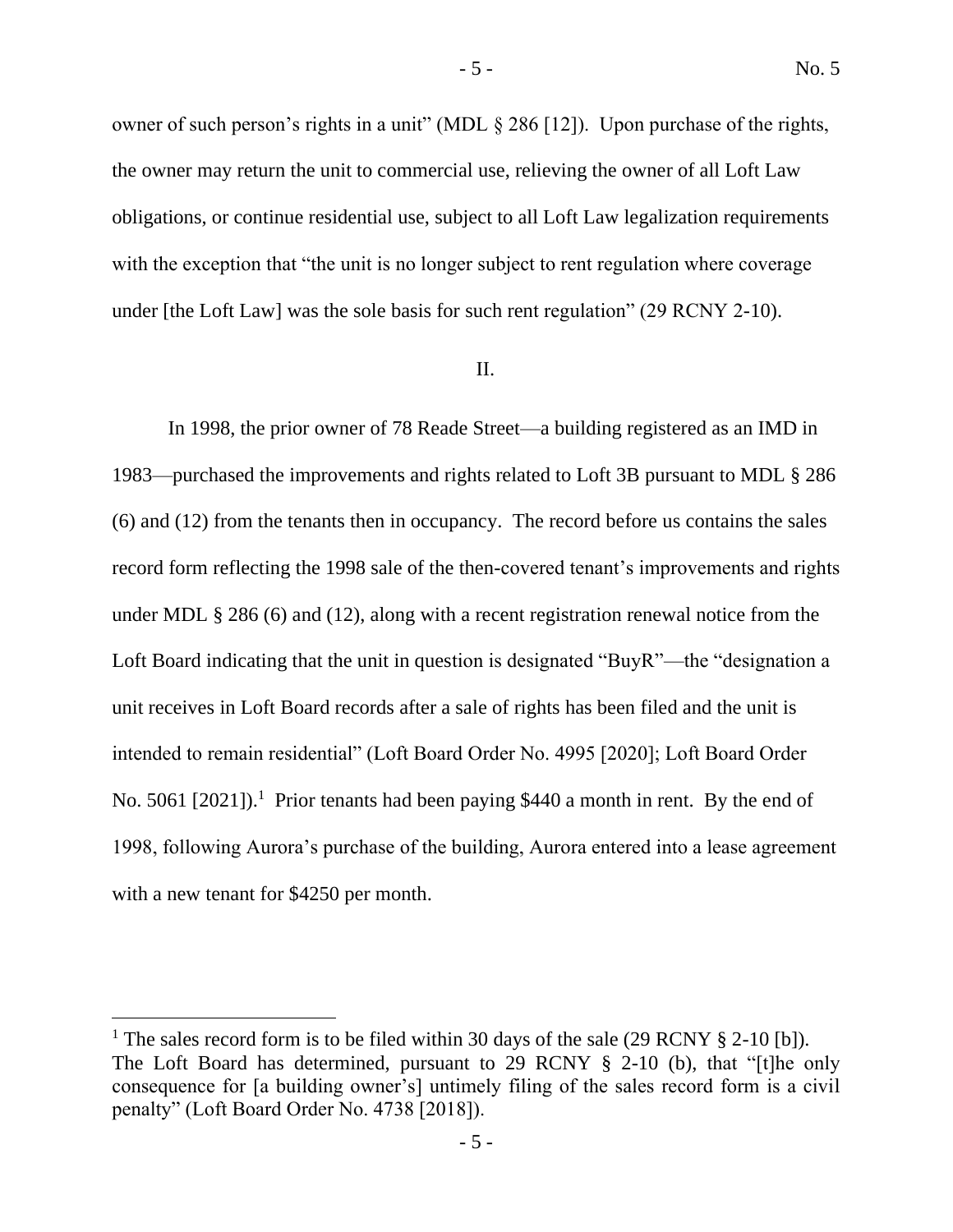In 2009, the current tenant entered into a lease agreement with Aurora to rent Loft 3B at \$4000 per month for a five-year term, and in 2014 the parties agreed to a one-year extension of the lease at an increased rent of \$4200 per month. After the one-year extension expired, tenant paid \$4200 on a month-to-month basis until February 2016. The following month, Aurora sent tenant a notice of termination requiring him to vacate by the end of April 2016 and rejected tenant's rent payment.

When tenant refused to vacate, Aurora brought a holdover proceeding against tenant pursuant to Real Property Law § 232-a, which authorizes summary proceedings to remove a monthly tenant given appropriate notice, and tenant raised counterclaims in opposition. The parties cross-moved for summary judgment, with tenant arguing that the unit was subject to rent stabilization under the ETPA, independent of the Loft Law. Tenant asserted that therefore he was not a month-to month tenant and instead was entitled to summary judgment dismissing Aurora's possession claim and to renewal of his lease (*see generally* 9 NYCRR pt 2524) because Civil Court "must follow the holding of" *Acevedo v Piano Bldg. LLC* (70 AD3d 124, 127 [1st Dept 2009]), namely that a unit is "subject to rent stabilization by virtue of [the] ETPA" even where a sale of rights has occurred. Aurora, in opposition, asserted that it was not until *Acevedo* that Loft Law units were made subject to the ETPA, that *Acevedo* was "not good law," and that, "if *Acevedo* . . . is not to be enforced, the Premises is not subject to the ETPA since there has

- 6 -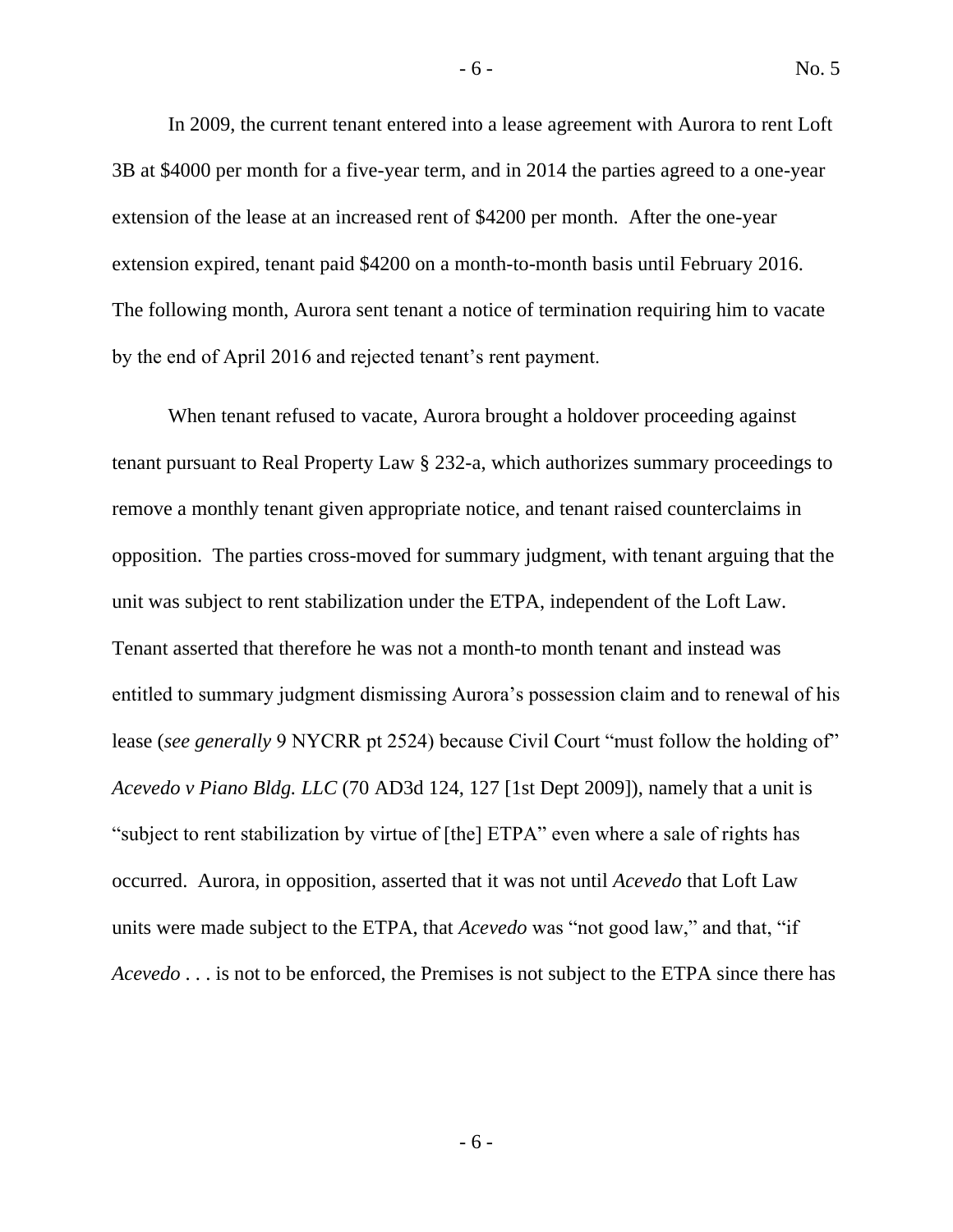been a prior sale pursuant to MDL  $\S 286 (12).$ <sup>2</sup> This argument prompted tenant to respond that Aurora could not avoid *Acevedo's* holding that the ETPA precluded his eviction "unless the New York State Court of Appeals decline[d] to follow *Acevedo*," and thereby overruled its approach.

As the Housing Court Judge explained, "[t]he core of the parties' dispute is the rent regulatory status of the subject premises" because "[i]f the subject premises is unregulated, termination of a tenancy pursuant to Real Property Law § 232-a is a remedy available to Petitioner," and "[i]f the subject premises is rent-stabilized, RPL § 232-a is not a remedy available to Petitioner." To answer that dispositive issue, the court looked to the building's "rent regulatory status" under the Rent Stabilization Act of 1969 (RSL) (Administrative Code of City of NY) § 26-511 (c) (4). Relying on *Acevedo*, the court agreed with tenant that, because "there are six residential units in the building in which the subject premises is located," "it is subject to rent stabilization by virtue of [the ETPA] notwithstanding the sale of Loft Law rights by the prior tenant, in part because MDL 286 [12] only applies to the actual occupant who sold his or her rights, not subsequent tenants." On this basis, the court denied Aurora's motion for summary judgment on the issue of possession of the unit, granted tenant's motion to dismiss Aurora's petition

<sup>&</sup>lt;sup>2</sup> Given the likelihood that Civil Court would adhere to the controlling Appellate Division precedent on which tenant relied, Aurora also raised arguments contending that, even assuming the Rent Stabilization Act of 1969 (RSL) (Administrative Code of City of NY) § 26-511 (c) (4) and the ETPA applied under *Acevedo*, the unit was nevertheless exempted from such rent regulation schemes pursuant to various provisions within those statutes.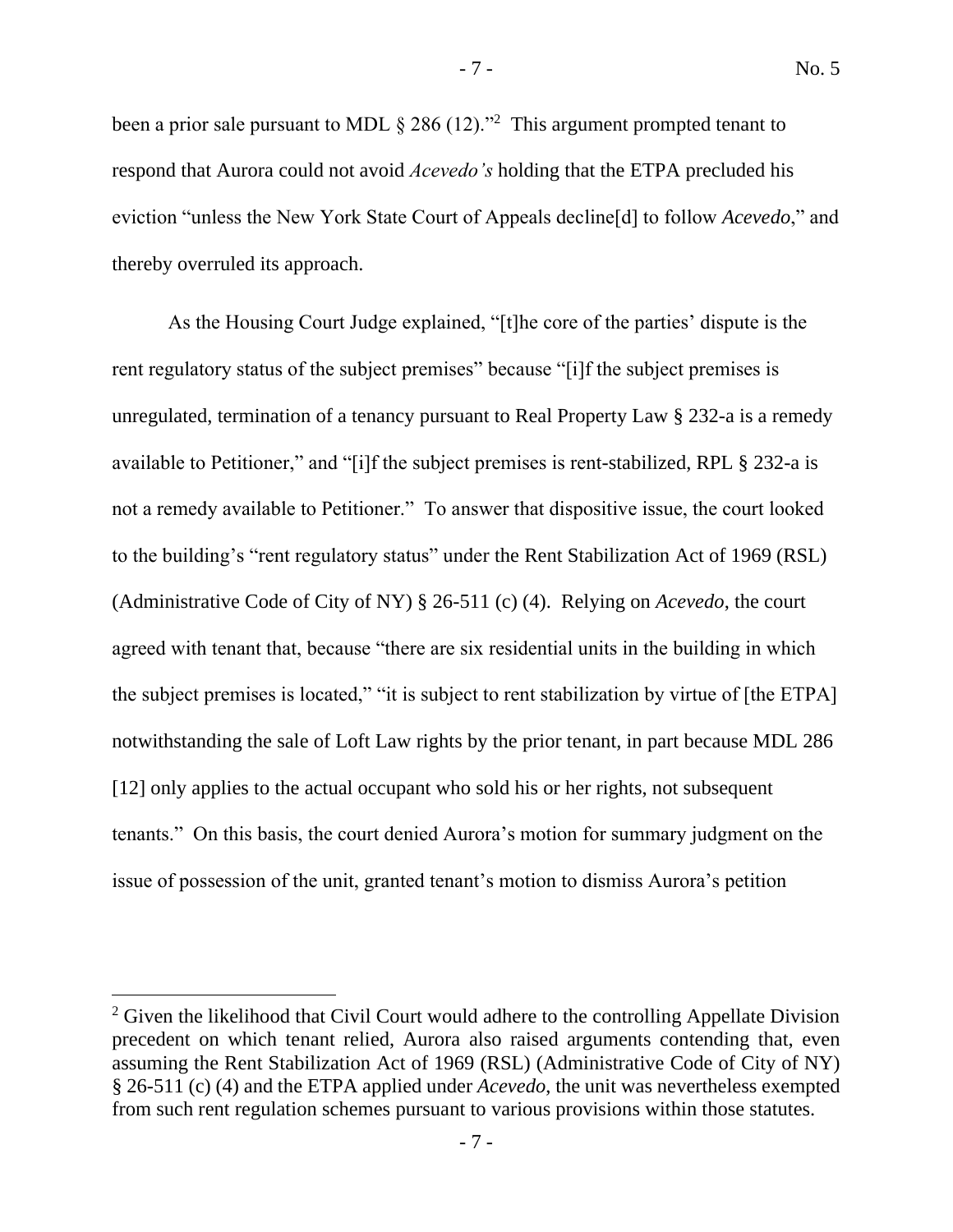insofar as it sought possession of the unit, and granted Aurora's motions to dismiss tenant's rent overcharge and attorneys' fees counterclaims.

The parties cross-appealed to the Appellate Term, which granted tenant's cross motion for attorneys' fees and otherwise affirmed (57 Misc 3d 157[A] [App Term, 1st Dept 2017]). The Appellate Term echoed Housing Court's statement that "[t]he 'core' of the parties'[] dispute, as acknowledged by the motion court itself, was the rent regulatory status of the subject unit, which resulted in the dismissal of *the underlying holdover proceeding* on the merits" *(id.* at \*3 [emphasis added]). That court held that Aurora could set a market value rent pursuant to MDL § 286 (6), but—citing *Acevedo*—determined that the loft nevertheless remained subject to rent regulation, as a "pre-1974 building [that] contained six or more residential units and the unit remained residential" (*id.* at \*1). Because it determined tenant had received "substantial relief" in the holdover proceeding, the court remitted for a determination of attorneys' fees in tenant's favor (*id.*).

The Appellate Division affirmed the Appellate Term order, also relying on *Acevedo* to hold that "[n]otwithstanding the predecessor owner's purchase of a prior tenant's rights under Multiple Dwelling Law § 286 (12), the loft unit at issue remained subject to rent regulation as the apartment is located in a pre-1974 building containing six or more residential units" (184 AD3d 436, 437 [1st Dept 2020]). As a result, the Appellate Division determined that the eviction proceeding was properly dismissed (*id.* at 437). The Appellate Division also affirmed dismissal of tenant's rent overcharge claim, asserting that Aurora "was not entitled to charge a market value rent for the unit" but

- 8 -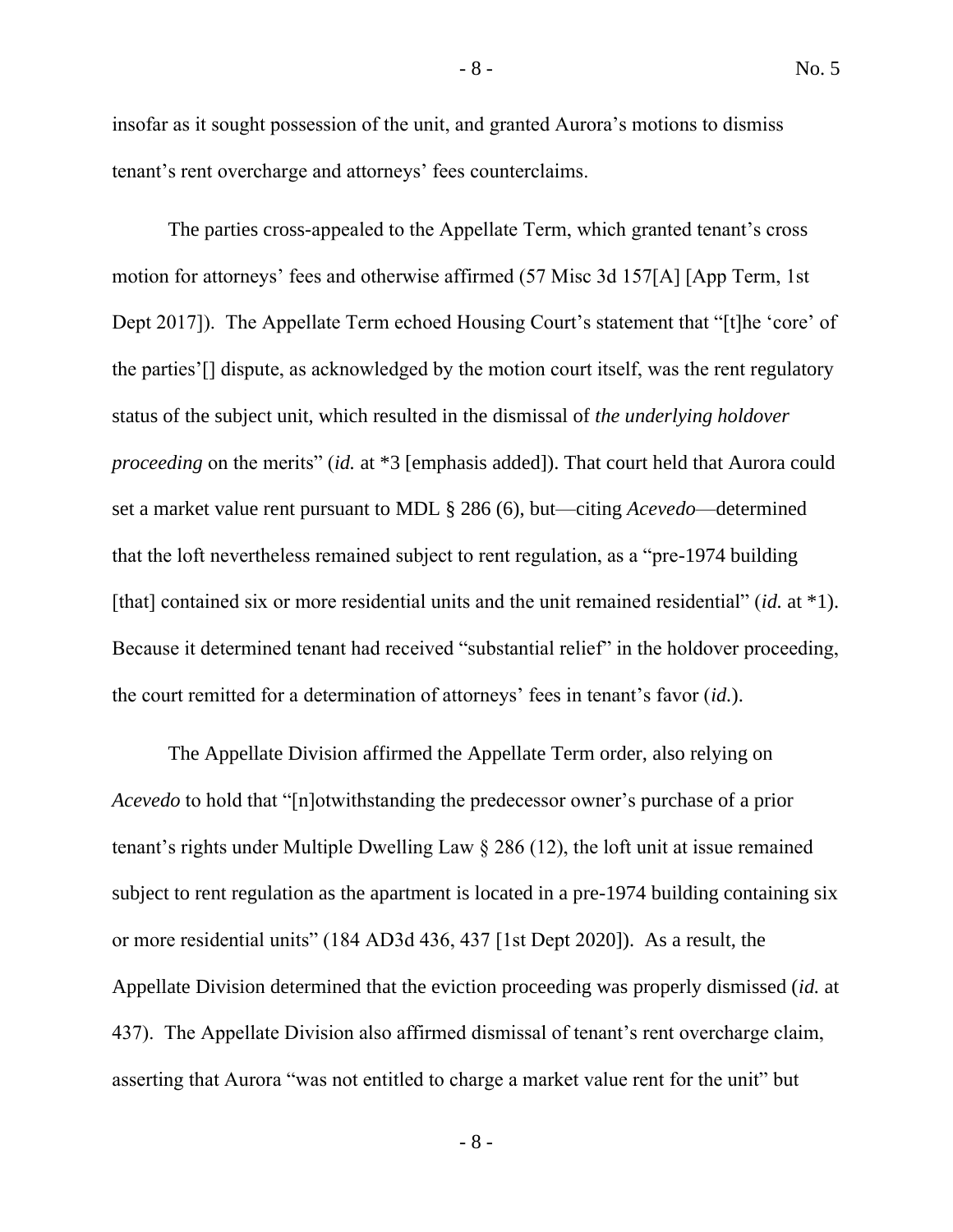tenant's overcharge claim failed nonetheless because there was no basis to examine the rental history beyond the four-year lookback period (*id.*). That court granted Aurora's motion to appeal to this Court, certifying the question of whether its order was correctly decided.<sup>3</sup>

Before this Court, Aurora argues that Loft 3B is not subject to rent regulation due to the prior owner's purchase of the protected tenant's Loft Law rights. Aurora contends that the courts below erred in concluding that the unit was otherwise subject to rent stabilization and eviction protections by operation of the ETPA and RSL and that such a conclusion contravenes this Court's decision in *Wolinsky*. In response, tenant argues that, irrespective of Loft Law coverage and the prior tenant's Loft Law sale of rights, the unit is subject to rent stabilization pursuant to the ETPA as a "housing accommodation" because the building was constructed prior to 1974, contains more than six residential units, and Loft Law units are not expressly exempted from ETPA coverage.<sup>4</sup> We must therefore decide whether Loft 3B was subject to rent regulation "solely" by virtue of the

<sup>&</sup>lt;sup>3</sup> The Appellate Division denied tenant's motion for leave to appeal to this Court and we dismissed tenant's subsequent motion for leave on jurisdictional grounds (36 NY3d 1105 [2021]). As a result, tenant's overcharge claim is not before us on this appeal.

<sup>&</sup>lt;sup>4</sup> Tenant has never asserted that he was a "residential occupant<sup>[]</sup> qualified for protection" and "entitled to continued occupancy" under MDL § 286 (2) (i) (dissenting op at 12-15). At oral argument before this Court, tenant conceded that the sole issue here is whether rent control protections apply to prevent Aurora's Real Property Law § 232-a action from proceeding, and argued that the ETPA was "what protects this particular tenant" from Aurora's holdover action seeking possession of the unit. Tenant also conceded that in the proceedings below, he never claimed protection from any other statutory source.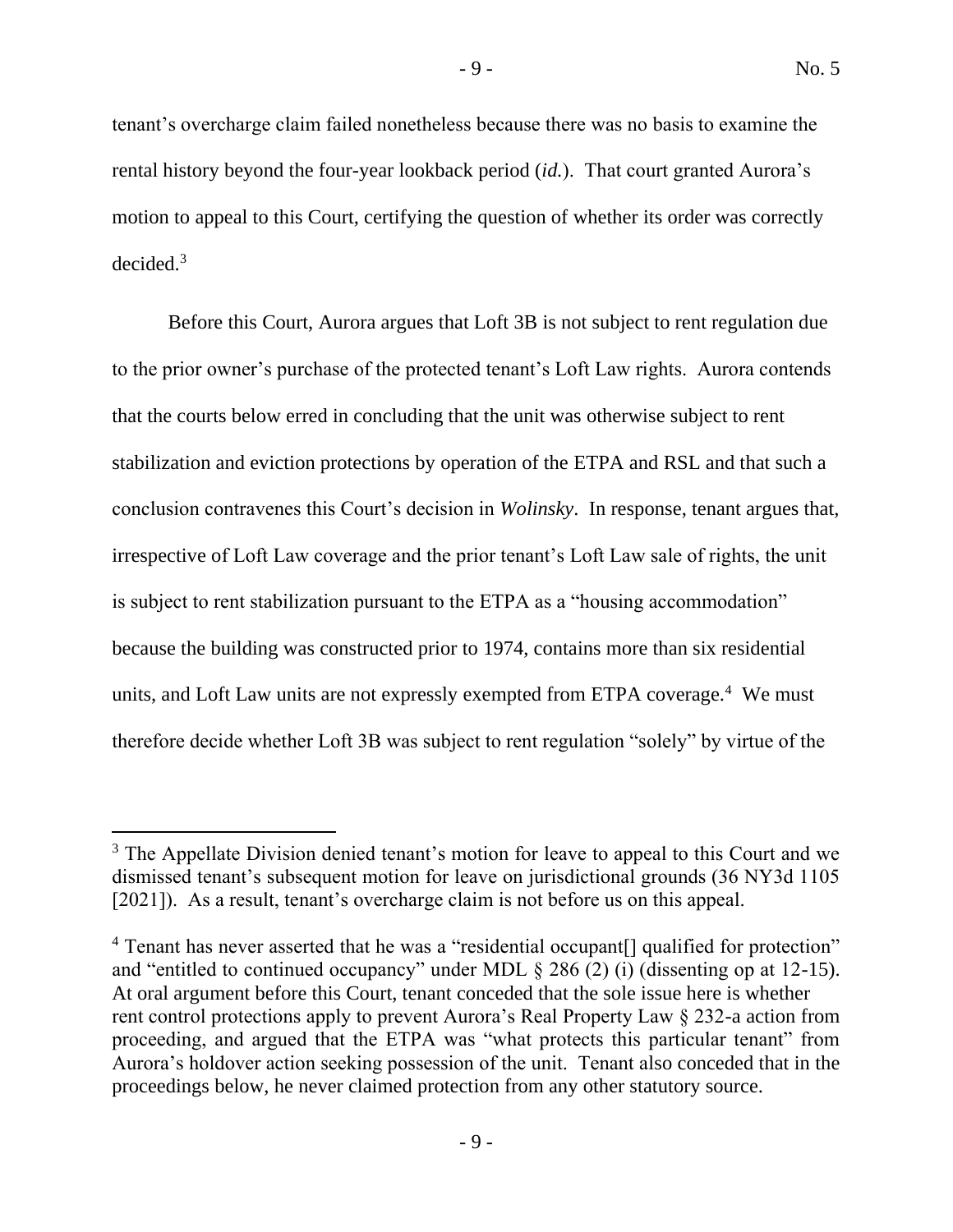relevant provisions in the Loft Law such that, after the sale of the tenant's rights under section 286 (12), it was no longer subject to any form of rent regulation. To answer that question, we must consider the other potential avenue for rent regulation on which tenant relies—the RSL and the ETPA.

#### III.

The ETPA, enacted to eliminate vacancy decontrols, is an "enabling act" that empowered New York City, among other municipalities, "to extend rent stabilization" to "all or any class or classes of housing accommodations" with some enumerated exceptions (*La Guardia v Cavanaugh*, 53 NY2d 67, 71 [1981]; Unconsolidated Law § 8625). Pursuant to the ETPA, upon New York City's invocation of its authority, certain housing accommodations became subject to the RSL (*see also Matter of Salvati v Eimicke*, 72 NY2d 784, 791 [1988]; *La Guardia*, 53 NY2d at 76).

The RSL and the regulations promulgated thereunder in the Rent Stabilization Code [RSC] apply to "Class A multiple dwellings" containing six or more units and built before 1974, with the exception of units "subject to rent regulation under the private housing finance law or any other state law" and "[o]ther housing accommodations in class A or class B multiple dwellings made subject to this law pursuant to the [ETPA]" (NYC Admin Code § 26-504 [a] [1] [b], [b]). The RSC specifies its applicability to any class or classes of "housing accommodations"—defined as "[t]hat part of any building or structure, occupied or intended to be occupied by one or more individuals as a residence, home, dwelling unit or apartment" (9 NYCRR 2520.6 [a])— "made subject to regulation

 $-10-$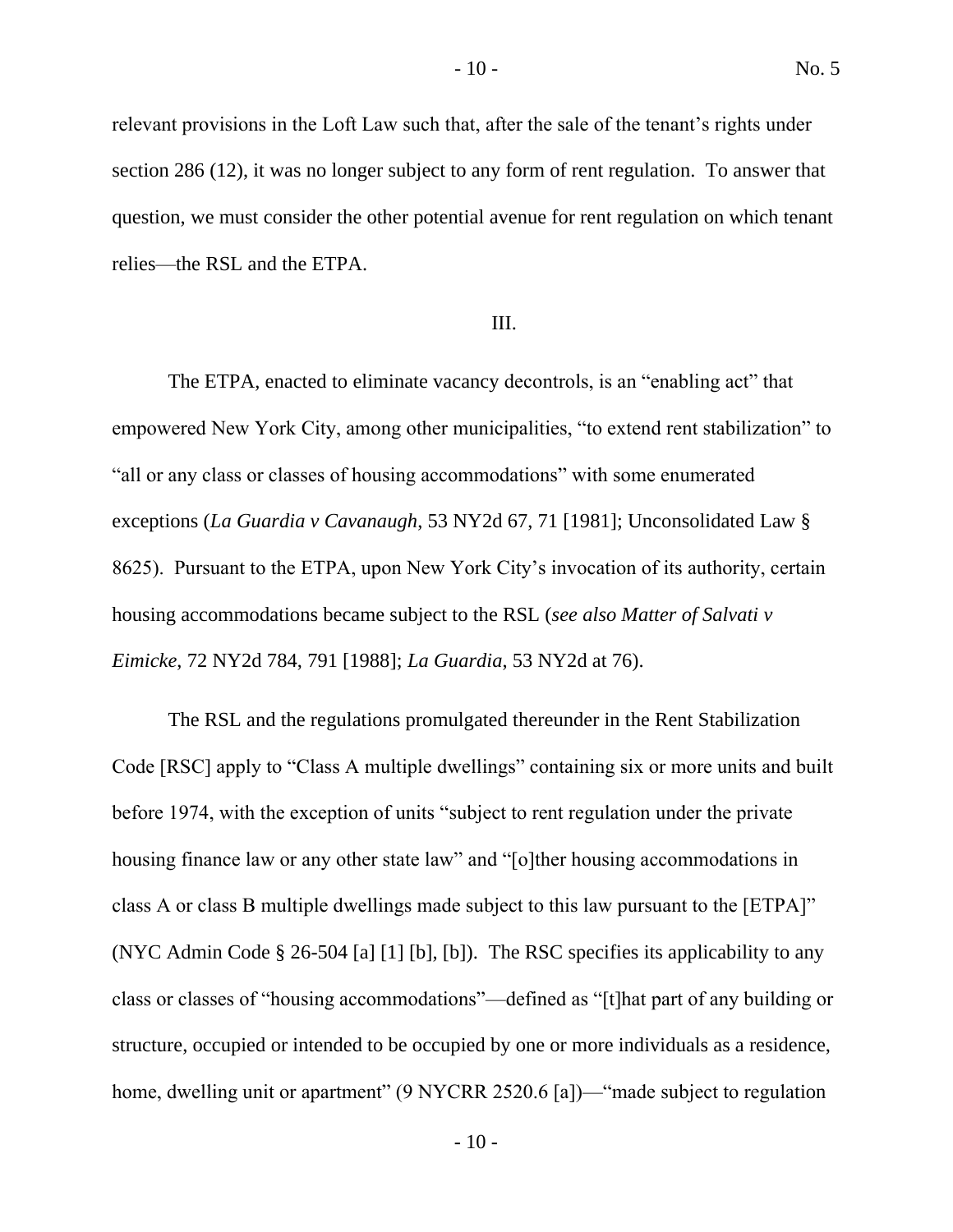pursuant to the [RSL] or any other provision of law" but, as discussed further below, excepts from its coverage "housing accommodations which would otherwise be subject to rent regulation solely by reason of the provisions of article 7-C of the MDL requiring rent regulation, but which are exempted from such provisions pursuant to section 286 (6) and 286 (12) of the" MDL (9 NYCRR 2520.11 [q]).

Despite the breadth of its purported reach, the extension of rent stabilization pursuant to the ETPA is not unlimited, as we made clear in *Wolinsky*, a case involving tenants who sought ETPA protection for units converted from commercial to residential use outside the Loft Law eligibility period  $(2 NY3d$  at 487, 493).<sup>5</sup> In addressing tenant's claim for protection, we held that the ETPA did not apply to the converted units, because "[i]f the prior-enacted ETPA already protected illegal residential conversions of manufacturing space, significant portions of the Loft Law would have been unnecessary" (*id.* at 493). While "not expressly exempted from ETPA coverage," we noted that "the Legislature did not view the ETPA as safeguarding the interests of the loft pioneers" and concluded that the tenants' illegal conversions did "not fall under the ambit of the ETPA" (*id.* [internal quotations omitted]).

<sup>5</sup> Our conclusion in *Wolinsky* that the ETPA did not apply to illegally converted lofts despite its facially broad application to "housing accommodations" is consistent with our prior determination in *La Guardia* that the term "housing accommodation," as added to the RSL in conjunction with the enactment of the ETPA, did not encompass class B multiple dwellings (*see* 53 NY2d 67 at 76). In response to *La Guardia*, the legislature extended the Rent Stabilization Law to specifically encompass class B multiple dwellings (*see* L 1981, ch 675).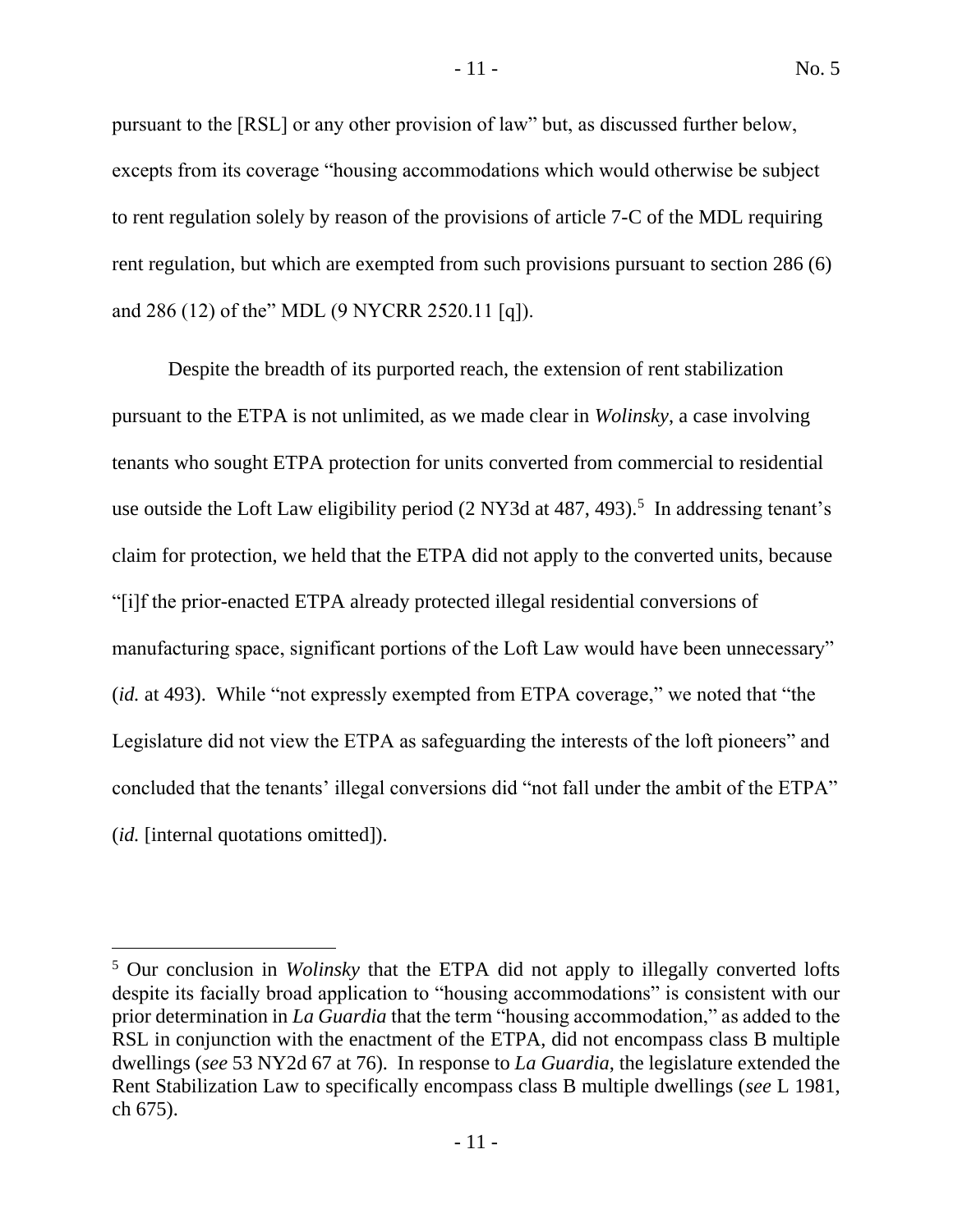Some lower courts have disagreed over the impact of our holding in *Wolinsky* on the issue of whether the ETPA applies to loft units that do qualify for Loft Law coverage. The First Department has held that, regardless of a sale of rights or improvements under MDL § 286, premises subject to the Loft Law are and remain subject to rent regulation under the ETPA, as long as the unit in question is in a building with six or more units constructed before 1974 (*see Acevedo*, 70 AD3d 124). In *Acevedo*, relied on by the courts below, the First Department based its holding on the language of Loft Board regulation 2-10, which provides that following a sale of rights, a unit is "no longer subject to rent regulation where coverage under Article 7-C was the *sole* basis for such rent regulation" (29 RCNY 2-10 [emphasis added]). The court expressed the view that "the only other 'such rent regulation'" to which the Loft Board's regulation could have been referring is the ETPA and reasoned from that premise that there would have been "no reason for the phrase in the regulation referring to 'the sole basis for such rent regulation,'" unless there was ETPA coverage. Thus, without clearly identifying a basis for coverage in the language of the ETPA or RSL, the court concluded that the Loft Board somehow acknowledged that—independent of the provisions of the Loft Law—"a former Loft Law unit may be covered by rent stabilization" under the ETPA (*id.* at 128 [internal quotation marks omitted]). The First Department took the "view" that *Wolinsky* "stands for nothing more than the proposition that illegal loft units are not entitled to rent stabilization treatment when the unit is incapable of being legalized" (*id.* at 130).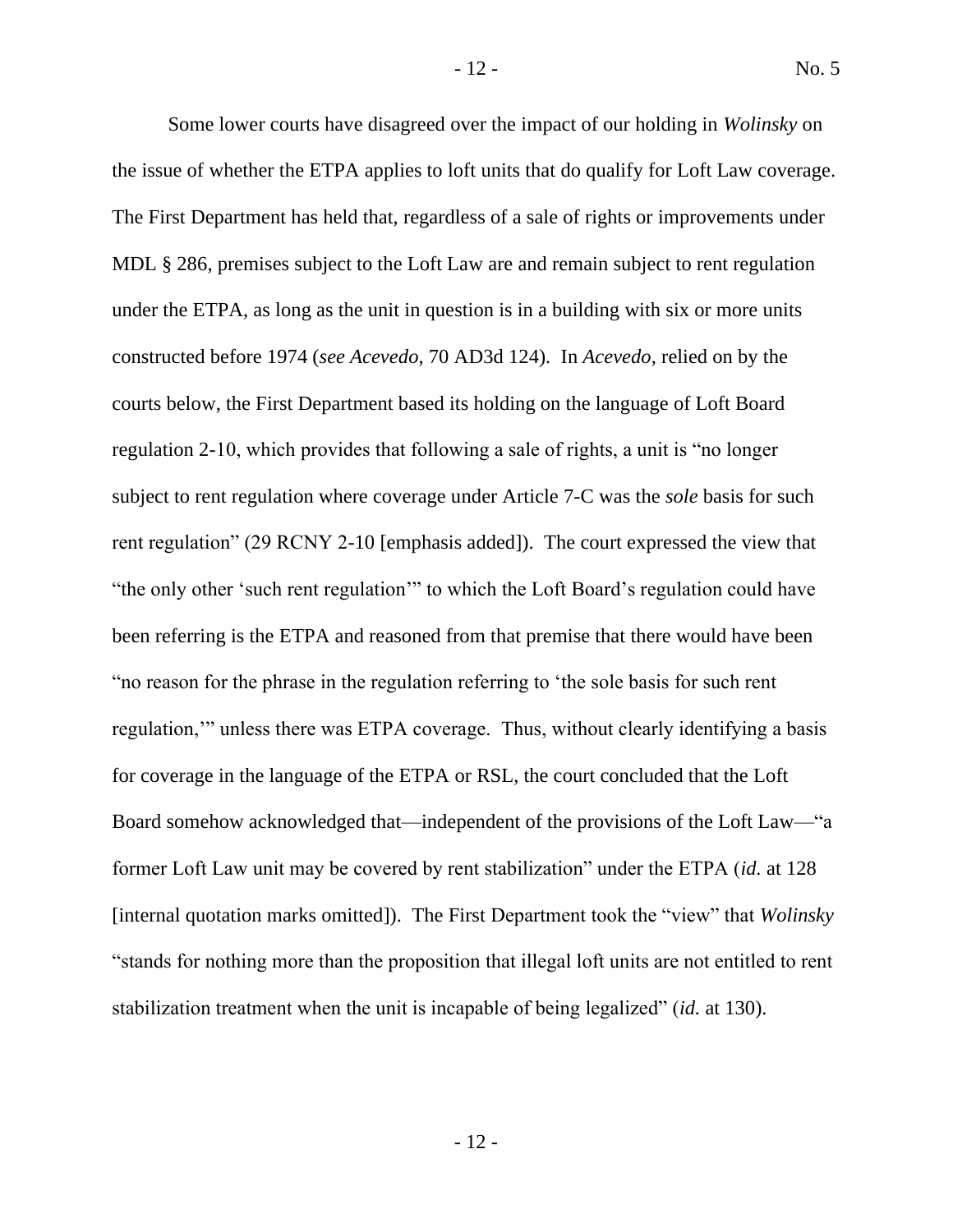In contrast, the Second Department has relied on our holding in *Wolinsky* to limit the reach of ETPA protections, for example holding that, in situations where "conversion of the unit was undertaken at the expense of [tenant's] predecessor, who then sold his fixtures and his Loft Law rights to the defendant's predecessor," tenant's "premises were not covered by, and his tenancy was not protected by, the ETPA," and it was error to find the tenancy "subject to rent regulation" (*Bennett v Hawthorne Vil.*, 56 AD3d 706, 709- 710 [2d Dept 2008]). The Second Department has thus declined to adopt the interpretation that the ETPA automatically applies, following a sale of Loft Law rights, to any building with six or more units constructed before 1974 that is capable of being legalized.

We reject the First Department's view of the limited applicability of our holding in *Wolinsky* and, consistent with our analysis in that case, we now hold that a unit covered by the Loft Law, exempted from that statute's rent stabilization regime by operation of a sale of a prior tenant's rights and improvements, is not subject to the rent stabilization provisions of the ETPA. As we held in *Wolinsky*, illegal loft conversions are not covered by the ETPA. It follows that conversions made legal solely by operation of the Loft Law, that obtain relief from that statute's rent regulation regime pursuant to its provisions, do not default to rent stabilization under the ETPA (*see* 2 NY3d at 493, *Caldwell v Am. Package Co.*, 57 AD3d 15, 20-24 [2d Dept 2008]). Accordingly, our holding confirms that illegal conversions do not independently fall within the ambit of the ETPA, whether or not the unit may ultimately find a path to legalization through the Loft Law.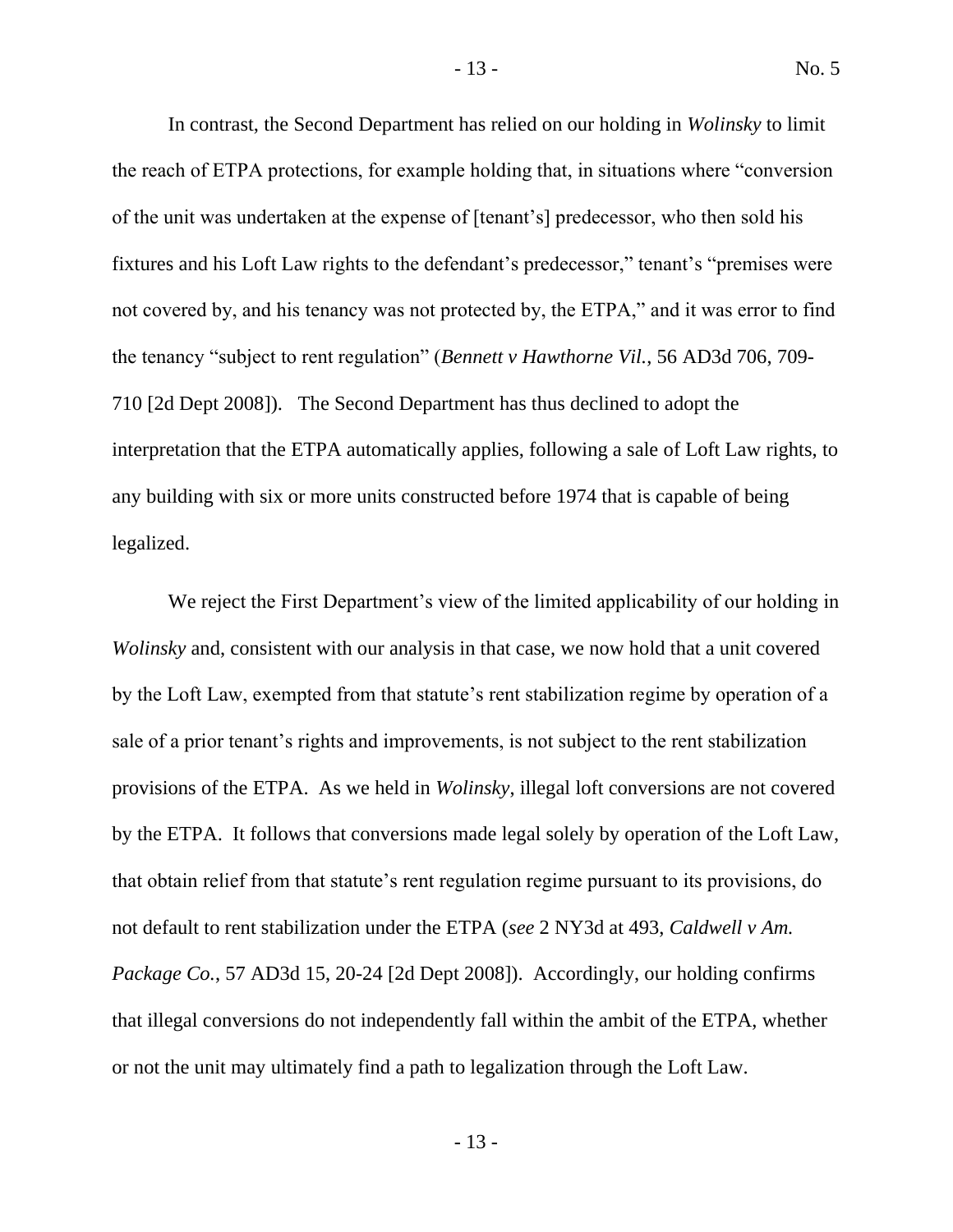To the extent that some courts have relied on language in the Loft Board regulations referring to instances where the Loft Law was the "sole basis" for rent regulation as support for applying the ETPA to units subject to the Loft Law (*see Acevedo*, 70 AD3d at 128 [2008]), such reliance is misplaced. The regulatory language in question does not refer to the application of another rent regulation regime or suggest that a Loft Law unit may be independently subject to rent regulation under the ETPA. Rather, the "sole basis" language, which appears in similar form in the Loft Law and Rent Stabilization Code (*see* MDL § 286 [6]; 9 NYCRR 2520.11 [q]), merely reflects recognition of the fact that the legislature has periodically created tax incentive and other programs through which nonstabilized units become (sometimes temporarily) subject to rent stabilization. Whether or not there is an applicable program covering a particular unit at any given point in time, this language provides room for the legislature to expand the scope of rent stabilization to encompass such a unit, and clarifies that a unit that became subject to rent stabilization based on a separate law would not be exempt therefrom merely because it met the exemption criteria of the Loft Law. Consistent with this view, the Loft Board's regulation governing the purchase of improvements recognizes that some units may be receiving certain benefits of real estate tax exemption or tax abatement that otherwise render them rent-stabilized, and explains that the Loft Law sale provisions do not abrogate other rent stabilization regimes as applied to those units (*see* 29 RCNY § 2-07 [d] [2]).

Furthermore, by its own terms, the ETPA—which permitted municipalities to extend rent stabilization to "all or any class or classes of housing accommodations"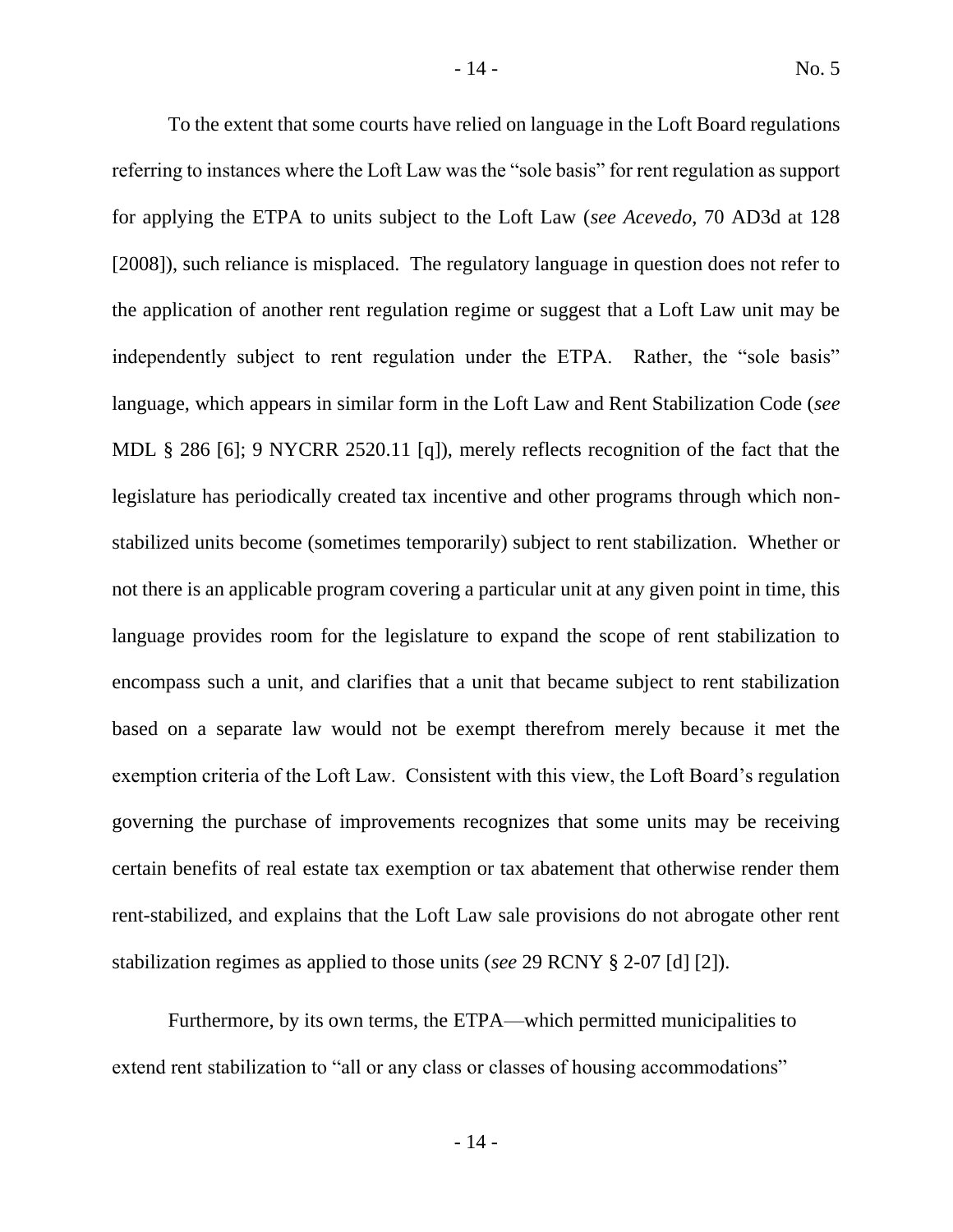(Unconsolidated Law § 8625 [a])—does not cover this unit. The RSL, effectuating the ETPA, covers "housing accommodations in class A or class B multiple dwelling units made subject to [the RSL] law pursuant to the [ETPA]" (RSL § 26-504 [b]; *see Matter of Gracecor Realty Co., v Hargrove*, 90 NY2d 350, 355 [1997]). A unit undergoing Loft Law legalization does not constitute a "housing accommodation in [a] class A . . . multiple dwelling" within the meaning of the RSL. In fact, to be eligible for Loft Law coverage, a unit must constitute an IMD, and the end goal of the Loft Law legalization process is certification as a class A multiple dwelling (MDL § 284). And the RSC specifically excludes from coverage "housing accommodations which would otherwise be subject to rent regulation solely by reason of the provisions of [the Loft Law] requiring rent regulation, but which are exempted from such provisions pursuant to sections 286 (6) and 286 (12) of the MDL" (RSC § 2520.11 [q]; *see* 9 NYCRR 2520.6 [a] [defining "housing accommodation"]).<sup>6</sup>

<sup>6</sup> Our dissenting colleague raises an issue—ostensibly "for another day"—that has neither been briefed by any party nor considered by any court below, nor indeed by any court to have considered the issue we decide (dissenting op at 21 n 7). That this circular argument has so far gone unmentioned is not surprising. The EPTA is, of course, an enabling act, "not a rent and eviction regulating law" (*see Laguardia*, 53 NY2d at 74-75), and where invoked by New York City, it is the Rent Stabilization Law and the Code that define the reach of stabilization. That code specifically exempts these lofts from coverage (*see* 9 NYCRR 2520.11 [q] [exempting from rent regulation housing accommodations otherwise subject to rent regulation "which are exempted . . . pursuant to sections 286(6) and 286(12) of the MDL"]).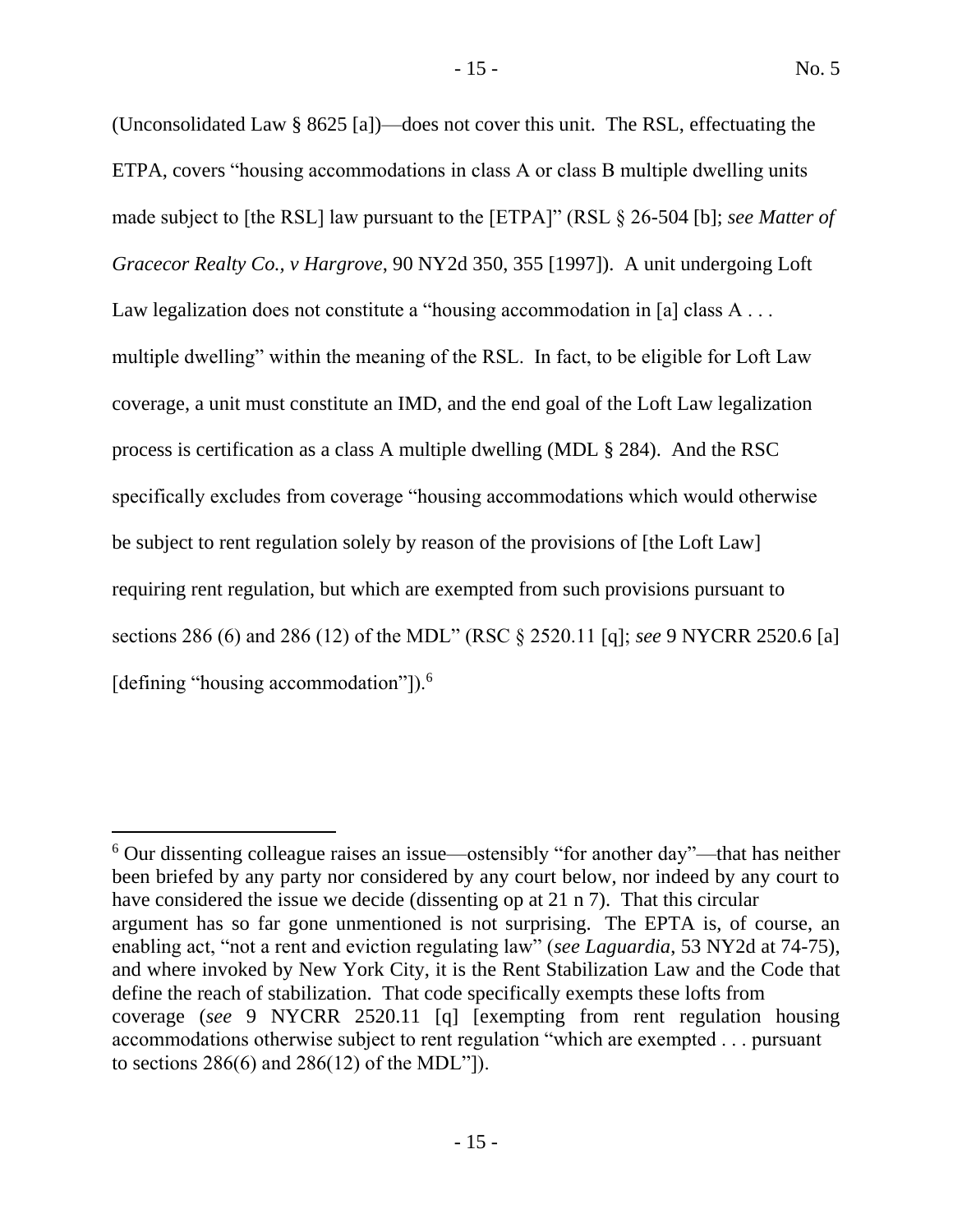The Loft Law provides a detailed process for converting commercial space that had been unlawfully occupied as a residence to lawful residential use. Section 286 of that law provides a mechanism for tenants to recoup costs of improvements and for landlords to purchase tenants' improvements and rights.<sup>7</sup> Upon doing so, landlords obtain relief from rent regulation under the Loft Law. However, occupancy of the unit is still governed by the Loft Law and the unit remains subject to all the relevant compliance provisions and deadlines. By its terms, the regulation provides that following a sale of rights, where a unit is to remain residential, "the owner remains subject to all of the requirements of Article 7-C, these rules and orders of the Loft Board, including the legalization requirements of MDL § 284" (29 RCNY 2-10). As a result, there remains in place a system of requirements and deadlines with which the owner must comply, and penalties to which the owner is subject in the event of noncompliance. Here, the prior owner purchased rights and improvements in a particular unit in this Loft Law-eligible building, removing that unit from the Loft Law's rent regulation provisions, entitling Aurora to charge a market rent and, pursuant to Real Property Law § 232-a, to regain possession of the apartment by means of a holdover proceeding.

 $<sup>7</sup>$  We also reject the First Department's interpretation of the deregulation effect of section</sup> 286 (12) as somehow inapplicable to subsequent tenants. There is no support for that determination in the language of the statute and such an approach would contravene the statute's purpose (*see* Loft Board Order No. 4738 [the unit was "deregulated by a prior sale of rights. Thus, Tenant is not a protected occupant"]; Loft Board Order No. 4227  $[2014]$ .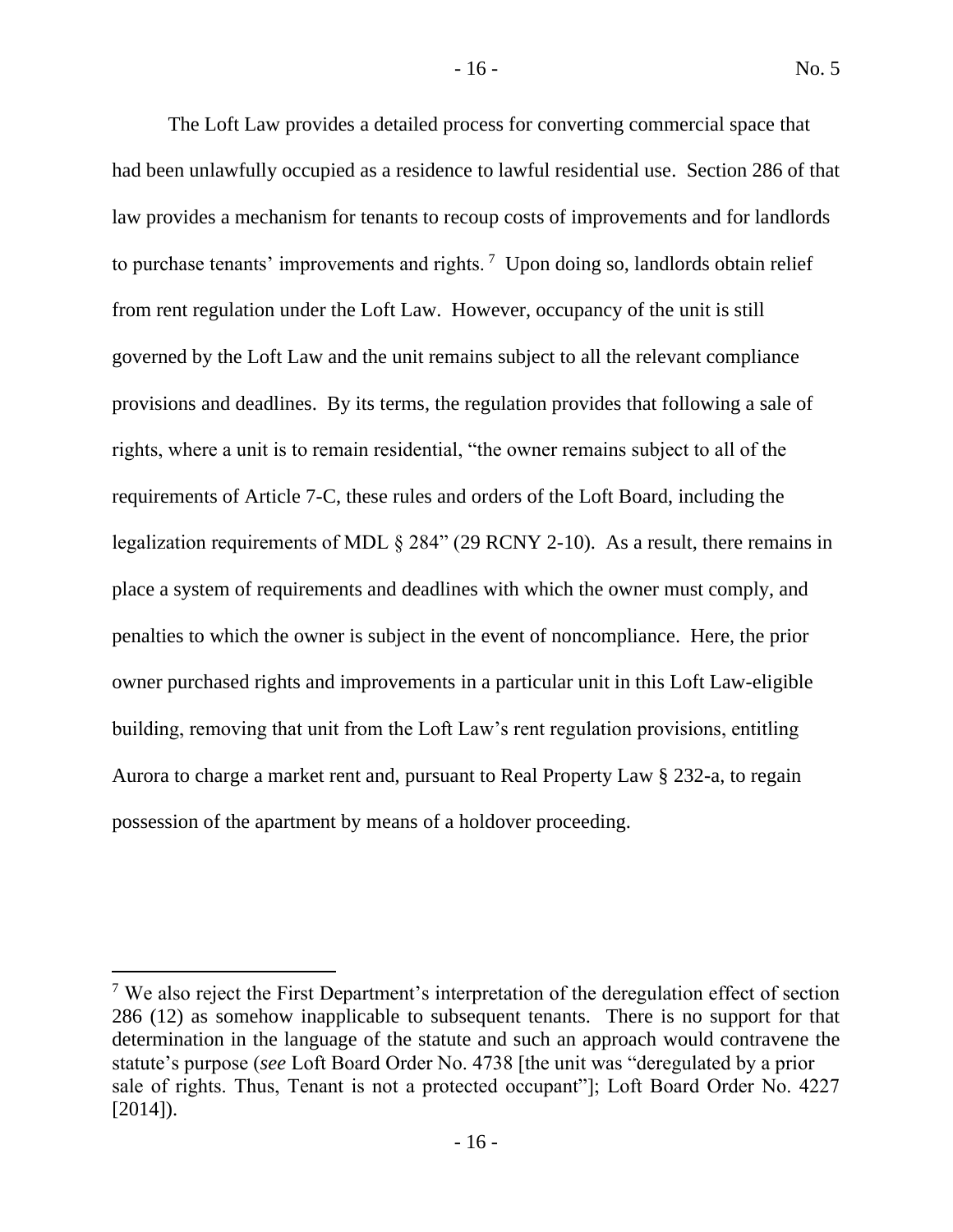While the tone of the dissent is regrettable, the main thrust of the "analysis" requires little attention. As the procedural history outlined above makes quite clear, this dispute from its inception has concerned whether the unit was rent stabilized, as the determinative factor in deciding whether Aurora could proceed under the relevant provision of the Real Property Law on which this holdover action was based. That was the issue decided by Housing Court, by the Appellate Term, and by the Appellate Division, and it is the issue pressed by tenant in this Court. The suggestion that the only relevance of the rent stabilization issue was to tenant's counterclaim (dissenting op at 4, 13) is wrong. In fact, tenant below claimed that Aurora could only win on its holdover claim if "the New York Court of Appeals declines to follow *Acevedo*" (*but see* dissenting op at 29 ["The majority now overrules the very authority on which *Aurora* affirmatively relied"] [emphasis added]). We now do just that. <sup>8</sup>

Accordingly, the Appellate Division order, insofar as appealed from, should be reversed, with costs, respondent's cross motion for summary judgment dismissing the petition denied, petitioner's motion for summary judgment granted, the matter remitted to the Civil Court of the City of New York for further proceedings in accordance with this opinion, and the certified question answered in the negative.

<sup>&</sup>lt;sup>8</sup> We do not approach statutory interpretation as a competition with the legislature over who gets the "last word" (dissenting op at 33-34).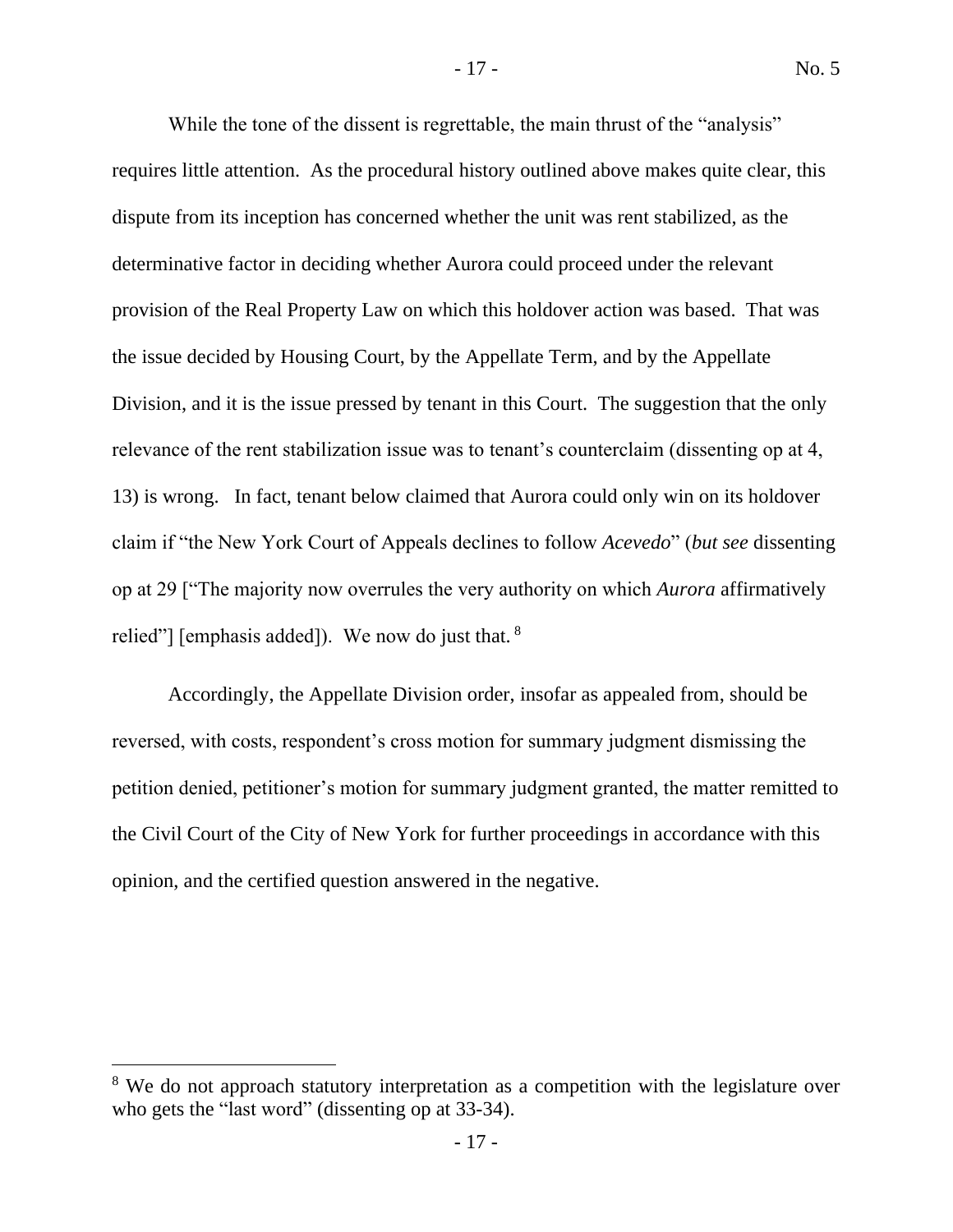WILSON, J. (dissenting):

If one ignores some simple facts agreed to by both parties and disregards the text and purpose of the Loft Law, it is easy to become ensnared, as the majority has, in an "impenetrable thicket" (majority op at 2 [quoting *89 Christopher, Inc. v Joy*, 35 NY2d 213,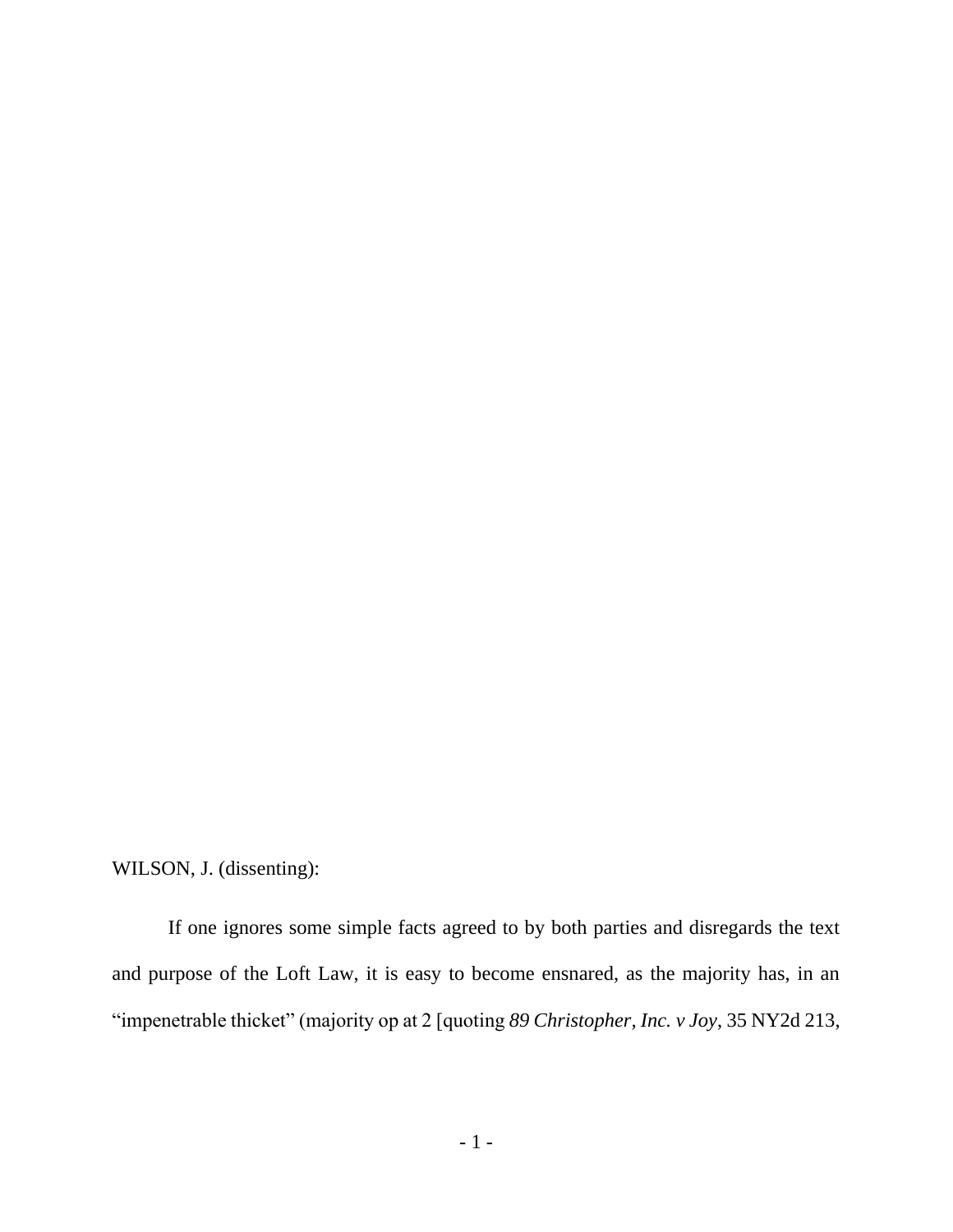220 (1974)]). Although other cases involving New York City's rent regulation scheme may be complex, this is not one of them. Or, at least, it should not have been one.

These are the simple, agreed upon facts:

- The parties confirmed at oral argument that the sole issue presented is whether Aurora can evict Mr. Locatelli.
- The owner of 78 Reade Street registered that building under the Loft Law for conversion to residential occupancy in 1983. In those 39 years, I finished law school, clerked for a federal judge, worked as a commercial litigator for more than 30 years and as a Judge of this Court for the last five; meanwhile Aurora and its predecessors have not obtained a residential certificate of occupancy for 78 Reade Street, and offer no explanation for that failure.
- Absent extensions based on a showing of good cause, the Loft Law required the owner of 78 Reade Street to obtain a certificate of occupancy within roughly three years of registration—that is, by 1986 or 1987.
- Aurora, the owner since 1998, admits that it cannot legally collect rent from *any* of the residential tenants of that building, including Mr. Locatelli, because it has not complied with the Loft Law requirements within the prescribed time periods or qualified for any extension of those deadlines.
- Nevertheless, Aurora has collected market-rate rents for Unit 3B, the subject unit —ranging between \$3,300 to \$4,250 a month—from 1998 until 2016, when Aurora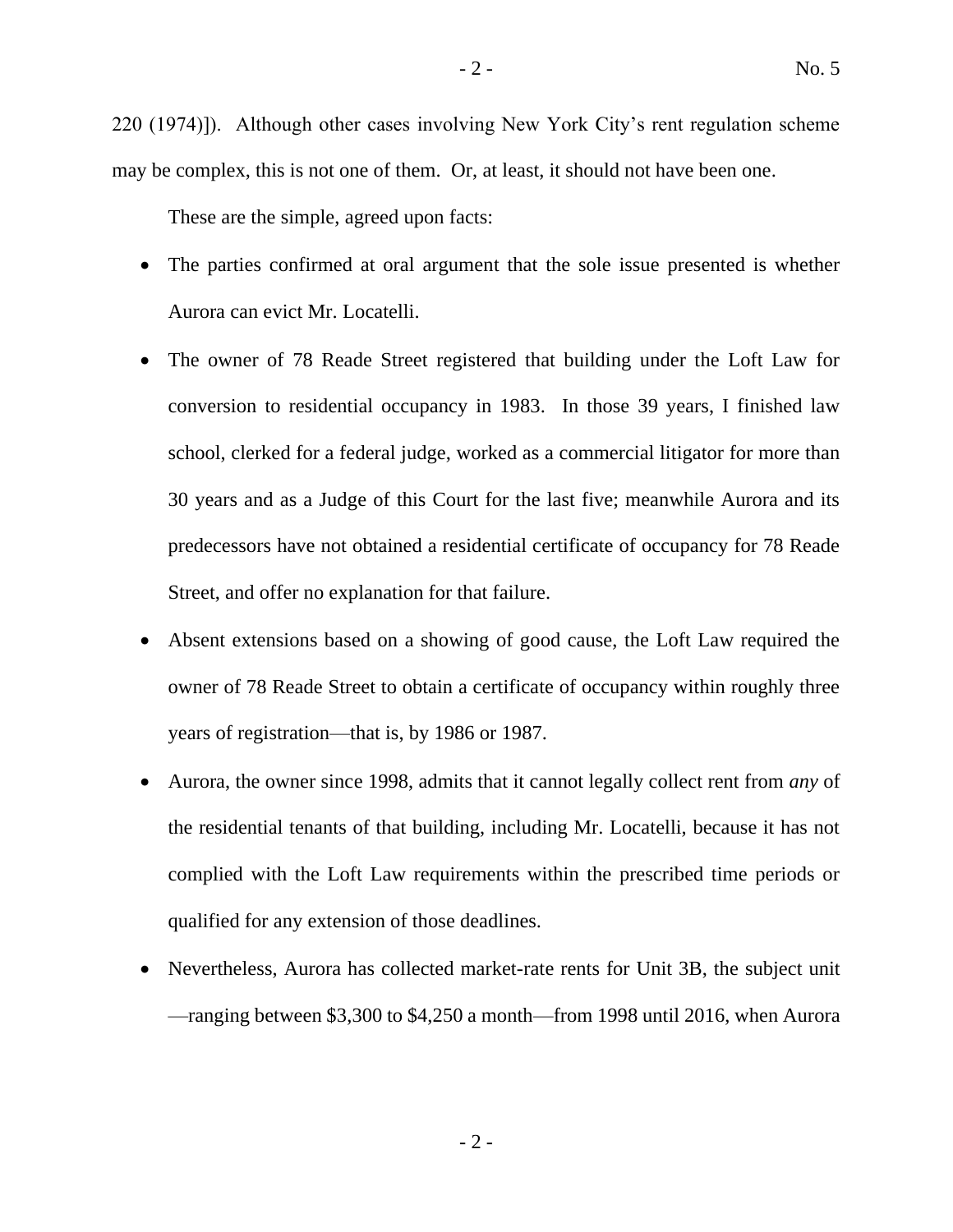refused Mr. Locatelli's tender of his monthly rent and commenced this eviction proceeding. $<sup>1</sup>$ </sup>

As to its text and legislative purpose, the Loft Law prevents the displacement of tenants residing in former commercial or industrial buildings that lack residential certificates of occupancy; provides specialized rent regulation during the approximately three-year period during which owners take steps necessary to bring the loft units in compliance with fire, health and safety standards and obtain a certificate of occupancy ("C of O"); and permits owners of those buildings to collect rents from their residential tenants *so long as the owner has met the timelines for residential legalization* set forth in the Loft Law. New York City's implementing regulations provide that if an owner purchases a tenant's rights pursuant to MDL § 286 (12), the Loft Law's own *rent regulation* provisions do not apply, but all other Loft Law requirements do (29 RCNY § 2-10 [d] [2]). Those other requirements include the Loft Law's anti-eviction protections.

After entering the impenetrable thicket, the majority exits with the following answer: Aurora's purchase of rights from a prior tenant of Mr. Locatelli's unit removed the unit from the Loft Law's rent regulation, and because the building (and unit) remains subject to the rest of the Loft Law's requirements, the building is not subject to any

<sup>&</sup>lt;sup>1</sup> Aurora's noncompliance with the Loft Law has proved quite lucrative. Aurora has redacted from the record the amount it paid to purchase previous tenants' rights in Unit 3B, but it has provided detailed data showing that it received nearly \$300,000 in rent from the successor tenant, and approximately that same amount from Mr. Locatelli—all of which it could not legally have collected. In addition to Unit 3B, 78 Reade Street has seven other residential units.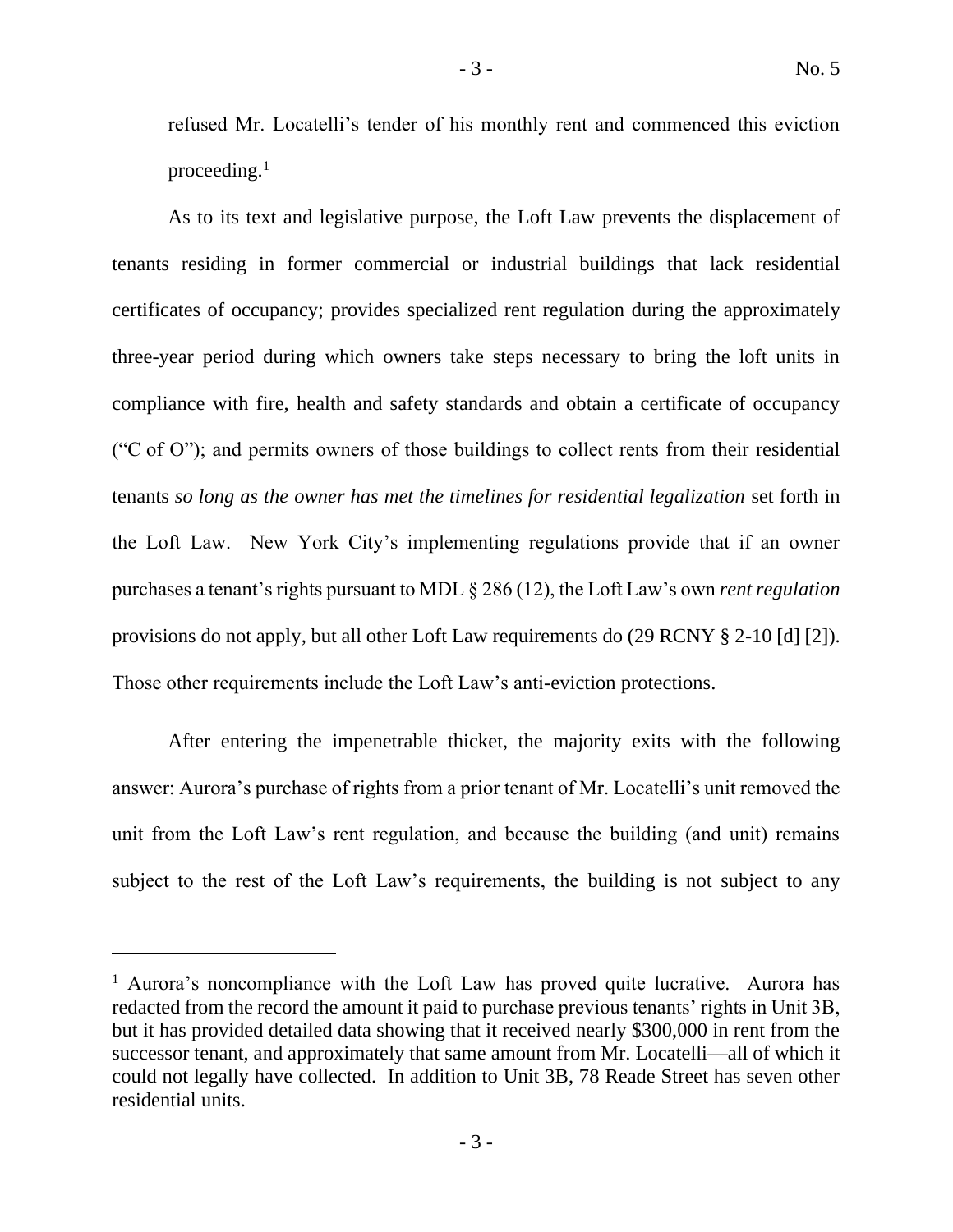provisions of the Emergency Tenant Protection Act, including the ETPA's provisions barring eviction. Therefore, Aurora is entitled to summary judgment in its holdover proceeding to evict Mr. Locatelli.

My answer, found clearly in the statutory text, is different: By failing to comply with the Loft Law's conversion requirements, Aurora (and its predecessors) lost the benefits of that law. Aurora's noncompliance, however, does not strip Mr. Locatelli of his right to remain. Housing Court, the Appellate Term and the Appellate Division each concluded that Aurora may not evict Mr. Locatelli. Only the majority believes Aurora may do so, and it believes so based on a rationale not advanced by—but incompatible with the argument made by Aurora in Housing Court.

Despite acknowledging that the Loft Law governs Unit 3B, the majority focuses its analysis on the unit's rent-regulatory status under Emergency Tenant Protection Act ("ETPA"). That is an analytical misstep. Answering any question about whether Unit 3B is subject to rent regulation, either now or in some imaginary future in which 78 Reade Street obtains a residential certificate of occupancy, is purely advisory. Although it made sense for the lower courts to consider Unit 3B's rent regulatory status because Mr. Locatelli's rent overcharge claim was at issue, we dismissed Mr. Locatelli's application for leave to appeal his rent overcharge claim (36 NY3d 1105 [2021]), and Aurora has not sought any monetary remedy from Mr. Locatelli. In fact, before our Court, Aurora admitted it cannot legally collect rent for any unit at 78 Reade Street, including Mr. Locatelli's, until it complies with the Loft Law, a result dictated by our decision in *Chazon v Maugenest* (19 NY3d 410 [2011]). Thus, the only question for our Court to decide on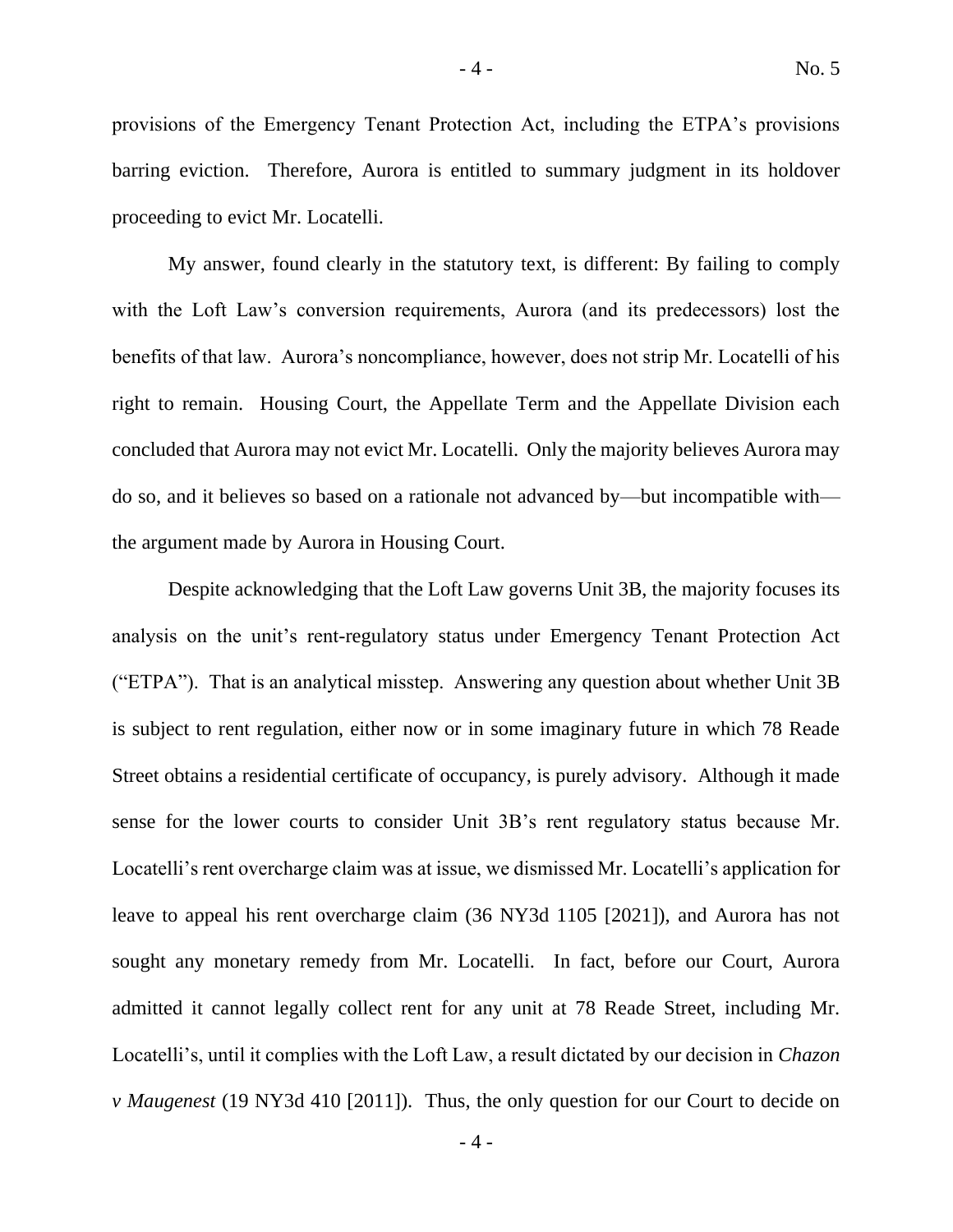this appeal is whether Aurora can evict Mr. Locatelli, and the Loft Law provides the answer to that question in full. There is no need to consult any other statutory framework.

I briefly explain the history of the Loft Law in Part I. In Part II, I set out the essential procedural history of this case. In Part III, I explain why the Loft Law alone resolves this case and bars Mr. Locatelli's eviction. One could stop there and have a completely sufficient answer to resolve this appeal. However, in Part IV, I reluctantly enter the majority's briar patch to explain why, even there, the majority has gone astray. Part V expresses my bemusement at the majority deciding this case based on a ground not advanced by and incompatible with the argument made by Aurora in the court of instance, in contravention of its recent insistence that we consider only those arguments raised by the parties.

I

At the behest of New York City, in 1982, the Legislature passed the Loft Law to address the "serious public emergency" of such a lack of affordable housing that persons were taking up residence in commercial and manufacturing spaces that did not conform to residential housing codes (MDL § 280). The Loft Law was the "sixth and final integral and interrelated component of [Mayor Koch's] comprehensive plan for the utilization of loft space in New York City" (Letter from Mayor Edward I. Koch to Governor Hugh L. Carey, June 10, 1982). The Legislature found that the then-existing state of loft occupancy posed a "serious public emergency" for "public health, safety and general welfare" because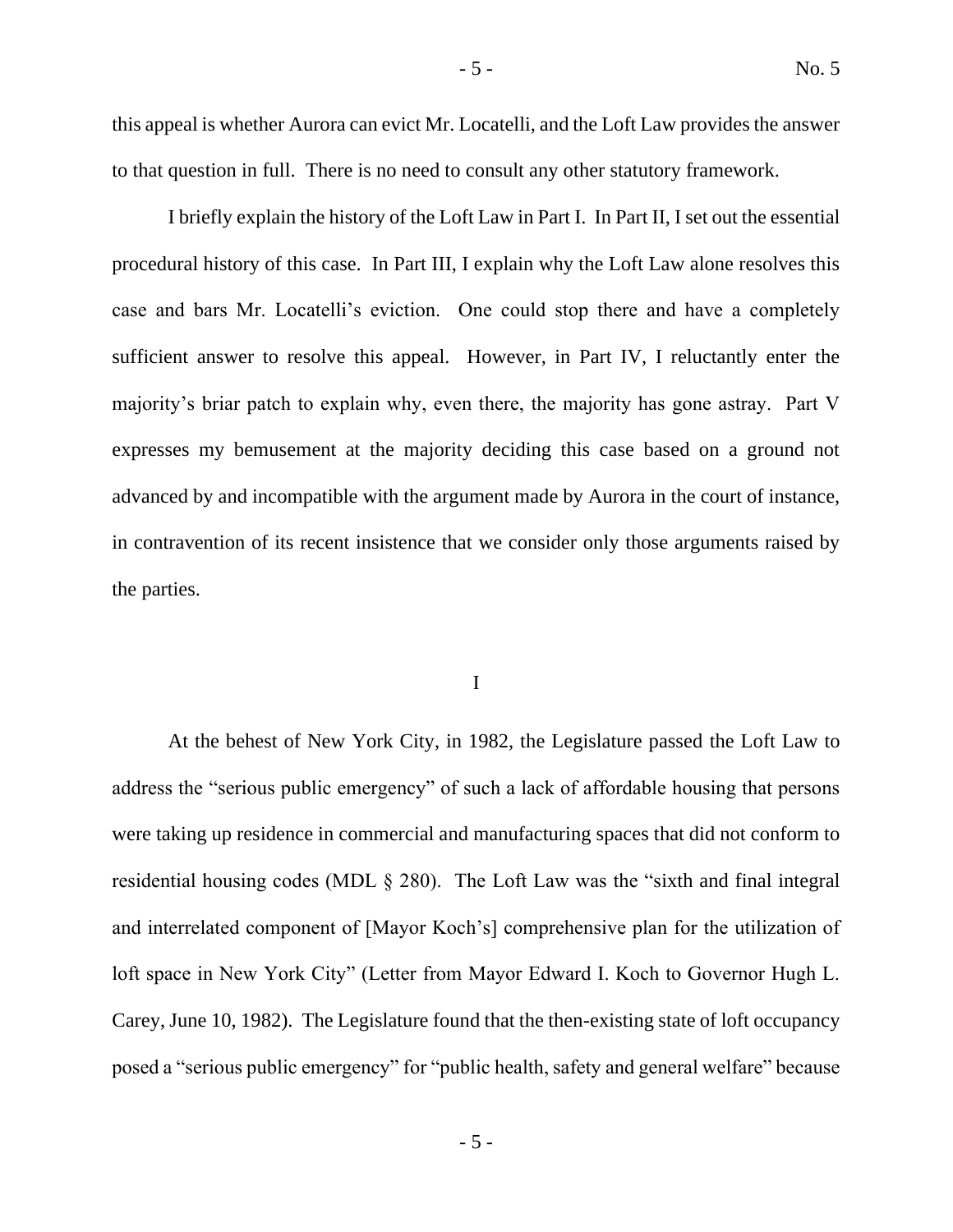"housing maintenance services essential to maintain health, safety and fire protection are not being provided in many such buildings" (MDL § 280). Before enacting the Loft Law, the legislature had enacted Article 7-B "to facilitate the compliance by owners with necessary fire safety provisions," but Article 7-B had "not been effective because of the lack of a framework for the legalization of loft space used illegally for residential purposes" (Letter from Mayor Koch to Governor Carey, June 10, 1982, at 8). Mayor Koch explained that the Loft Law would "assure that fire safety standards are met in these buildings at the earliest possible moment" *(id.)*. Through the Loft Law, the Legislature struck a balance between those grave public safety issues, on the one hand, and the "acute shortage of housing" in New York City and "great hardship" tenants would suffer if those buildings were immediately barred to residential occupants (*id.*).

The Loft Law provides a statutory framework to convert such formerly commercial spaces already occupied by residential tenants into official residential spaces in compliance with NYC fire, safety and health regulations. The Loft Law defines an "interim multiple dwelling" or "IMD" (MDL § 281). The Loft Law originally obligated owners of IMDs to:

<sup>&</sup>quot;[A] file an alteration application within nine months [of June 21, 1982]  $\dots$ [B] take all reasonable and necessary action to obtain an approved alteration permit within twelve months [of June 21, 1982] . . . [C] achieve compliance with the standards of safety and protection . . . within eighteen months from obtaining such alteration permit or eighteen months from such effective date, whichever is later, and . . . [D] take all reasonable and necessary action to obtain a certificate of occupancy as a class A multiple dwelling for the residential portions of the building or structure within thirty-six months from [June 21, 1982]"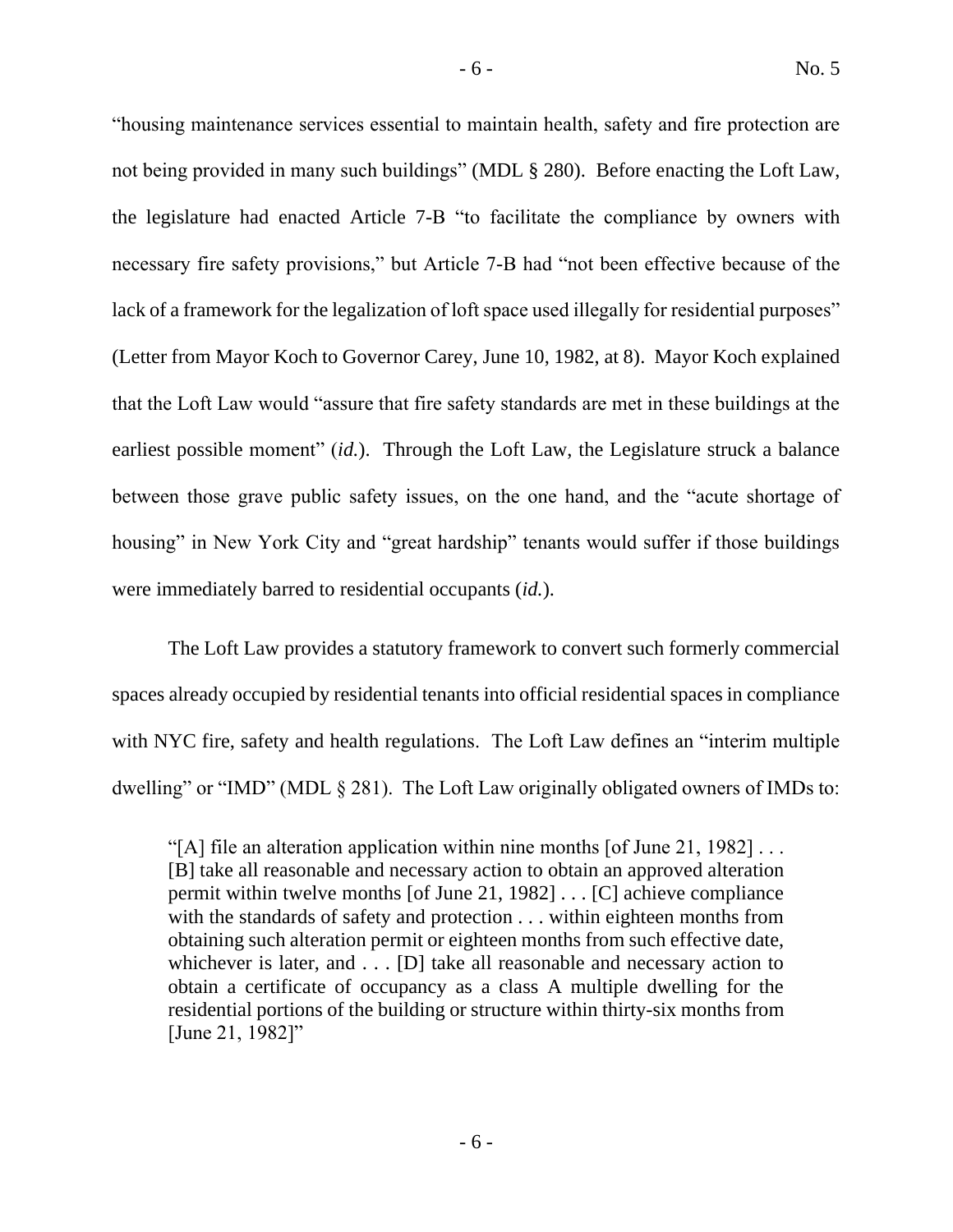(MDL  $\S 284$  [1] [i]).<sup>2</sup>

For an IMD registered with the Loft Board, while the unit is being brought up to code and a C of O is being obtained, the Loft Law allows tenants to live in the unit even though it lacks a residential C of O (MDL  $\S$  283) and it allows landlords to collect rent (MDL § 285 [1])—conduct that would otherwise be prohibited by sections 301 and 302 of the Multiple Dwelling Law (*see* MDL § 301 [1] [illegal for a tenant to live in a unit without a CO]; MDL § 302 [1] [b] [illegal for a landlord to charge rent for a unit without a C of O]). As we summarized in *Chazon, LLC v Maugenest*: "Until the Legislature enacted the Loft Law in 1982, the residential occupancy of lofts was illegal pure and simple: The tenants had no right to be there, and the landlords had no right to collect rent" (19 NY3d 410, 413 [2012] [citation omitted]).<sup>3</sup>

<sup>&</sup>lt;sup>2</sup> Subsequent amendments extended the deadlines for deemed compliance. The last such amendment would deem an owner in compliance if the owner had filed an alteration application by September 1, 1999; had taken all reasonable and necessary steps to obtain an approved alteration permit by March 1, 2000; had complied with the fire and safety standards by May 1, 2002 or 12 months from obtaining an approved alteration permit; and had taken all reasonable and necessary action to obtain a certificate of occupancy as a class A multiple dwelling by May 31, 2002 or within one month of achieving compliance with the prior requirements, whichever is later (MDL § 284 [1] [iv]). Additionally, the Loft Law permits the Loft Board to grant up to two 12-month extensions of the deadline to obtain a certificate of occupancy "upon good cause shown, and upon proof of compliance with the standards of safety and fire protection" (*id*. § 284 [1] [v]). The statutory and discretionary extension provisions are not relevant here, because Aurora admits that 78 Reade Street remains out of compliance to this date.

<sup>&</sup>lt;sup>3</sup> The Loft Law allows tenants of an IMD to register a building with the Loft Board. If neither the owner nor the tenant registers the IMD, no legal residential rental of, or tenancy in, the building is allowed until the owner obtains a residential C of O for the building. In other words, owners have an incentive to register IMDs to be able to collect rents while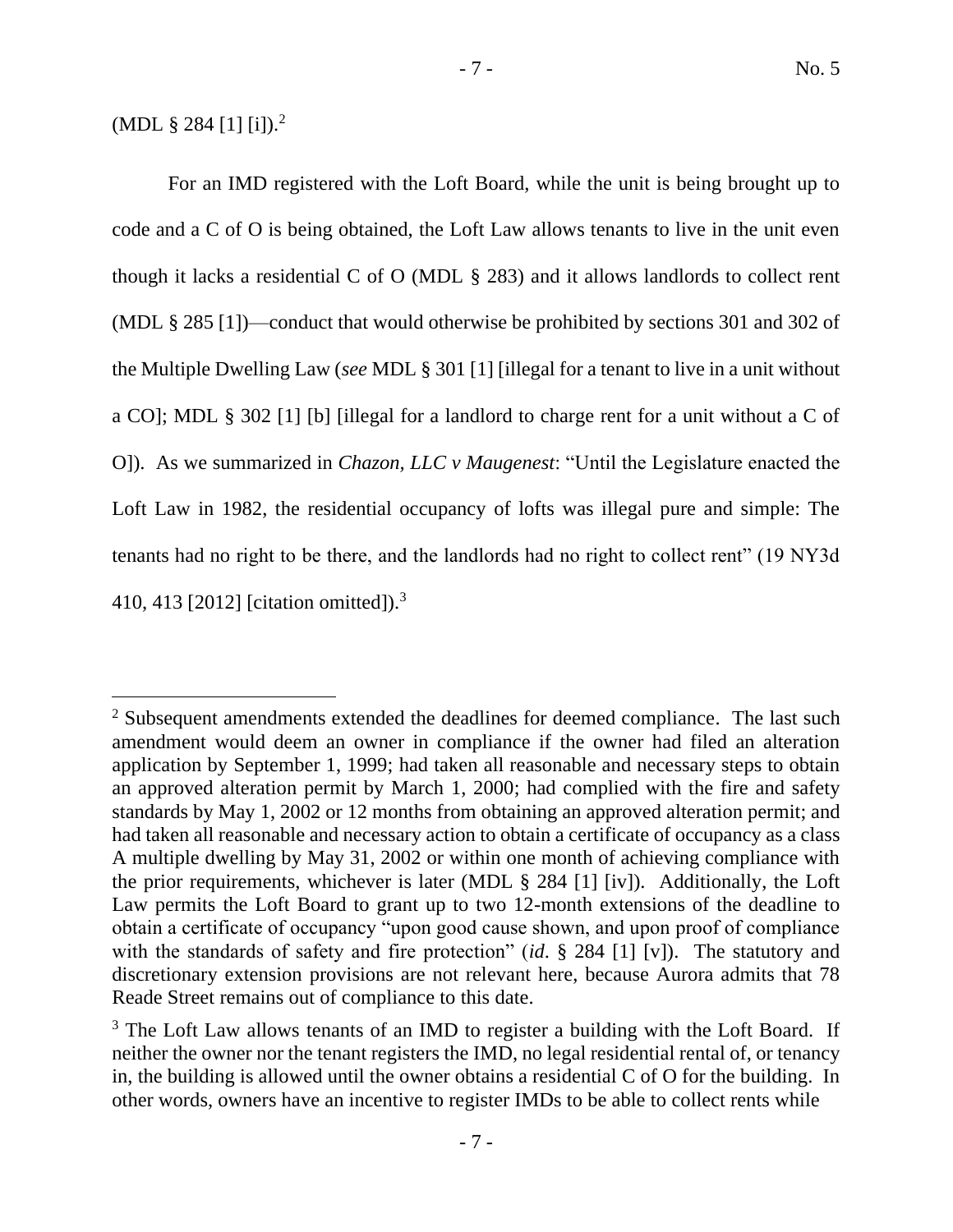Upon registration with the Loft Board, an IMD owner must meet the statutory timelines for completion of the work set out in MDL § 284 and described above. Units that go through the conversion process have their preexisting rents frozen with modest increases allowable after schedules are met, including when an alteration application is filed, when an alteration permit is issued, and when fire safety standards are met (MDL § 286 [2] [ii]). Once an owner complies with all the legalization requirements of the Loft Law and obtains a C of O, the Loft Board sets the initial rent (MDL § 286 [5]) and then turns its jurisdiction over to the New York Division of Housing and Community Renewal ("DHCR") for normal stabilized rent regulation (29 RCNY § 2-01 [m]; *see also* Letter from Mayor Koch to Governor Carey, June 10, 1982, at 5 ["The loft board would set the initial legal regulated rent of each residential unit which would then be subject to the Rent Guidelines Board increases pursuant to the Emergency Tenants Protection Act"]).

# II

Unit 3B is on the third floor of 78 Reade Street, a former commercial building. On January 31, 1983—well within the original statutory deadline for registering with the Loft Board—the building's owner, Elan-Volcan Associates, filed with the Loft Board an IMD Application for the building. When the Loft Board accepted the application a few months

they legalize the building for residential use, and tenants have an incentive to register the building to obtain protection against eviction, rents regulated by the Loft Board during the legalization process, and compensation for tenant improvements to the units in which they have been dwelling, among other things.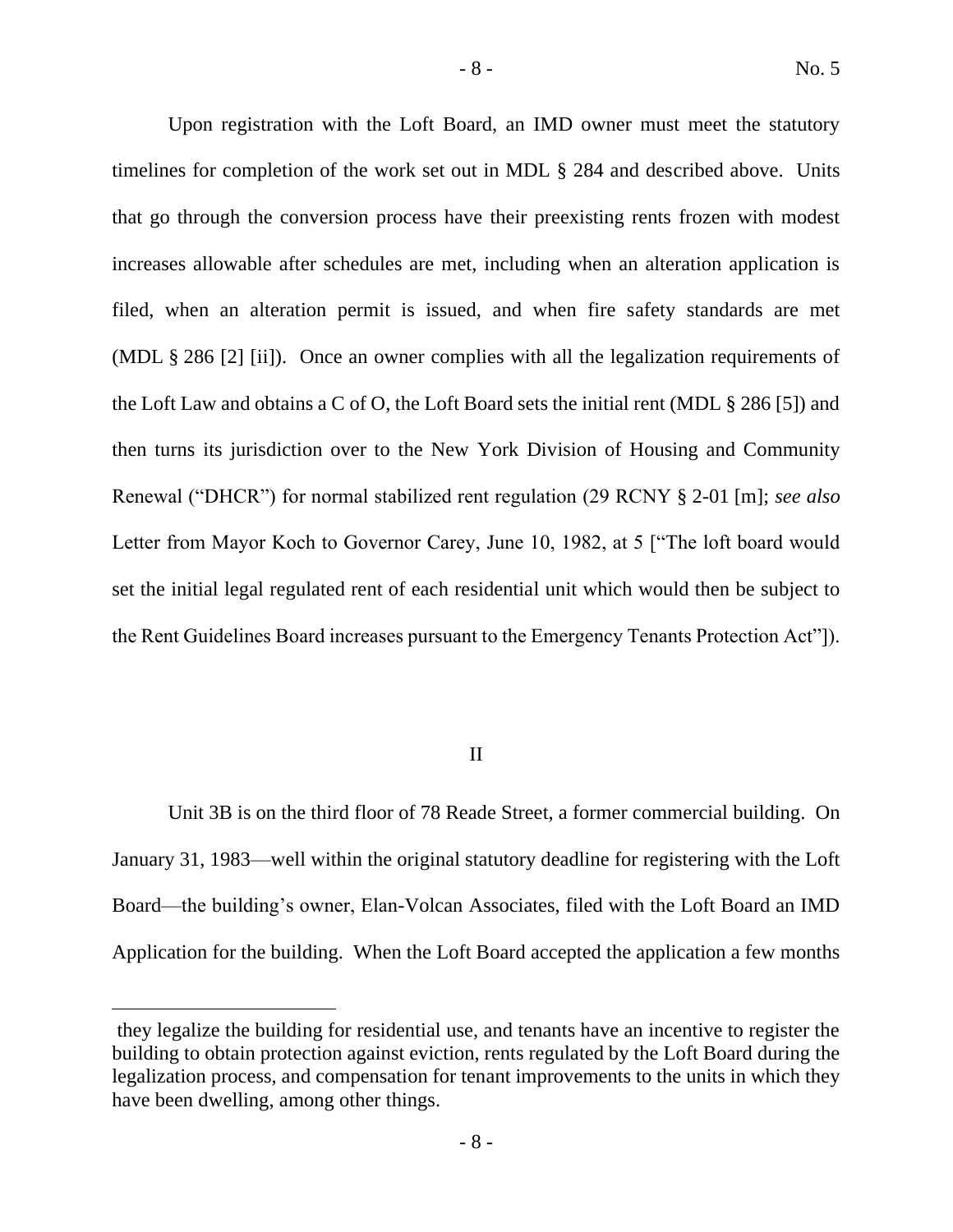later, the unit became subject to the Loft Law and the City's implementing regulations, including the statutory schedule for bringing the unit up to code.

But in 1997, fourteen years later, Unit 3B still did not have a residential C of O. Nevertheless, William and Helena Lombardi were living there and paying \$440.16 per month in rent to the building's owner, Reade-Church Equities Associates. By an agreement dated August 5, 1997, the Lombardis agreed to vacate Unit 3B and sell to Reade-Church Equities, all leasehold improvements and rights, including rights under Multiple Dwelling Law § 286 (12), and to surrender possession of the premises for a sum of money that has been redacted from the record. The agreement also represented that that Unit 3B is a "loft premises . . . covered under the Loft Law" and that, after the sale, the Lombardis "shall no longer be deemed a covered Tenant under the Loft Law." A sale form signed by Mr. Lombardi dated August 26, 1998 memorializes that transaction. The sale form indicates that the building has eight residential units at the time of the sale and that Unit 3B was intended to remain in residential use after the sale. A month earlier, by deed dated June 30, 1998, Reade-Church Equities transferred ownership of the building to Aurora Associates. The record shows that Reade-Church and Aurora are affiliated entities.

In December 1998, Aurora leased Unit 3B to a new tenant for \$4,250 per month. The unit still had no residential C of O. The tenant's rent was reduced to \$3,800 in January 2002 and \$3,300 in January 2004, and the tenant moved out in July 2004. The record does not show whether the unit was rented between July 2004 and July 2009.

On August 1, 2009, Aurora still had not brought the unit up to code or obtained a residential C of O. Nevertheless, it entered into a lease with the tenant in this case, Mr.

- 9 -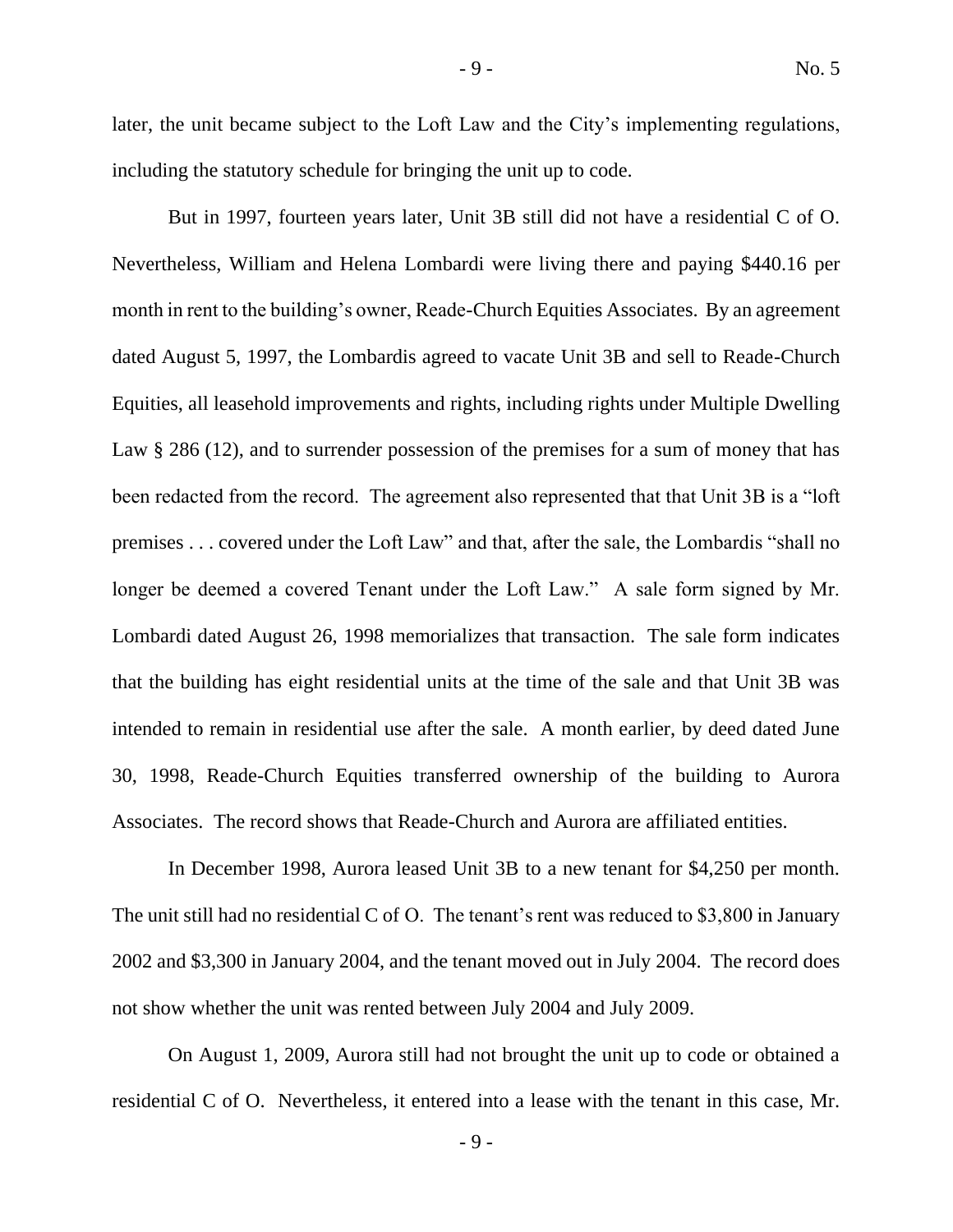Locatelli, for Unit 3B and charged rent of \$4,000 per month. Mr. Locatelli paid that rent for five years, after another which he entered into a one-year lease extension with Aurora, at an increased rent of \$4,200 per month, which extension took effect as of December 1, 2014. That lease expired on November 30, 2015, and Mr. Locatelli continued to pay the monthly rent charged by Aurora, which Aurora accepted through February 2016. On March 23, 2016, Aurora sent Mr. Locatelli a notice of termination of month-to-month tenancy, requiring him to vacate by April 30, 2016 and threatening legal action. Aurora subsequently rejected rent Mr. Locatelli tendered. Throughout the entire period during which Mr. Locatelli paid rent to Aurora, the unit had no residential C of O.

On May 5, 2016, Aurora commenced this holdover proceeding. Mr. Locatelli answered, generally denying the allegations in the petition and asserting as an affirmative defense that despite Aurora's purchase of "the fixtures of a prior Loft Law tenant," the petition should be dismissed because Aurora "never obtained a final Certificate of Occupancy and simply continued renting the subject premises for residential purposes." He also challenged the validity of the purported sale of rights by the Lombardis on the ground that Loft Board regulations required that documentation of the sale of rights be filed with the Loft Board within 30 days (29 RCNY § 2-10 [b]), and Aurora had not filed it with the Loft Board until six years after the purported sale occurred. He also asserted counterclaims for rent overcharges and attorneys' fees.

Housing Court denied Aurora's motion for summary judgment of possession, rejecting Aurora's argument that because the rent charged to the first tenant after the MDL § 286 (6) and (12) sale was over the luxury decontrol threshold of \$2,000, the unit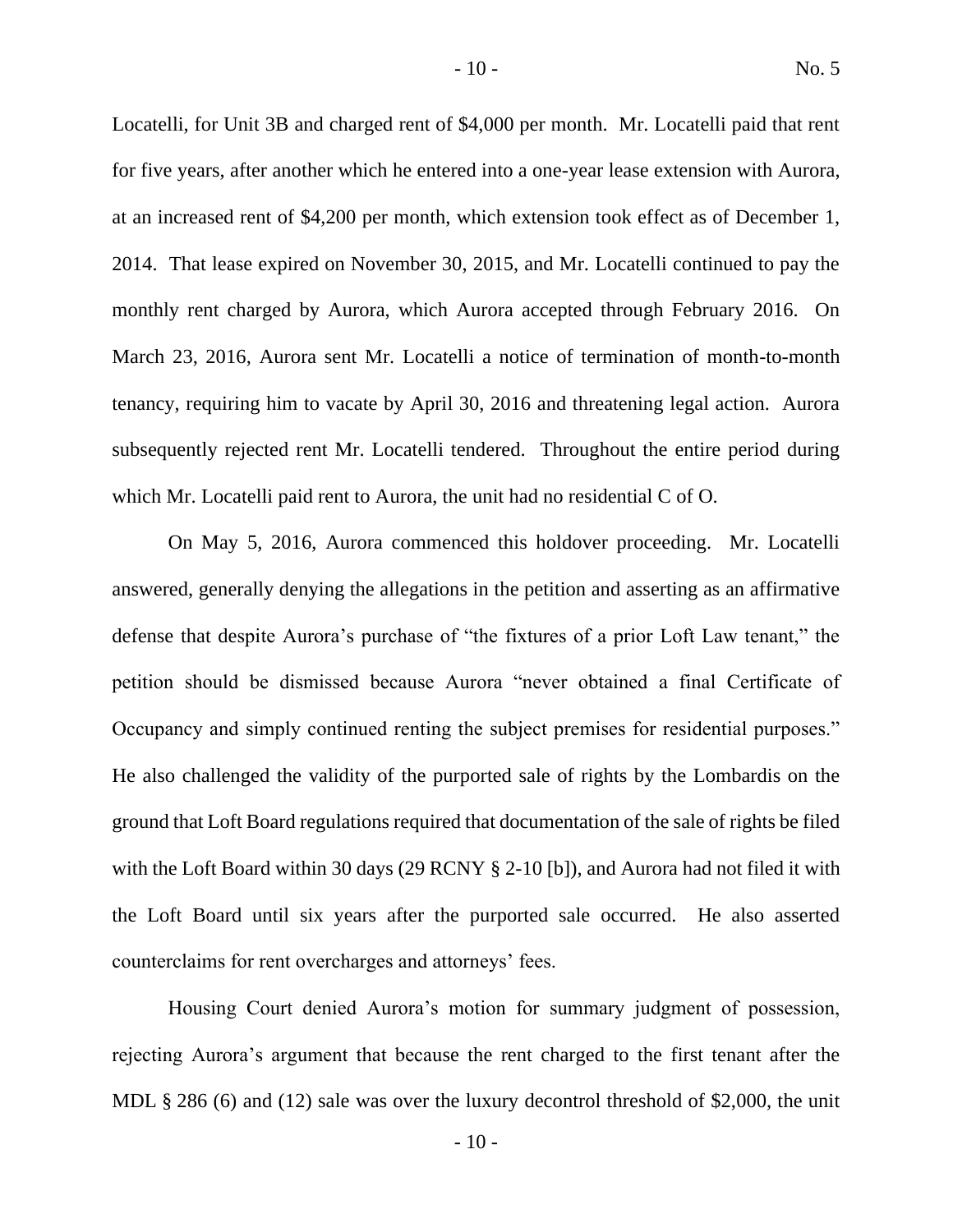was not regulated. Housing Court granted Mr. Locatelli's cross-motion for summary judgment denying the petition for possession and denied his counterclaims. Housing Court noted Mr. Locatelli's argument about the invalidity of the § 286 (6) and (12) sale based on (1) untimeliness of the filing with the Loft Board and (2) the fact that the purported sale was signed by only one of the two tenants protected by the Loft law. Housing Court did not reach either argument because it ruled for Mr. Locatelli on other grounds.<sup>4</sup> The Appellate Term modified to grant Mr. Locatelli attorneys' fees, holding that he was the "prevailing party," and otherwise affirmed Housing Court's judgment (57 Misc 3d 157[A] [App Term, 1st Dept 2017]).

The Appellate Division affirmed (184 AD3d 436 [1st Dept 2020]). First, it held that notwithstanding the MDL § 286 (12) sale, Unit 3B remained subject to rent regulation under the ETPA because the apartment is located in a pre-1974 building containing six or more residential units, and thus the eviction proceeding was properly dismissed (*id.* at 437). Next, the Appellate Division held that the Appellate Term properly awarded attorneys' fees to Mr. Locatelli because he was the prevailing party on the "core" issue between the

<sup>&</sup>lt;sup>4</sup> Because that properly raised issue, which involves both facts and law, has never been decided, even accepting the majority's judgment in its entirety, the order here should be a remittal for determination of at least that issue, not an order directing a grant of summary judgment for Aurora. The majority refers to a Loft Board determination that failure to timely file a sale of rights results in a civil penalty only (majority op at 5 n 1), but that question is ultimately one of statutory interpretation for the lower courts to decide in the first instance. Here, Housing Court expressed some concern about the consequences of allowing the delinquent filing to be given effect. Mr. Locatelli raised the issue in the court of instance, and no court has considered the issue. Our normal practice is to remit such issues for decision by the lower courts.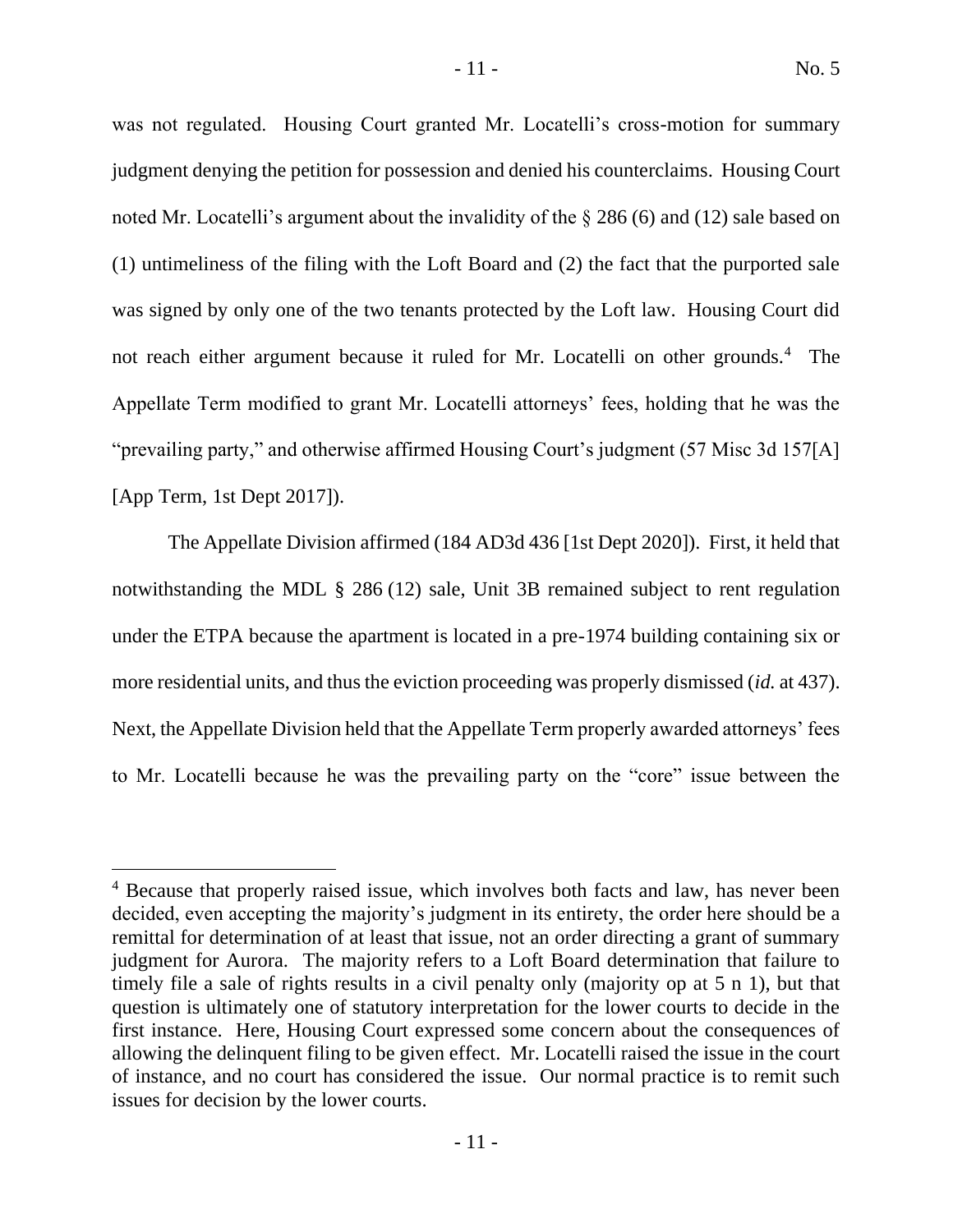parties" (*id*.). Finally, the Appellate Division held that the Appellate Term properly dismissed the rent overcharge claim (*id*.). A few months later, the same panel denied Aurora's cross-motion for reargument and certified the question of whether its order was correctly decided to our Court.

#### III

# A

78 Reade Street and Unit 3B within it are subject to the Loft Law. When Aurora commenced this proceeding, it pleaded that "(t)he Premises is an Interim Multiple Dwelling, subject to Article 7-C of the New York Multiple Dwelling Law ('Loft Law')." Aurora presently maintains Unit 3B's IMD status by submitting an annual registration form and an annual \$500 registration fee to the Loft Board. Despite the Loft Law's requirement that the owner of an IMD speedily obtain a residential C of O, Aurora (and the preceding owners) have never obtained one. Without a residential C of O, once Aurora fell out of compliance with the Loft Law's statutory schedule for bringing the unit up to code, it became illegal for Aurora to collect rent until the unit is legalized (MDL §§ 301, 302 [1] [b]; *see also Chazon v Maugenest*, 19 NY3d 410, 413 [2011]).

Aurora does not contend that its failure to comply with the Loft Law's legalization requirements entitles it to evict Mr. Locatelli. Not only does the Loft Law forbid owners from seeking to recover possession of a unit "because a residential certificate of occupancy has not been issued for the building" (MDL § 286), but it expressly grants tenants the right to remain throughout the legalization process: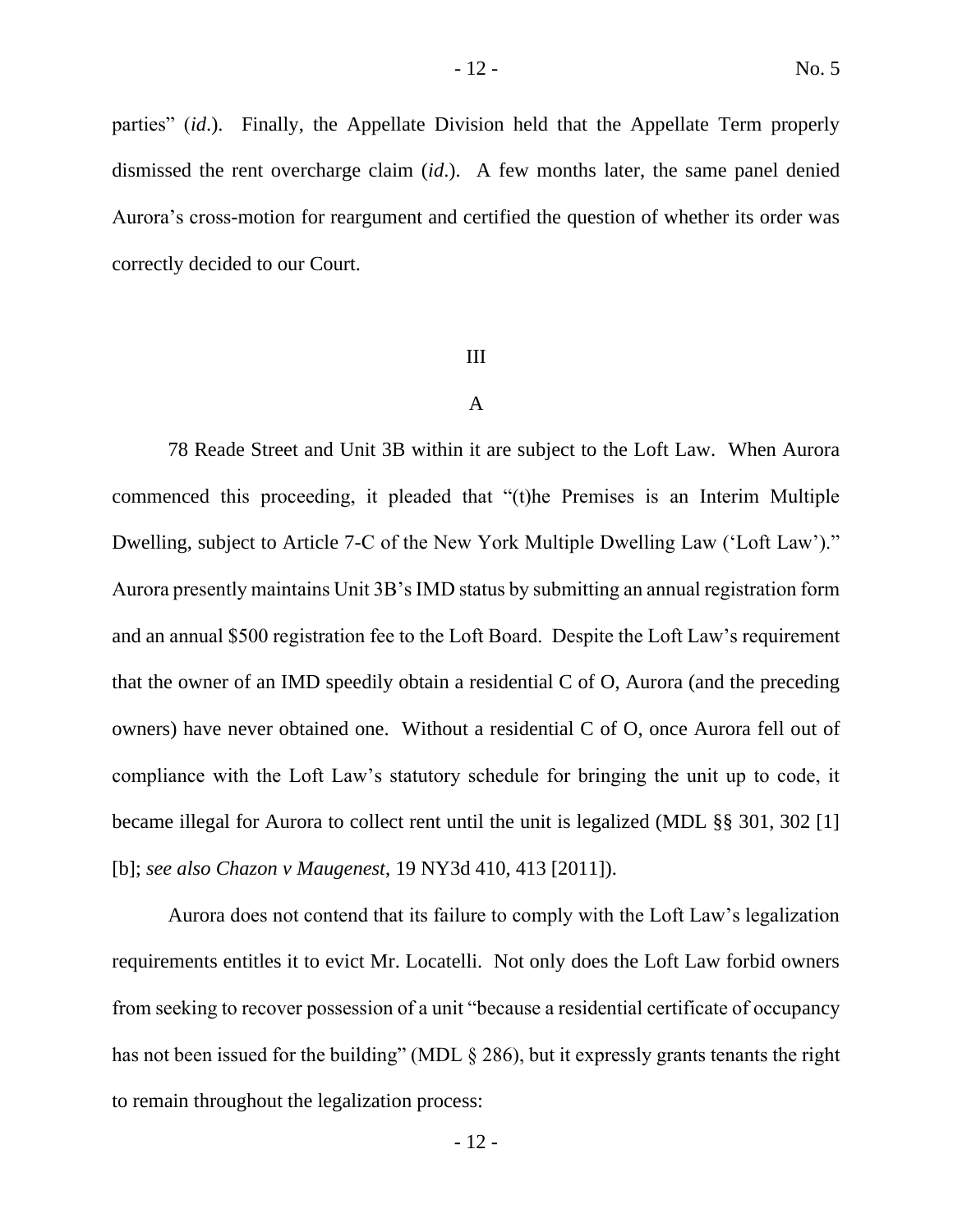"Prior to compliance with safety and fire protection standards of article seven-B of this chapter, residential occupants qualified for protection pursuant to this article shall be entitled to continued occupancy, provided that the unit is their primary residence, and shall pay the same rent, including escalations, specified in their lease or rental agreement . . . or, in the absence of a lease or rental agreement, the same rent most recently paid and accepted by the owner"

(MDL 286 § [2] [i]). Then, "[u]pon or after compliance with the safety and fire protection standards . . . each residential occupant qualified for protection pursuant to this article shall be offered a residential lease subject to the provisions regarding evictions and regulation of rent set forth in the [ETPA] . . . except to the extent the provisions of this article are inconsistent with such act" (*id*.). By the plain terms of the Loft Law, Mr. Locatelli is entitled to continued occupancy. In fact, the Loft Law provides Aurora with no grounds to terminate Mr. Locatelli in a holdover proceeding. Again, this case is not about whether Mr. Locatelli's rent is regulated: Mr. Locatelli's rent overcharge claim, which was at issue in the lower courts, is not before our Court. Aurora agrees it cannot legally charge him any rent—the issue on appeal is solely Mr. Locatelli's right to stay.

# B

The MDL § 286 (6) and (12) sale did not divest the Loft Board of jurisdiction over the legalization process. The majority agrees with at least that (majority op at  $16$ ).<sup>5</sup>

 $<sup>5</sup>$  An owner has two choices after an MDL  $\S$  286 (12) sale: return the space to commercial</sup> use (29 RCNY § 2-10 [d] [1]) or keep the space in residential use (*id.* § 2-10 [d] [2]). The record contains no suggestion that Aurora or its predecessors ever sought to return Unit 3B to commercial use, and Aurora has advanced no such argument.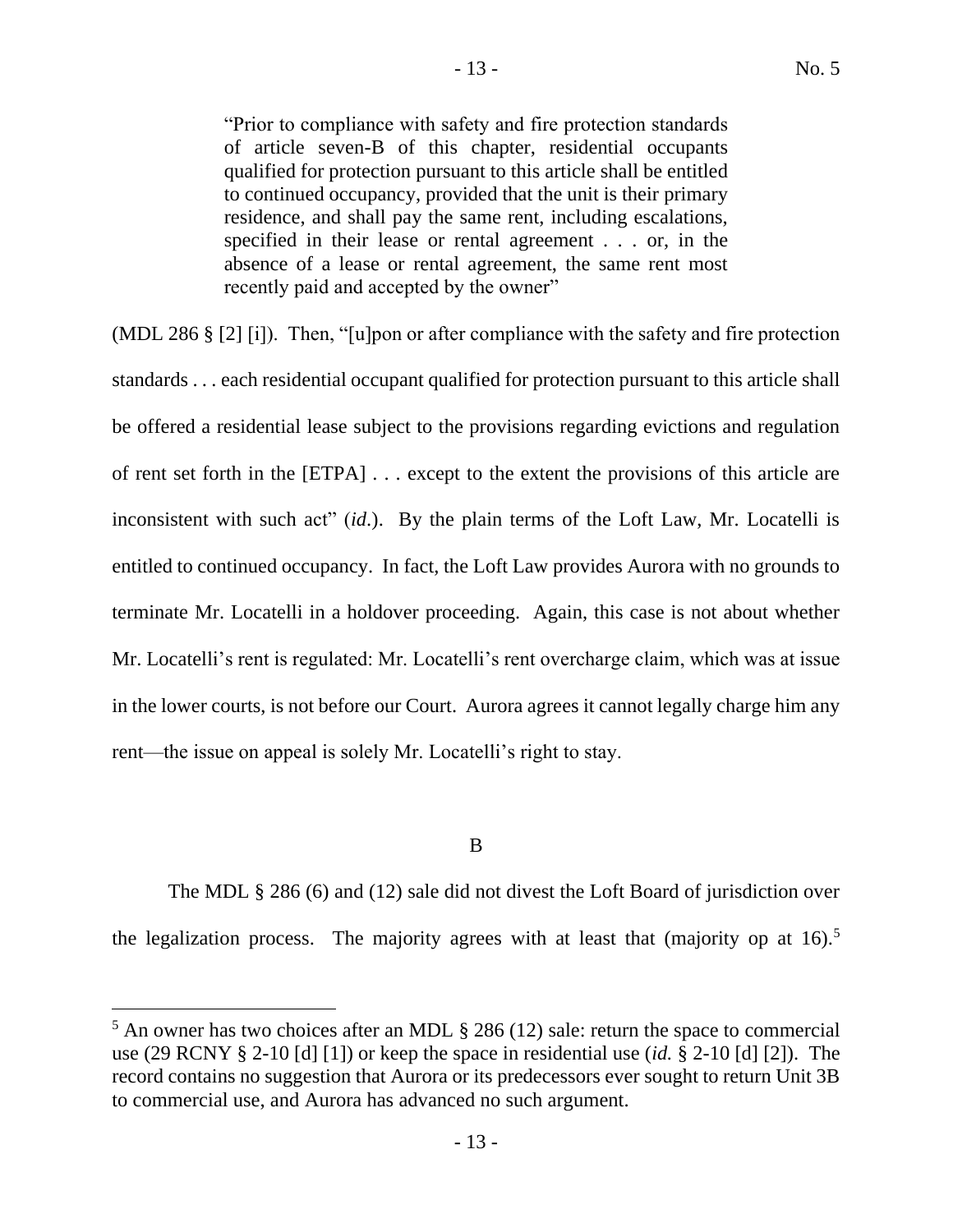Neither the MDL nor the ETPA contains any suggestion that, by purchasing an existing loft tenant's rights, the illegal unit either becomes legal or is stripped of the Loft Law's tenant protections. Instead, the effect of the purchase is to remove the Loft Law's *rent regulation* provisions, not its *tenant protection* provisions. New York City regulations provide:

> "*If the unit is to remain residential after a sale of rights pursuant to MDL § 286(12), the owner remains subject to all of the requirements of Article 7-C*, these rules and orders of the Loft Board, including the legalization requirements of MDL § 284, except that the unit is no longer subject to rent regulation where coverage under Article 7-C was the sole basis for such rent regulation"

(29 RCNY § 2-10 [d] [2]) [emphasis added]).

In spite of this clear regulatory language—which the majority itself quotes (majority op at 5, 16)—the majority launches into an irrelevant discussion of the ETPA, *Wolinksy v Kee Yip Realty Corporation* (2 NY3d 487 [2004]) and *Acevedo v Piano Building LLC* (70 AD3d 124, 129 [1st Dept 2009]) to establish that the ETPA does not regulate IMD *rents* until a C of O is obtained, and then with neither explanation nor authority jumps to the conclusion that the 1998 purchase of the improvements and rights from the Lombardis eliminated the Loft Law's *eviction protection* for Mr. Locatelli. Left to guess at the majority's reasoning, I can think of two only possibilities: either the majority thinks that the anti-eviction protection is "rent regulation" under New York City's implementing regulation, or the majority thinks that the anti-eviction protection belongs to the initial tenant and does not run with the property. Neither is correct.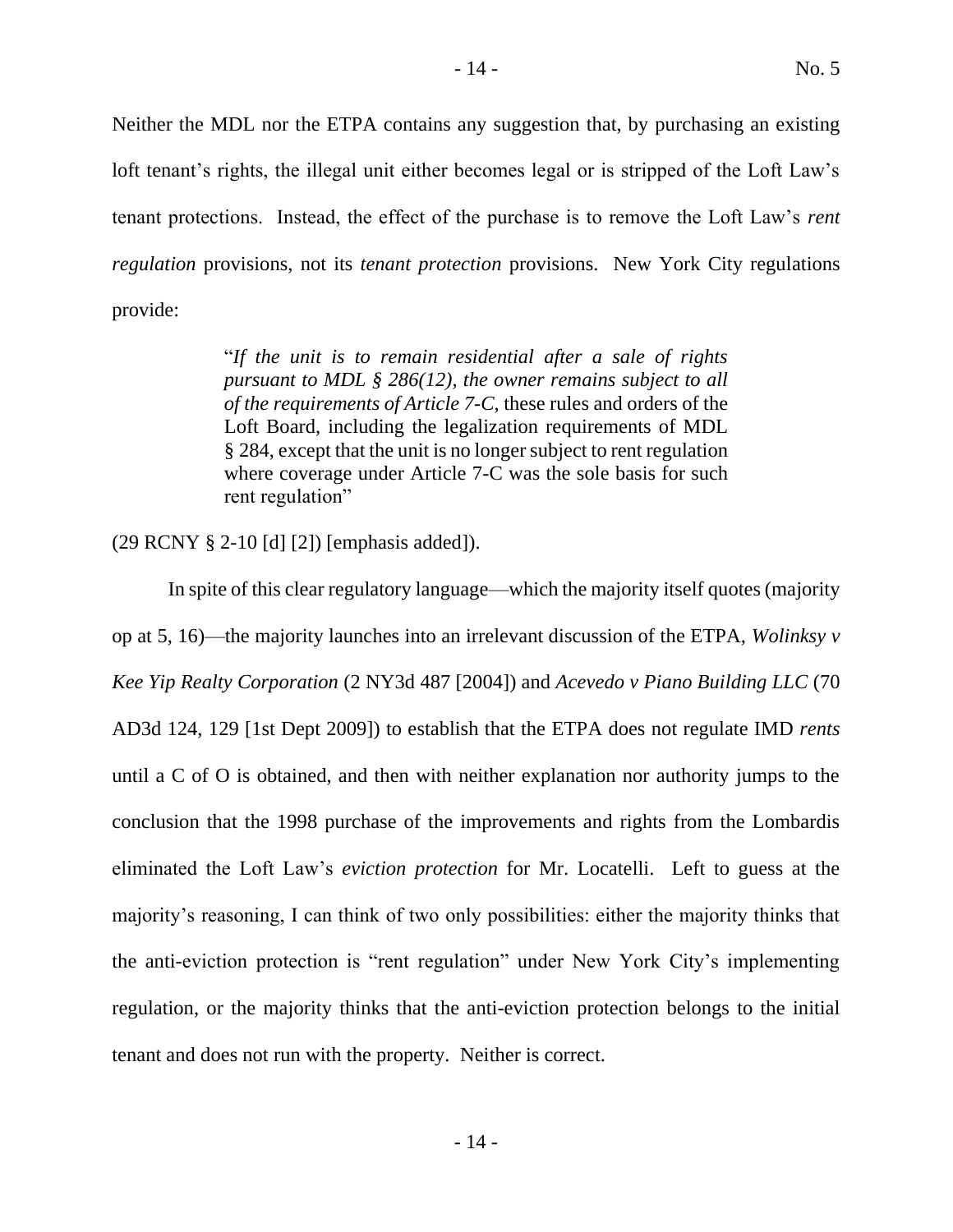- 15 - No. 5

1

The Loft Law contains eviction protections distinct from its provisions regulating rent. A tenant's right to occupy the loft until the owner has brought the unit and building into compliance with the requisite health and safety standards is guaranteed, and is distinct both substantively and textually from the rent regulation provisions:

"Prior to compliance with safety and fire protection standards of article seven-B of this chapter, residential occupants qualified for protection pursuant to this article *shall be entitled to continued occupancy*, provided that the unit is their primary residence, *and shall pay the same rent*, including escalations, specified in their lease or rental agreement to the extent to which such lease or rental agreement remains in effect or, in the absence of a lease or rental agreement, the same rent most recently paid and accepted by the owner; if there is no lease or other rental agreement in effect, rent adjustments prior to article seven-B compliance shall be in conformity with guidelines to be set by the loft board for such residential occupants within six months from the effective date of this article"

(MDL § 286 [2] [i] [emphasis added]). The two italicized provisions represent two different rights: the right to "continued occupancy" and the right "to pay the same rent" until the other rent regulation provisions in section 286 allow for rent increases. Nothing in the Loft Law's text or the text of the City's implementing regulation even remotely suggests that "rent regulation" was meant to include anti-eviction rights, and the regulation's express admonishment that "the owner remains subject to all of the requirements of Article 7-C, these rules and orders of the Loft Board" except for the Loft Laws own rent regulation cannot reasonably be interpreted to mean that the City intended a sale under MDL § 286 (12) to extinguish the Loft Law's anti-eviction prohibitions. Absent a legal ground for eviction, a tenant residing in an IMD unit and thus protected by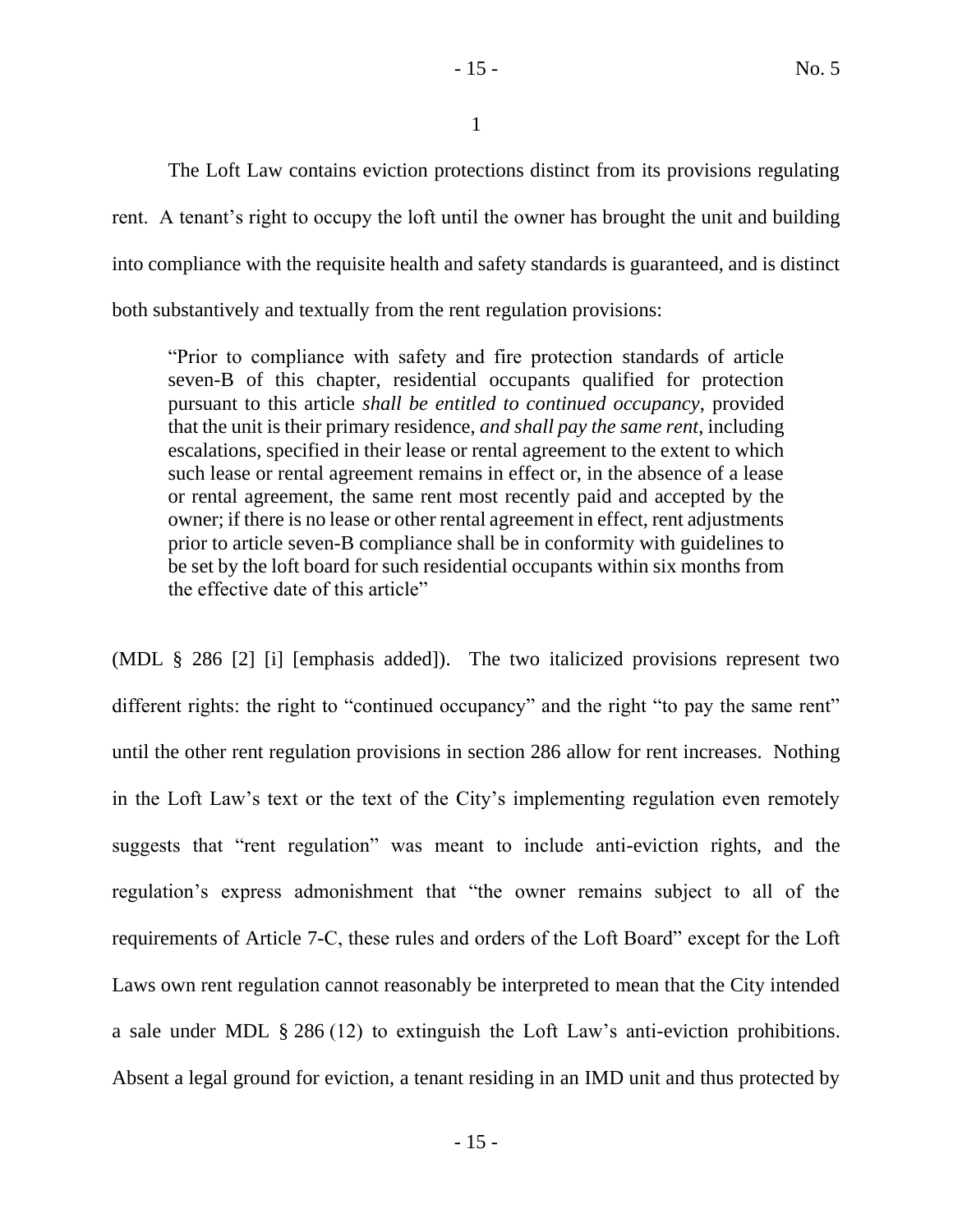the Loft Law's anti-eviction provisions has the right to stay in the unit while the landlord seeks a C of O regardless of the status of the tenant's lease.

2

This leads to the second possibility for the unstated rationale underlying the majority's holding: perhaps the majority agrees that the anti-eviction protections are not "rent regulation," but believes that a tenant's sale of rights under MDL § 286 (12) eliminates all rights any future tenants may have, including anti-eviction rights. That argument (I am guessing—because the majority offers no explanation for how it gets around 29 RCNY § 2-10 [d] [2]) would depend on reading "residential occupants qualified for protection pursuant to this article" in MDL  $\S 286 (2) (i)$  to limit the Loft Law's protections to the initial tenants, perhaps inheritable by successor tenants but not if the initial tenant has sold the rights. No party has made that argument, and it cannot possibly be right. First, if one read the statute that way, it would require voiding 29 RCNY § 2-10 (d) (2), which limits the effect of an MDL § 286 (12) sale to the Loft Law's rent regulation provisions. The parties have not argued, and the majority does not conclude, that the City's regulation is void. Second, the Loft Law defines "residential occupants qualified for protection under this article" not by the date on which the resident occupied an IMD, but as the "residents of an interim multiple dwelling" (MDL § 281 [3]). The date restrictions contained in MDL § 281 concern the eligibility windows for buildings to be considered an IMD, not the dates on which a tenant must have resided in an IMD to obtain the Loft Law's protections. If the Legislature had intended to limit the Loft Law's protections to the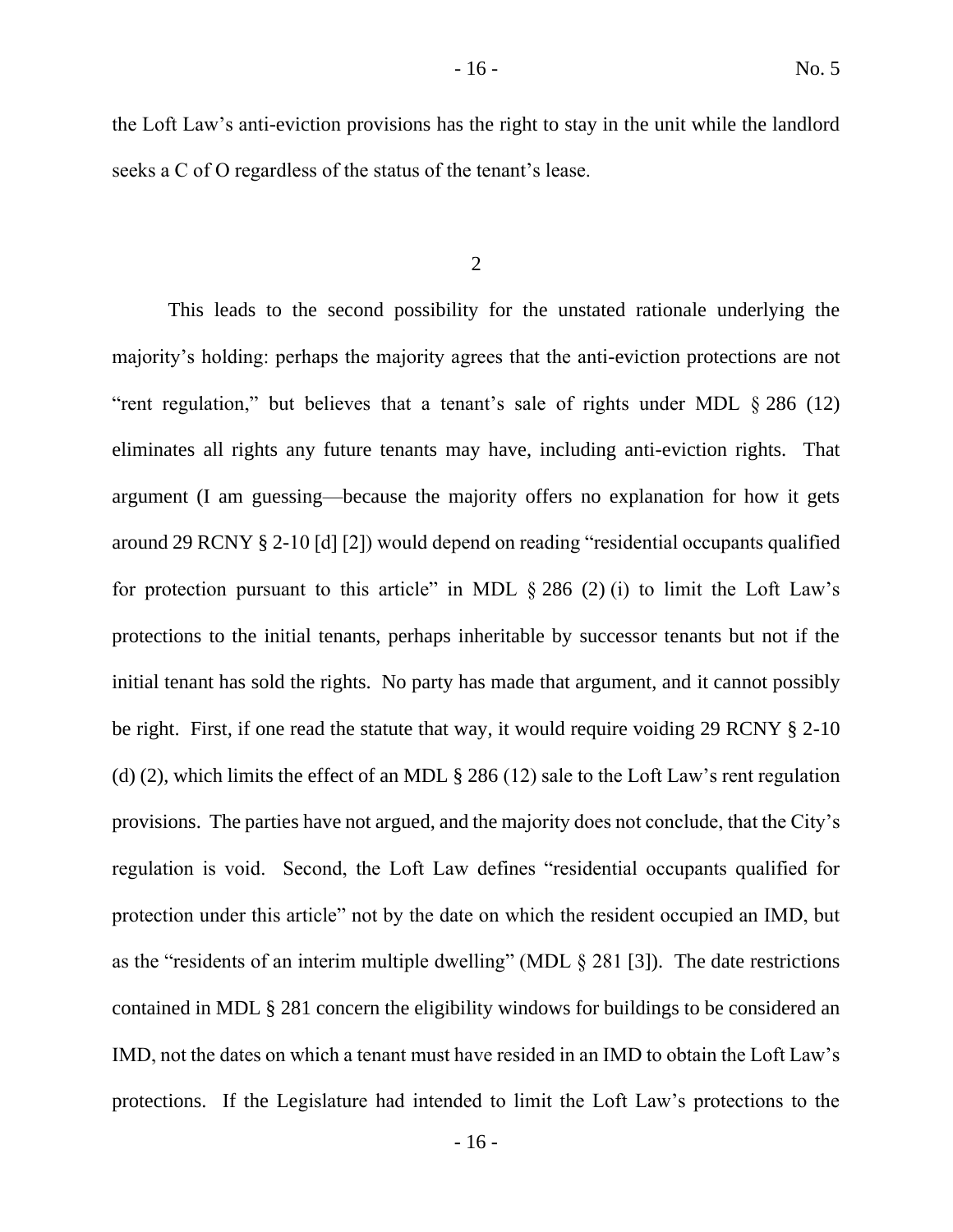tenants in place at the time a building qualified for IMD status, it would have been easy to write the law to say so.

C

Apart from the plain language providing that a tenant's sale of rights affects only the Loft Law's rent regulation provisions, and not any other provisions, the majority's conclusion runs contrary to the Loft Law's purposes. The Loft Law strikes a balance by protecting loft tenants from eviction while allowing owners to collect rent even though the occupancy was illegal—and for which rent otherwise could not lawfully be collected. In other words, the hardship of eviction and the declared public emergency from a lack of affordable housing justified the legislative decision to permit continued occupancy even if a loft unit did not comply with health or safety standards, and the owners were allowed to fund some of the cost of legalization through rents that otherwise would have not been lawfully allowed—but only if the owners remained in compliance with the Loft Law's timetables. An owner's noncompliance disentitles the owner to recover rent for the illegal occupancy, but does not affect the public policy concerns driving the legislative decision to permit the illegal occupancy to continue: the shortage of affordable housing and the hardship of eviction.<sup>6</sup>

 $6$  That policy is reflected elsewhere in the Loft Law as well. For example, if an owner lets an IMD deteriorate to the point that the City determines it is unsafe for continued occupancy, the owner is required to pay the tenants for the value of their improvements; the owner is required to make all improvements necessary to obtain a residential C of O; and the tenants are entitled to resume occupancy thereafter (MDL § 284 [1] [xi]). This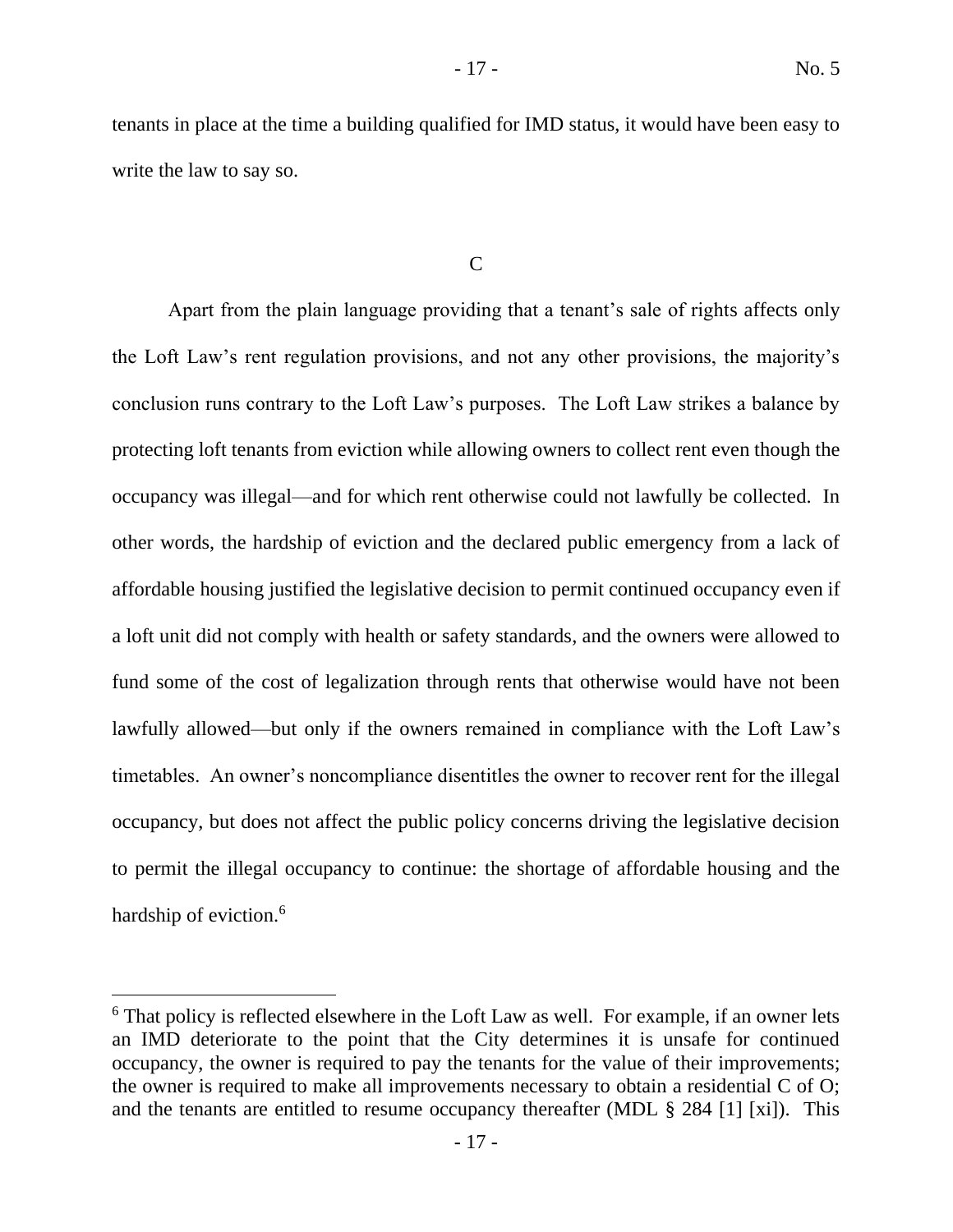We have previously held that the Loft Law protects tenants from eviction in an analogous context. In *Chazon, LLC v Maugenest*, we held that "the landlord of a New York City loft who has not complied with the Loft Law and has not received an extension of time to comply may not maintain an ejectment action based on nonpayment of rent" (19 NY3d 410, 413 [2012]). In that case, the tenant lived in a loft apartment with no C of O and had not paid rent for nine years (*id*. at 415). The owner, Chazon, argued that it could collect rents or evict the tenant for nonpayment even though it had "neither met the Loft Law deadlines nor obtained an extension of time from the Loft Board" (*id*. at 415). We concluded that "the landlord is not entitled either to collect rent or to evict the tenant" (*id*. at 413). Specifically, we held that MDL § 302 (1) barred the landlord from collecting rent because "Multiple Dwelling Law § 285 (1) makes an exception only for a landlord who is 'in compliance with' the Loft Law" (*id.*). Chazon was indisputably not in compliance with the Loft Law, so we held that it could not collect rent or evict the tenant for nonpayment of rent. In other words, we concluded that "the statutes [left] these parties in their present stalemate until compliance [with the Loft Law] has been achieved" (*id*.).

*Chazon* strikes right at the heart of the problem here, and lays bare the incongruity of the majority's position. Like Aurora, Chazon had failed to comply with the Loft Law. The tenant in *Chazon* had not paid rent for nine years; Mr. Locatelli unfailingly paid his rent for over six years, until Aurora rejected it. We held then that the Loft Law prevented

further evidences the strong public policy behind the anti-eviction provisions of the Loft Law and City regulations.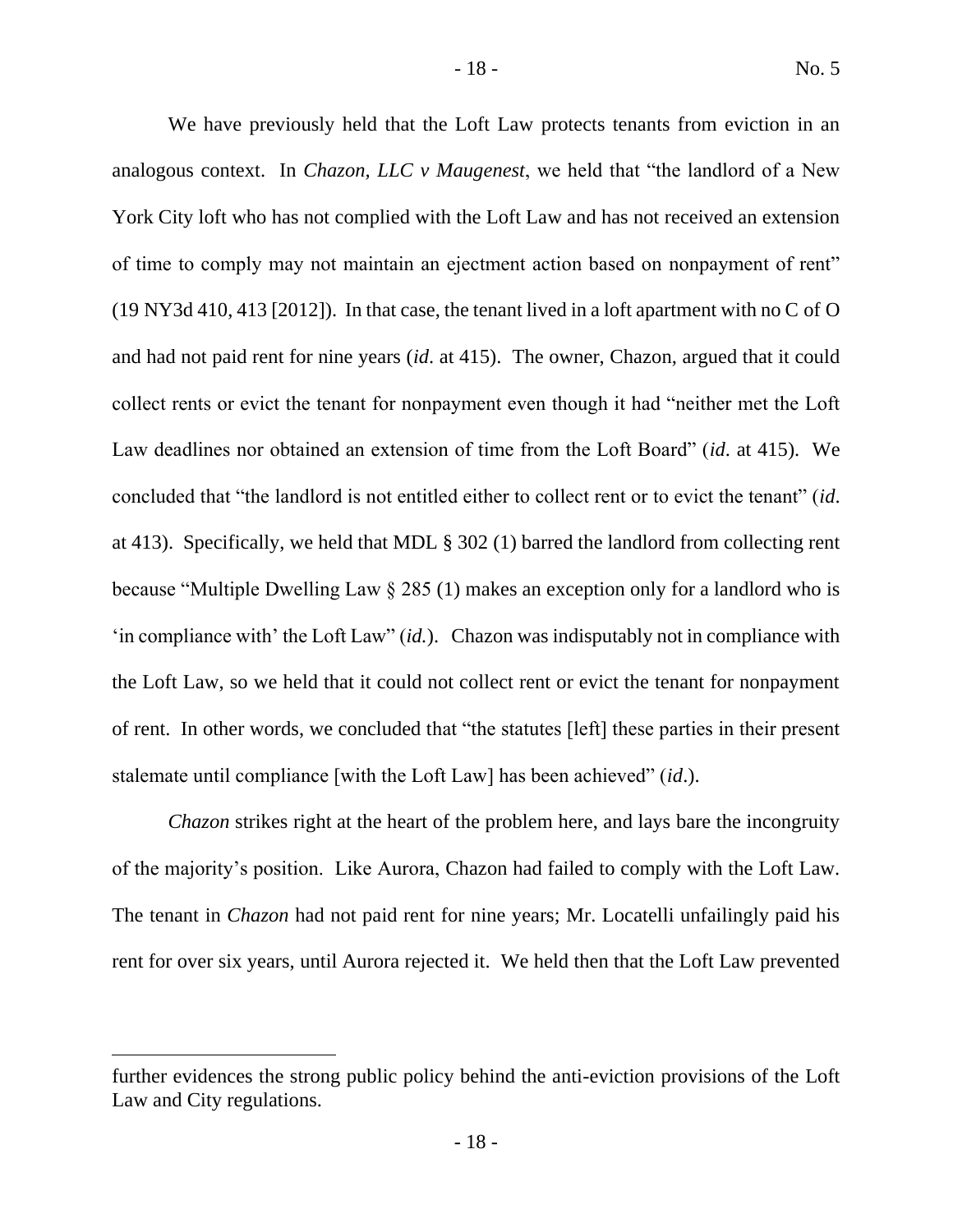Chazon from evicting its freeloading tenant, and yet today we hold that the Aurora may evict its paying tenant. The majority's result does not square with the Loft Law's text and the Legislature's and City's objectives. The clear expectation of the Loft Law—stated the statute itself and the legislative history—is for units subject to its regulations to "obtain a Class A multiple dwelling certificate of occupancy within 36 months from the effective date of this act" (Letter, Mayor Koch to Governor Carey, June 10, 1982, at 3; *see also* MDL § 284 [1] [i]). MDL § 302 (1) (b) prevents the dispossession of a tenant for nonpayment of rent—*including when the tenant's lease had expired*—if the landlord has failed to comply with Loft Law timelines. So, why would we permit dispossession of a tenant who continues to hold over but pays rent, when the owner is out of compliance with Loft Law timelines? The legislative penalty identified in *Chazon* for noncompliance with the Loft Law is not merely that the landlord may not collect rent but also that the tenant cannot be evicted (except for specified reasons not relevant here). That reflects a legislative judgment that, in addition to whatever monetary penalties the Loft Board may impose, the bar on collection of rent and bar on eviction were necessary teeth to motivate timely compliance and good-faith efforts.

In sum, the text of the Loft Law and the City's implementing regulations bar Aurora from evicting Mr. Locatelli. I would stop here in deciding this appeal.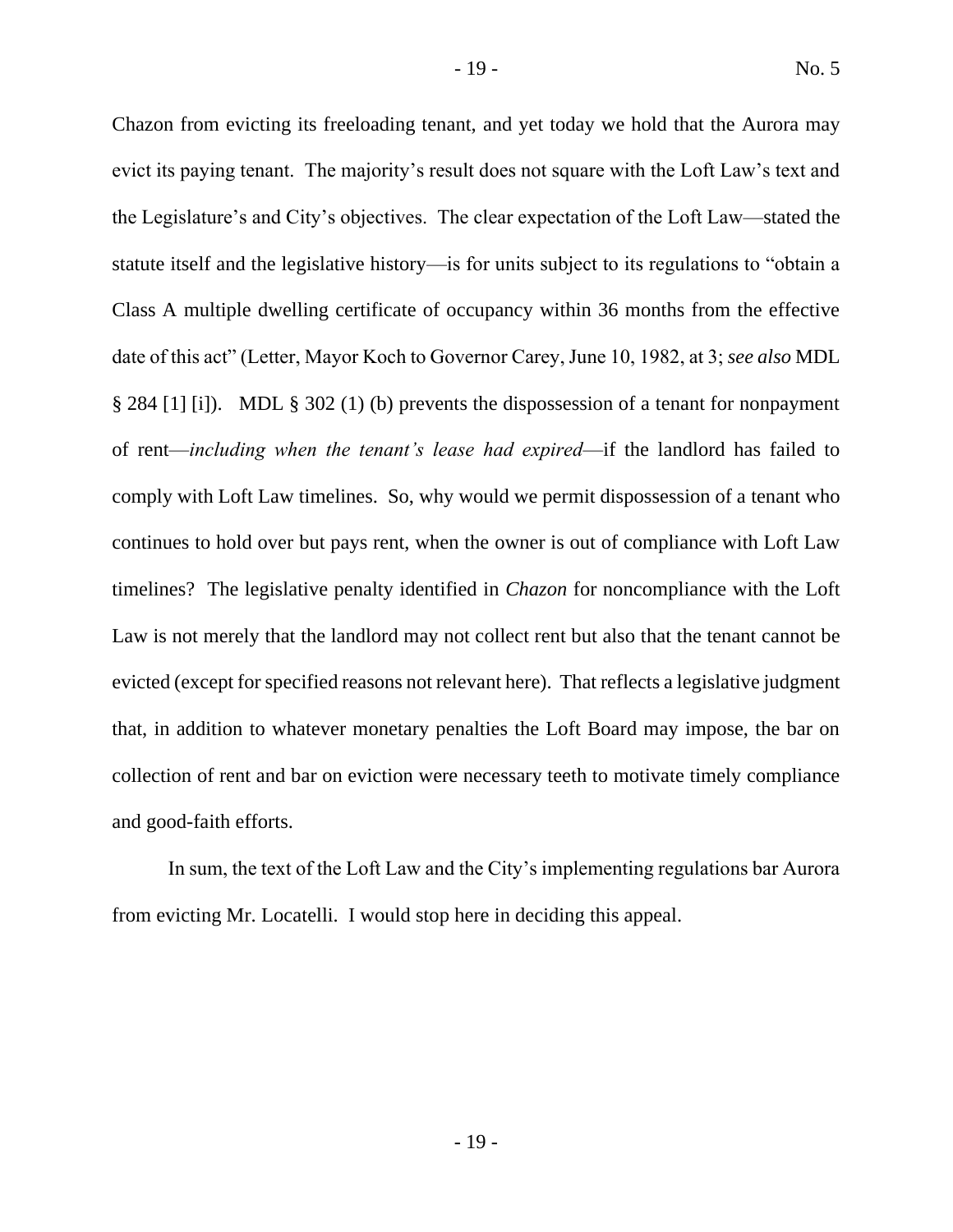IV

The question the majority says it "must" decide is "whether Loft 3B was subject to rent regulation 'solely' by virtue of the relevant provisions in the Loft Law such that, after the sale of the tenant's rights under section 286 (12), it was no longer subject to any form of rent regulation" (majority op at 9-10). As discussed in Part V below, Aurora never made any such argument in Housing Court. Temporarily putting that aside, the majority says it must decide whether a loft for which Aurora admits it cannot legally charge any rent is subject to rent regulation. I suppose we might just as well answer whether Aurora's rental of Gracie Mansion to Mayor Adams is at a free-market or stabilized rate—both are purely academic questions. Aurora has no more right to charge rent for Gracie Mansion than it does for 78 Reade Street, Unit 3B.

The fundamental problem with the majority's entire exercise is that this appeal is concededly not about rent regulation, and the provisions on which the majority bases its decision concern rent regulation only—not eviction protection. The majority begins by citing to MDL § 286 (6) and (12) and 29 RCNY § 2-10 (d) (2), which, as previously discussed, exempt IMD units from "rent regulation" where the Loft Law "was the sole basis for such rent regulation." The majority then reads those provisions as if they exempt qualifying IMD units from all elements of the ETPA and RSL. But nothing in those provisions purports to say that qualifying units are exempt from the ETPA or RSL wholesale—they refer to rent regulation only. Even if Unit 3B is not subject to rent regulation under the Loft Law, and even if it is not subject to rent regulation by any other law, it would remain subject to the tenant protection provisions of the Loft Law, as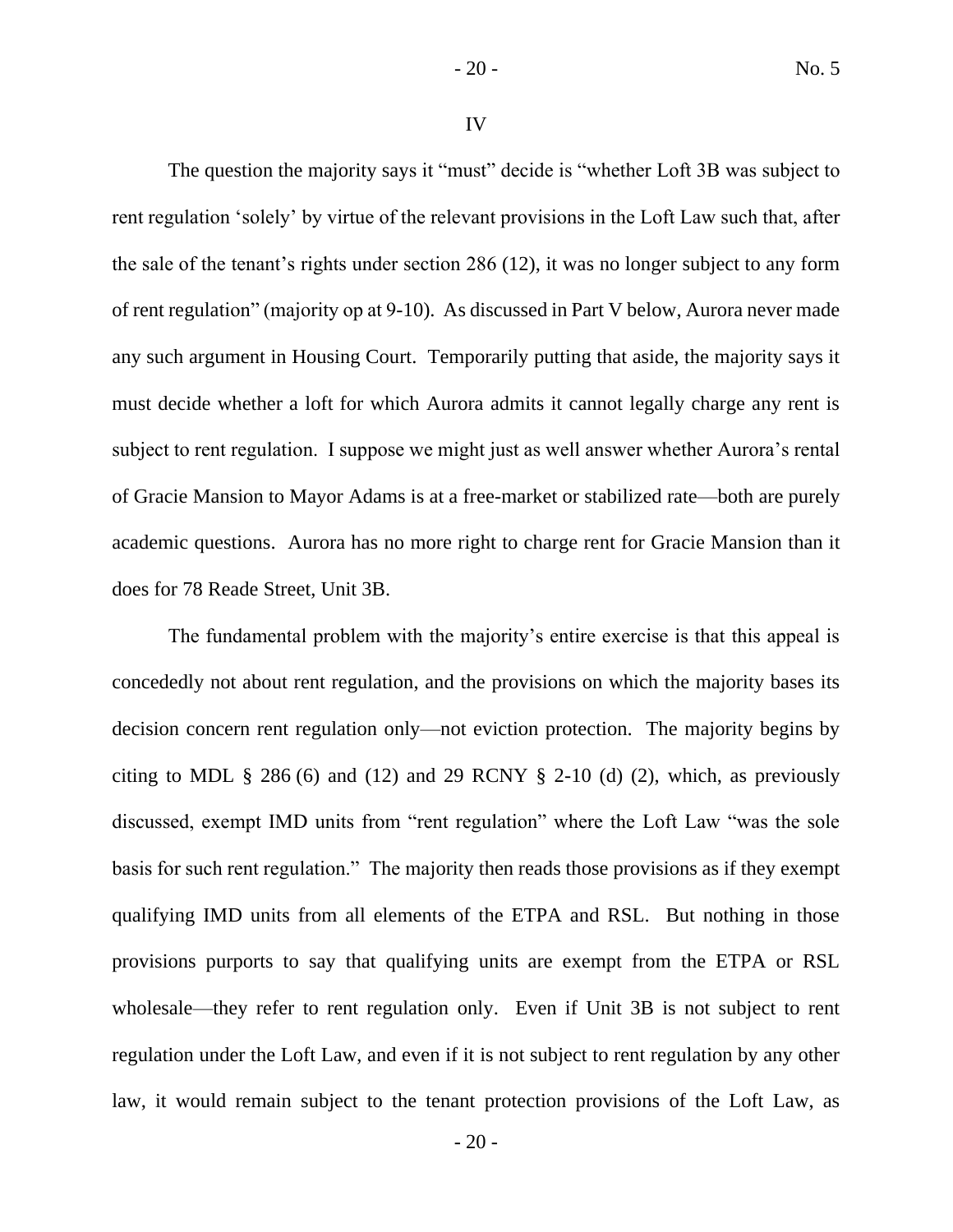discussed in Part III. But even were it not subject to the tenant protection provisions of the Loft Law, it would still be subject to the tenant protection provisions of the ETPA because those tenant protection provisions are not "rent regulation."<sup>7</sup>

A

Proceeding as if "rent regulation" meant "all provisions in the ETPA and RSL," the majority then points to a purported disagreement between the First and Second Departments "over the impact of our holding in *Wolinsky* [*v Kee Yip Realty Corporation* (2 NY3d 487 [2004])] on the issue of whether the ETPA applies to loft units that do qualify

 $<sup>7</sup>$  The Loft Law provides that a local legislative body can extend the ETPA's coverage to</sup> IMDs by a declaration of emergency (MDL § 286 [13]). Shortly after the Loft Law's adoption, the New York City Council issued the requisite declaration, finding that "it is necessary and in the public interest that the Emergency Tenant Protection Act of 1974 apply to units occupied by residential tenants qualified for protection pursuant to Article 7-C of the Multiple Dwelling Law as set forth in such Article" (New York City Council Resolution No. 369, dated April 26, 1983, New York City Record, vol CX, p CC 10 [No. 32999], Supp for April 26, 1983; *see also Lower Manhattan Loft Tenants v New York City Loft Bd.*, 104 AD2d 223, 226 [1st Dept 1984], *affd* 66 NY2d 298 [1985] ["In accordance with (MDL § 286 [13]), the New York City Council passed a declaration of emergency declaring the necessity of applying the Emergency Tenant Protection Act of 1974 to units qualified for protection under article 7-C of the Multiple Dwelling Law (the Loft Law)"]). Thus, pursuant to authority granted by the Legislature in the Loft Law, in 1983, the New York City Council directed that the ETPA cover IMDs. Because the City Council acted in 1983 to subject all IMDs to the ETPA, Unit 3B was not "subject to rent regulation solely by reason of" the Loft Law (9 NYCRR 2520.11 [q]), and therefore the exclusions arising from the MDL § 286 (6) and (12) sale do not apply. No party or lower court has mentioned MDL § 286 (13), the City Council's resolution implementing it, the Appellate Division's decision in *Lower Manhattan Loft Tenants* or our affirmance thereof, so I leave that issue for another day.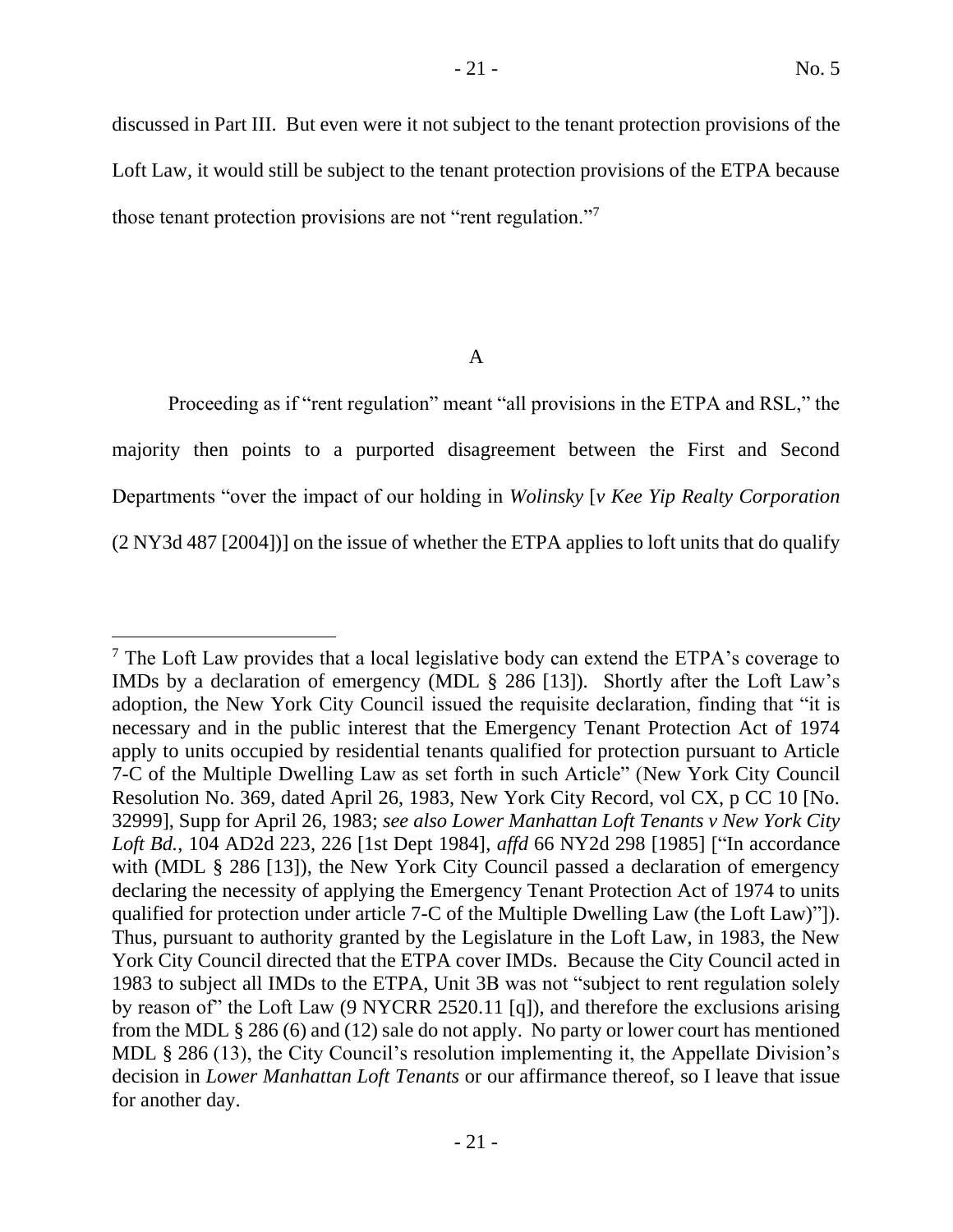for Loft Law coverage" (majority op at 12). *Bennett v Hawthorne Village, LLC* (56 AD3d 706 [2d Dept 2008]), the case cited by the majority for an interpretation of *Wolinsky* that conflicts with the First Department's interpretation, does not cite *Wolinsky* at all. There is a disagreement, but it is not over the interpretation of *Wolinsky*.

Substantively, *Wolinsky*, *Bennett* and *Acevedo* have little or nothing to do with this appeal, though each for a different reason. Starting with *Wolinsky*, the majority expands it to a wholly dissimilar situation. In *Wolinsky*, we considered whether the ETPA applied to an illegally converted loft that could not possibly qualify for Loft Law protection (2 NY3d at 493). Dispositively, the loft was located in a building that was in a zoning district that did not permit residential use, and the landlord had not "attempt[ed] to obtain a variance or other relief from the zoning restriction" (*id.* at 490). "[U]nder these circumstances" we declined to "extend[]" the ETPA to cover the loft because it was not "legal or capable of being legalized" given its location in an zoning district that did not permit residential use (*id*. at 493). Our analysis in *Wolinsky* emphasized that "[b]y adopting an eligibility period that was closed at the time of enactment, the Legislature demonstrated its intent to provide the benefits of the Loft Law only to existing residential tenancies, not to encourage new conversions of loft space" (*id*. at 492-493). The majority mischaracterizes the holding of *Wolinsky* as "illegal loft conversions are not covered by the ETPA" (majority op at 13), a mischaracterization that is wholly untethered from *Wolinsky*'s rationale and that lacks any independent rationale. A faithful reading of *Wolinsky* shows that case is not germane here: unlike the loft in *Wolinsky*, Unit 3B is (i) covered by the Loft Law and (ii) located in an area zoned for residential use.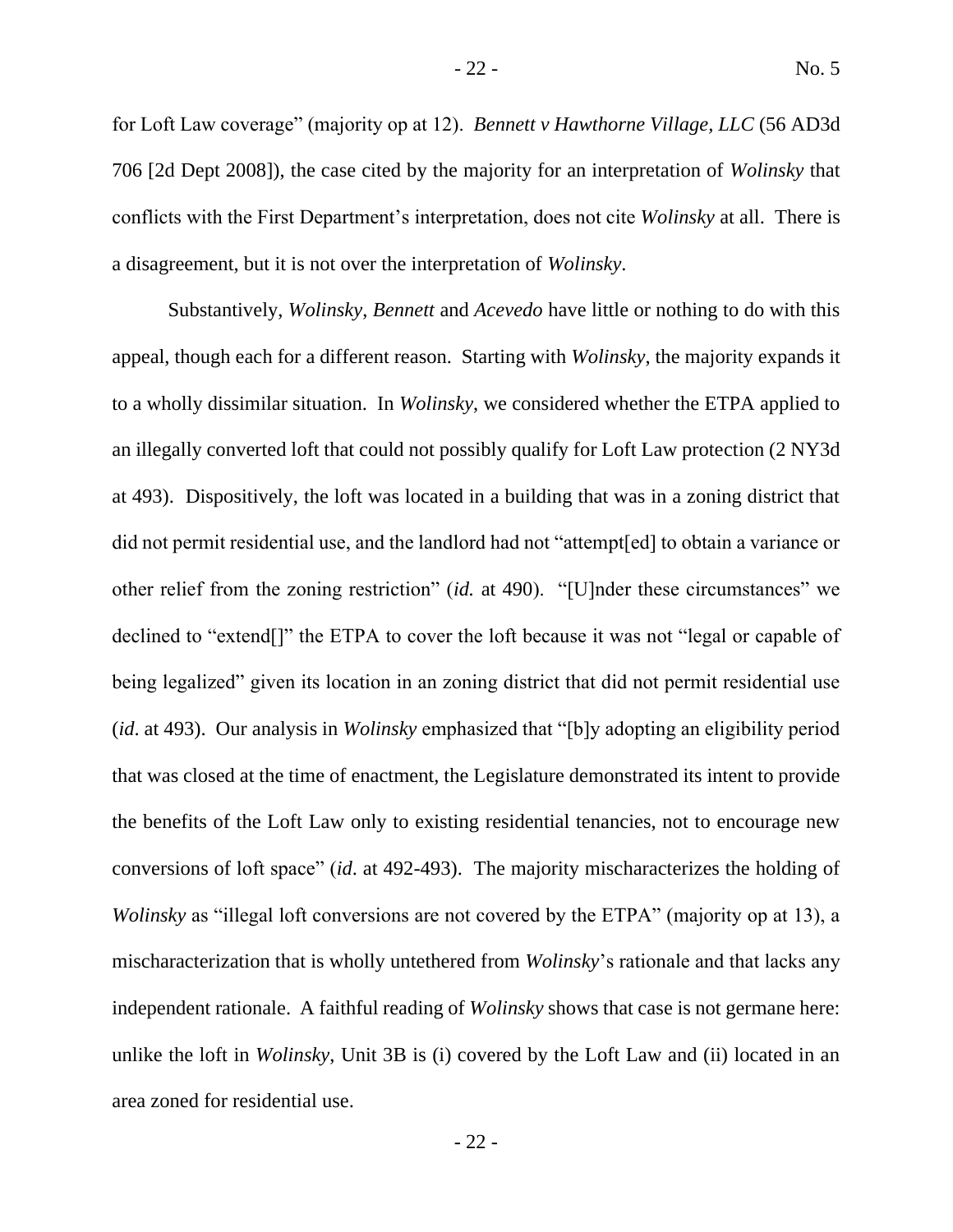More importantly, *Wolinsky* did not—and could not—involve a sale of rights under MDL § 286 because the unit at issue was ineligible for Loft Law coverage. Unlike the owner of the building in *Wolinsky*, Aurora remains obligated to "take all reasonable and necessary action to obtain a certificate of occupancy as a class A multiple dwelling" (MDL § 284)—which definitionally would be subject to the ETPA once that C of O was obtained. Likewise, the majority does not dispute that, if an owner has not purchased a tenant's rights in a unit covered by the Loft Law, the ETPA would cover the unit upon legalization. Thus, because the majority's claimed exemption of Unit 3B from the ETPA has nothing to do with *Wolinsky* (which involved no sale of rights under MDL § 286) or the legality or illegality of the conversion, it must derive from the effect of the MDL § 286 sale on the applicability of the ETPA and RSL.

*Bennett* and a string of First Department cases including *Acevedo* do disagree about the effect of an MDL § 286 sale on rent regulation under the ETPA. The anti-eviction protections were not at issue in either case. But even as to rent regulation—which is not at issue here—*Bennett* reached its conclusion without any significant statutory analysis, merely citing the City regulation exempting such sales from Loft Law rent regulation (not ETPA rent regulation) and two Appellate Division cases: *Matter of 315 Berry Street Corp. v Hanson Fine Arts* (39 AD3d 656 [2d Dept 2007]) and *Caldwell v American Package Co., Inc.* (57 AD3d 15 [2nd Dept 2008]). Neither case supports the Second Department's holding in *Bennett*. In *315 Berry*, the owner purchased the improvements and rights of all tenants, represented to the Loft Board that the building would be returned to commercial use, and thereafter allowed new residential tenants to move in (39 AD3d at 657). The court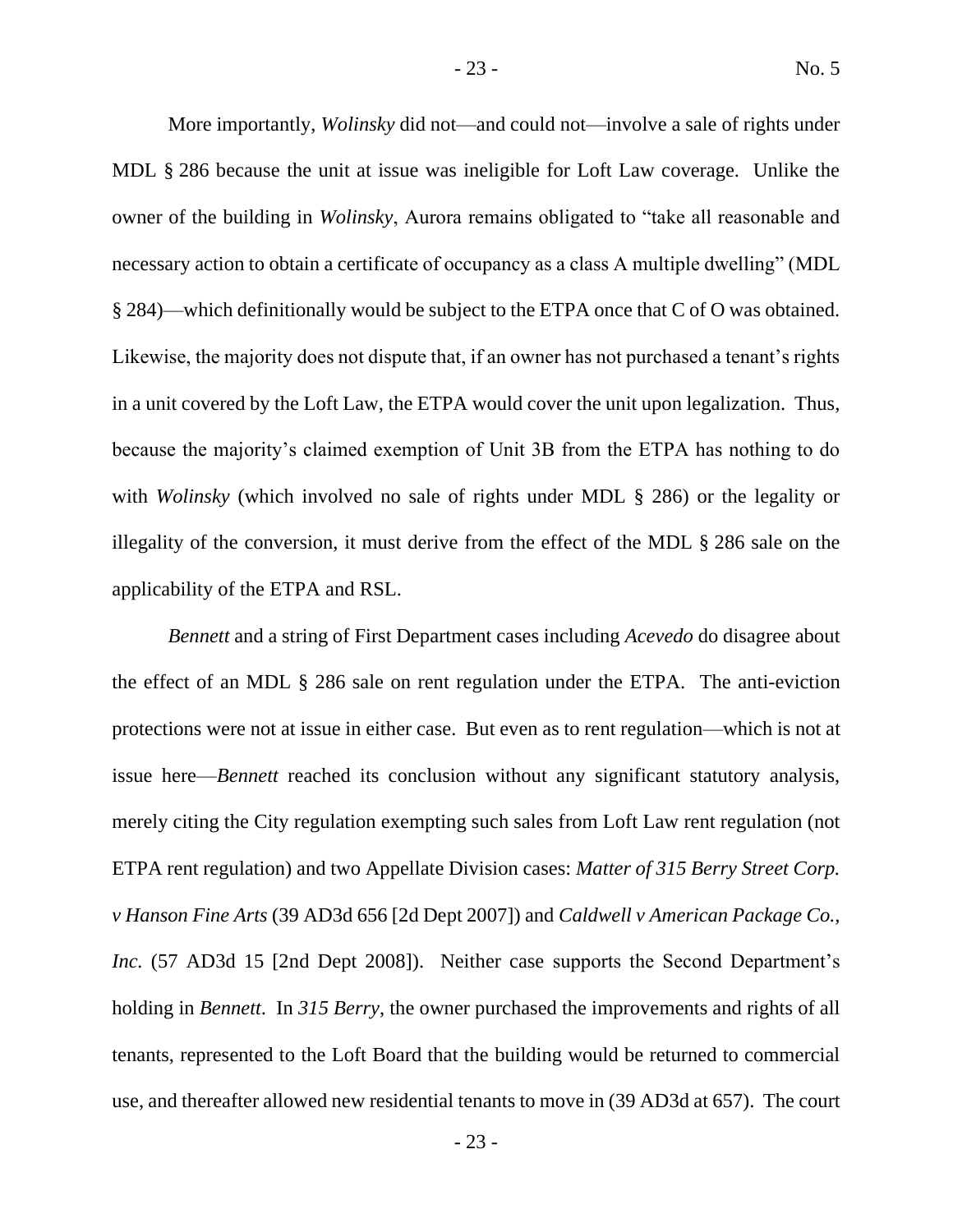held that the units *were* subject to the ETPA, despite the owner's prior purchase of rights (*id*.). In *Caldwell*, the tenants held a commercial lease in a commercial building that was "[i]neligible for protection under the Loft Law" (57 AD3d at 21). The court held that the building was not covered by the ETPA (*id*. at 24). Obviously, a commercial building that was not and could not become residential involved no sale of Loft Law rights.

The First Department's decision in *Acevedo*, in contrast, contains an extensive analysis of why a sale of a tenant's rights under MDL § 286 conveys only "'such person's rights in a unit" (70 AD3d at 127 [quoting MDL  $\S$  286 (12)]), and "says nothing about rent stabilization or ETPA; [] says nothing about any subsequent tenant's rights; indeed, it says nothing about deregulating units in any way whatsoever" (*id.*). *Acevedo* found additional support for its conclusion in the Loft Board's regulations, "which contemplate that units formerly covered by the Loft Law may be subject to rent stabilization even after they have been 'deregulated' under the Loft Law" and in the "intent of the Loft Law, which was not to supplant rent regulation" (*id.*). The court further explained that "at the time of passage of the Loft Law, lofts that met statutory requirements were covered by the rent regulations, and this was not altered by the Legislature in passing the Loft Law or the amendment to the ETPA" (*id*. at 128).

The majority's criticism of *Acevedo* is not well-founded. The majority's analysis rests on its say-so conclusion that "the 'sole basis' language, which appears in similar form in the Loft Law and Rent Stabilization Code (*see* MDL § 286 [6]; 9 NYCRR 2520.11 [q]), merely reflects recognition of the fact that the legislature has periodically created tax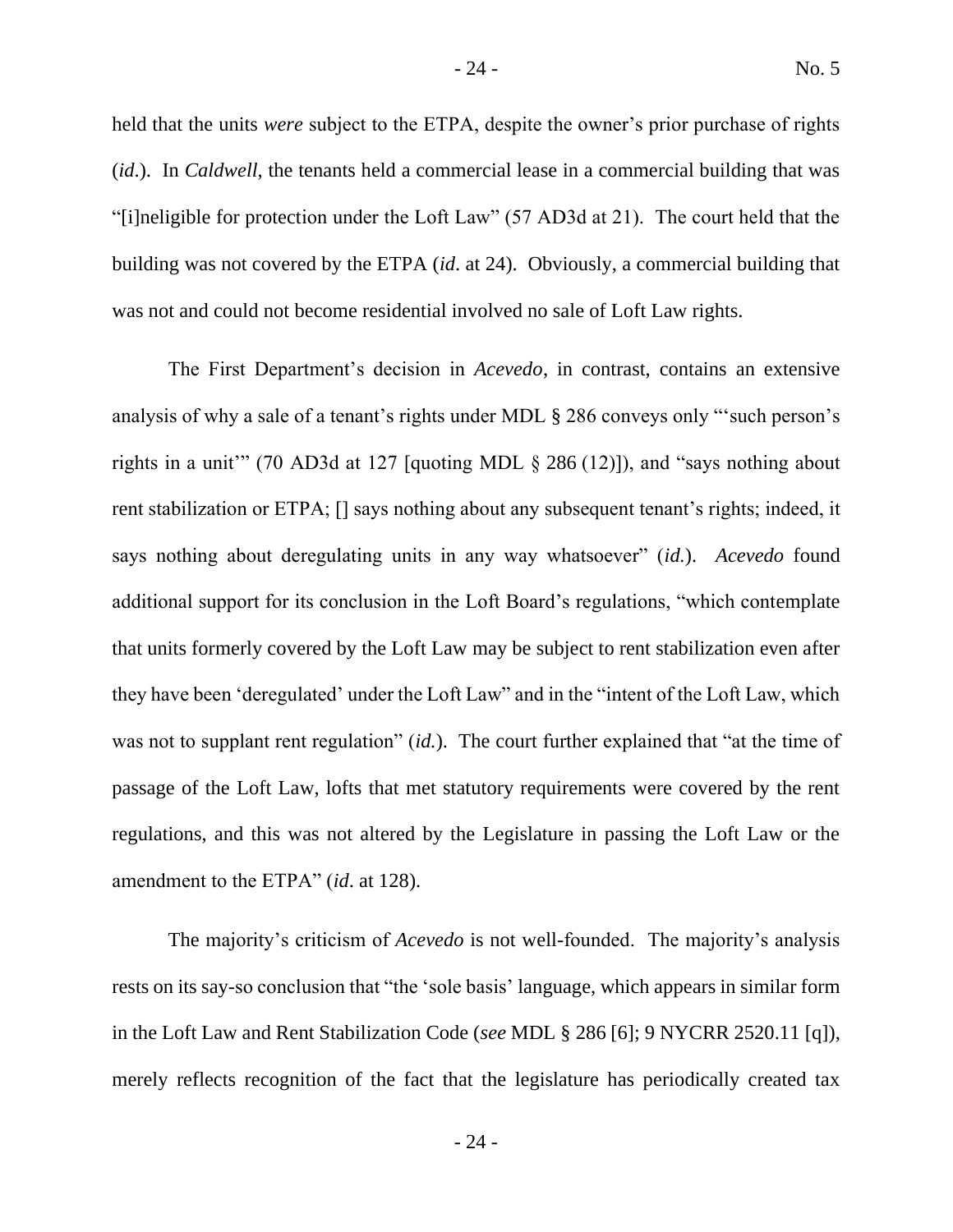incentive and other programs through which non-stabilized units become (sometimes temporarily) subject to rent stabilization" (majority op at 14).

There are two main defects in that conclusion. First, the tax incentive and other programs operate by subjecting qualifying projects to the ETPA and RSL (*see*, *e.g.*, 28 RCNY § 5-03 [f]). Thus, even in the case of such tax abatement or incentive programs, the ETPA and RSL provide the basis for rent regulation—so *Acevedo* correctly concluded that the other bases for rent regulation were the ETPA and RSL. Second, simply because programs exist that temporarily bring certain dwellings into the ETPA and RSL, one cannot automatically reach the majority's conclusion: that the "sole basis" language was meant to refer *only* to such programs.

#### B

The majority offers an alternate rationale: because Unit 3B has not yet become either a Class A or a Class B residence, it is not a "housing accommodation" under the ETPA. The majority's position is antithetical to the position Aurora urged in Housing Court: that Unit 3B was subject to the ETPA until 1998, when it was removed from the ETPA's coverage by the luxury decontrol provision. In any event, the majority's position has no textual basis.<sup>8</sup> The ETPA regulates "all or any class or classes of housing accommodations

<sup>&</sup>lt;sup>8</sup> The majority does cite 9 NYCRR 2520.6 [a], which defines "housing accommodation" for purposes of the RSL, but that definition undercuts the majority's position. It defines "housing accommodation" as "[t]hat part of any building or structure, occupied or intended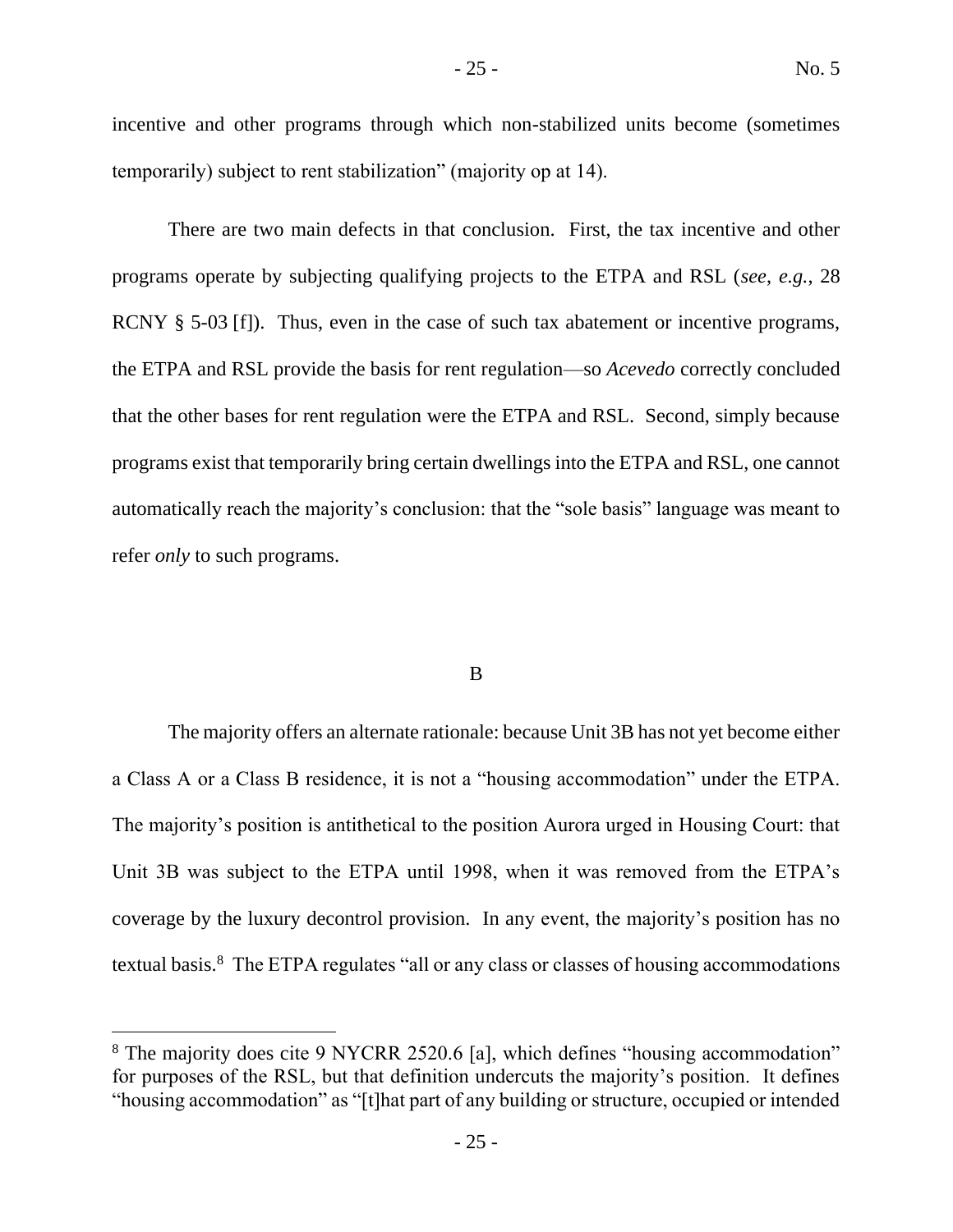in a municipality" (McKinney's Uncons Laws of NY § 8625). The ETPA broadly "applies to regulate residential rents 'of all housing accommodations which it does not expressly except'" (*Wolinsky*, 2 NY3d at 491 [quoting *Matter of Salvati v Eimicke*, 72 NY2d 784, 791 (1988)]). In general, the ETPA regulates units if they were built before 1974 and are in buildings that contain six or more residential units (NY Admin Code § 26-504; McKinney's Uncons Laws of NY § 8625). It is undisputed that Unit 3B is in a pre-1974 building with more than six units occupied residentially; it could not have qualified for Loft Law coverage otherwise.

The majority attempts to inject uncertainty into the term "housing accommodation" by questioning whether an IMD without a C of O should be considered a "housing accommodation" (majority op at 14-15). Even putting aside the clarity of the statutory and regulatory text defining "housing accommodation" and our decisional law emphasizing the broad reach of the ETPA, deeming a loft residence registered for residential conversion to be not a "housing accommodation" is incongruent with the statutory scheme.

First, the Loft Law specifically permits lawful residential occupation of IMDs (MDL § 283). Second, once a unit becomes legalized, the Loft Law requires the Loft Board

to be occupied by one or more individuals as a residence, home, dwelling unit or apartment . . . ." Not only is Unit 3B residentially occupied, but any unit registered for residential conversion under the Loft Law necessary is one that is "intended to be occupied" as a residence. That same regulation, in subsection (b), illustrates that the City understood how to limit a definition to Class A or B residences, which it did not do when defining "housing accommodations." The majority also cites NYC Admin Code § 26-504 (a) (1) (b), (b), which does limit the application of the RSL—but not the ETPA—to Class A and B residences.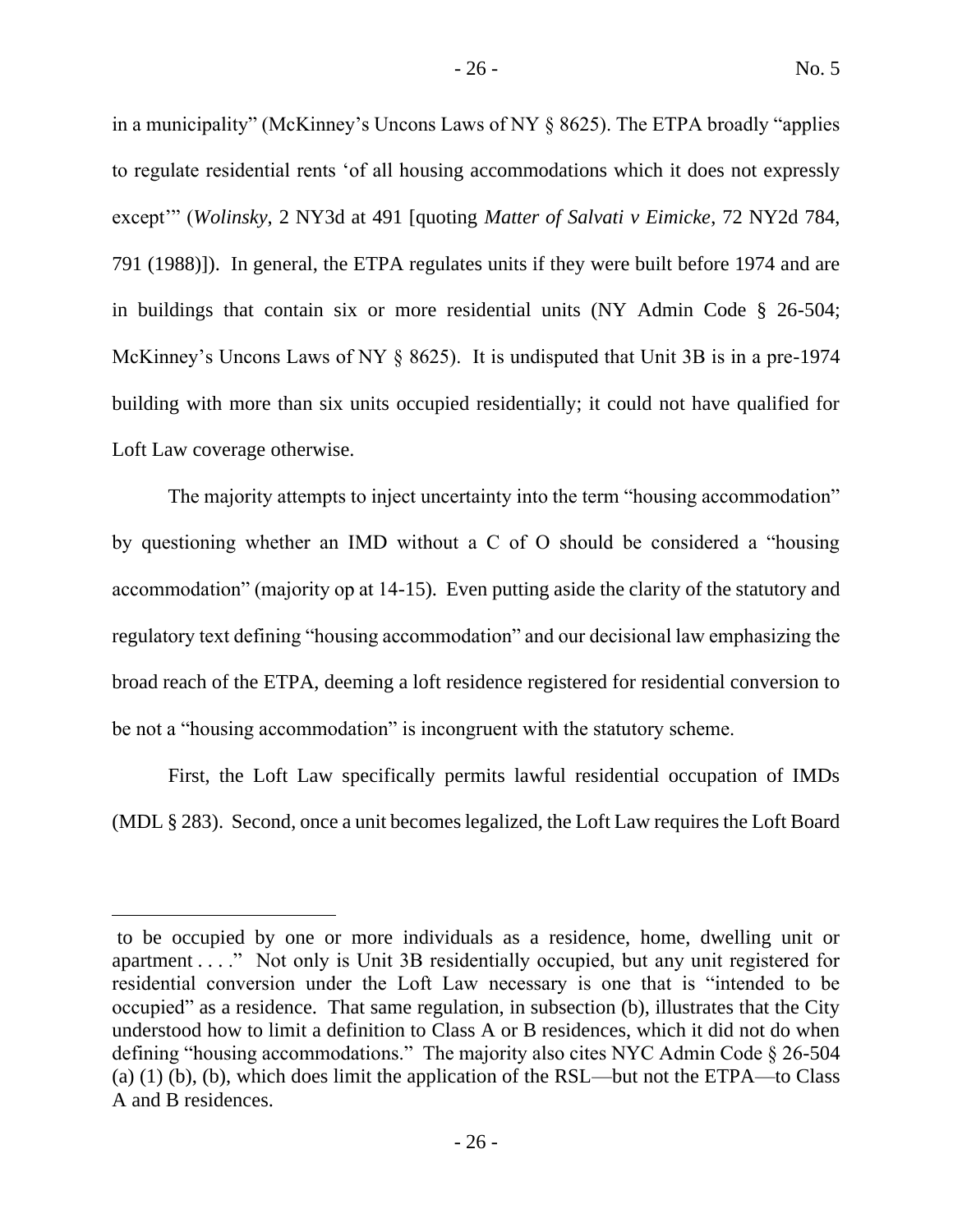to set the initial rent (MDL § 286 [5]) and turn over jurisdiction to DHCR for normal rent stabilized regulation, if applicable (29 RCNY § 2-01 [m])—further confirmation of the legislative intent that IMDs should be deemed "housing accommodations." Nothing in MDL § 286 (6) or (12) purports to alter the definition of a "housing accommodation."

Because the ETPA applies to Unit 3B, Aurora may not evict Mr. Locatelli except for limited grounds allowed by law (9 NYCRR 2504.1). Because Aurora has not alleged a ground for eviction allowed under the ETPA, Aurora's holdover proceeding was properly dismissed. However, I reiterate that because the building is an IMD, it is the Loft Law's anti-eviction provisions that require dismissal of Aurora's holdover action, not the ETPA's.

#### V

The majority decides this case on a ground not advanced by Aurora in the court of instance. In numerous cases decided during my tenure, the Court has taken the position that an argument—not an issue—must be raised in the court of instance to be properly preserved for our review. I have, in dissent, repeatedly taken the opposite position: that an *issue* must be preserved for our review, but if that issue is preserved, we are not bound to the arguments made by the parties, because our job is to resolve correctly the issue raised, not to choose the less bad of the arguments offered by the litigants (*see Persky v Bank of American Natl. Assn.*, 261 NY 212 [1933] ["In our review we are confined to the *questions* raised or argued at the trial but not to the arguments there presented" (emphasis in original) (citing *Oneida Bank v Ontario Bank*, 21 NY 490, 504 [1860])]). That disagreement is best summarized in *Deutsche Bank National Trust Co. v Barclays*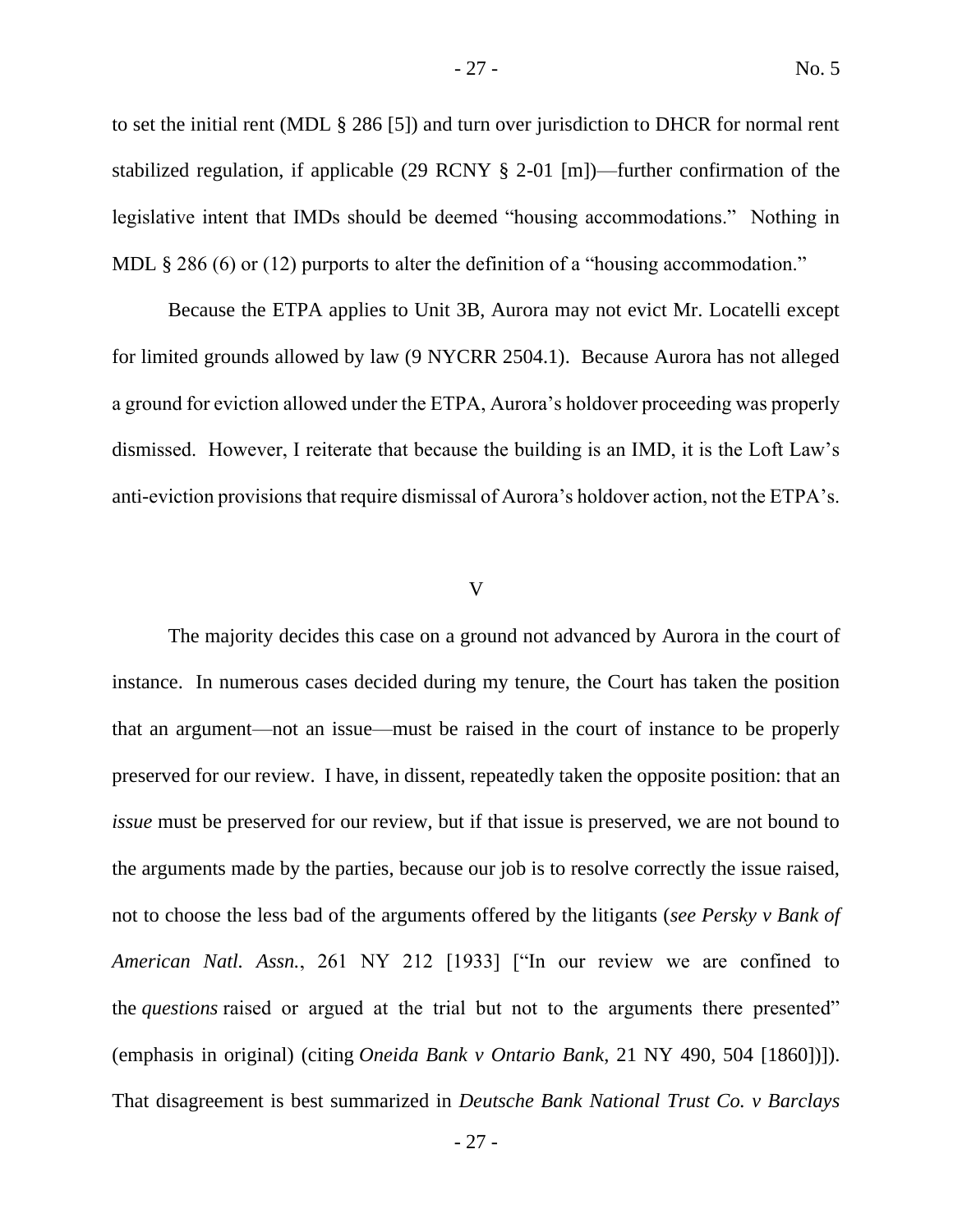*Bank PLC* (34 NY3d 327, 334 n 3, 338, 342-344, 347 n 9 [2019]), but is easily found in other decisions (*see, e.g., Jin Ming Chen v Ins. Co. of the State of Pennsylvania*, 36 NY3d 133, 139 n 2, 165 n 5 [2020]; *Matter of Krug v City of Buffalo*, 34 NY3d 1094, 1095 n 2, 1097 [2019]; *Matter of Kosmider v Whitney*, 34 NY3d 48, 81-82 [2019]; *Matter of 381 Search Warrants Directed to Facebook, Inc.*, 29 NY3d 231, 247 n 7 [2017]). I am heartened to see that, at least in this appeal, the majority has come around to my view of preservation.

In Housing Court, Aurora advanced a novel argument based on several sequential steps:

(1) Because from 1983 to 1998, "the Premises was subject to regulation solely under the Loft Law, [it was] *exempt from the ETPA and the RSL* pursuant to 9 NYCRR  $2520.11(c)$ . As articulated in 9 NYCRR  $2520.11(c)$ , any building completed prior to January 1, 1974 whose rents were regulated by any State or Federal Law other than the Rent Stabilization Law or the City Rent Law, shall only become subject to the ETPA, the RSL and the Code *after* termination of such regulation" (Aurora's Housing Court Brief, *on file with* the Court [emphasis original]).<sup>9</sup>

<sup>&</sup>lt;sup>9</sup> 9 NYCRR 2520.11 (c) reads: "[H]ousing accommodations in buildings completed or substantially rehabilitated prior to January 1, 1974, and whose rentals were previously regulated under the PHFL or any other State or Federal law, other than the RSL or the City Rent Law, shall become subject to the ETPA, the RSL and this Code, upon the termination of such regulation." Far from supporting either Aurora's or the majority's position, the subsection requires that, on termination of Loft Law rent regulation through the section 286 sale, Unit 3B immediately became subject to the ETPA, the RSL and the City Housing Code.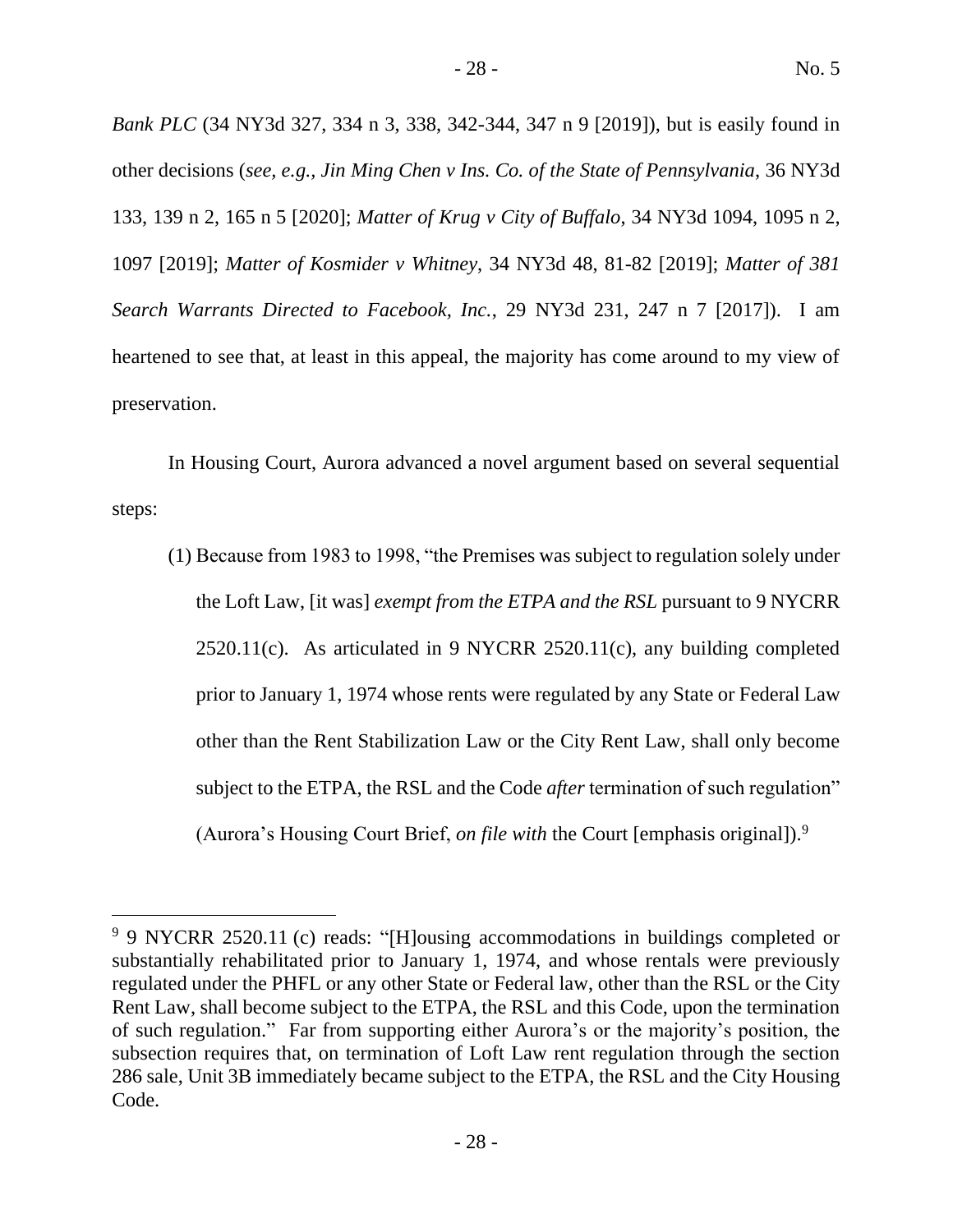- (2) To bolster that argument, Aurora affirmatively and unquestioningly relied on *Acevedo*, arguing that "*Acevedo* held that once a Premises is no longer temporarily exempt from Rent Stabilization by virtue of the Loft Law, the ETPA provides for subsequent re-regulation *if the premises is otherwise covered"* (*id.*  [emphasis added]). The majority now overrules the very authority on which Aurora affirmatively relied, to broaden the holding of *Wolinksy*, a case neither party cited to Housing Court.<sup>10</sup>
- (3) The prior owner's purchase of the improvements and rights held by the Lombardis, pursuant to MDL § 286 (6) and (12), removed the unit from Loft Law rent regulation. However, unlike the majority, Aurora did not contend that the purchase of the Lombardis' rights itself removed Unit 3B from the ETPA or RSL.
- (4) The next step in Aurora's argument was that "[a]n owner was in 1998 entitled to collect a new 'first rent' from an incoming tenant if the Premises has been vacant or temporarily exempt from the ETPA for four (4) or more years. 9 NYCRR 2526.1(a)(3)(iii) (1998)" (Aurora's Housing Court Brief).<sup>11</sup>

 $10$  It is true, as the majority observes (majority op at 17), that in Housing Court, Mr. Locatelli argued that Aurora could not win on its holdover claim unless *Acevedo* was overturned, but that hardly means that Aurora would automatically win if *Acevedo* was overturned. *Acevedo* was a roadblock, but not the only one, and, after overruling *Acevedo*, the arguments fashioned by the majority here to evade the remaining roadblocks are not ones advanced by Aurora in the court of instance.

 $11$  The subsection cited by Aurora in Housing Court does not exist. Part 2526, as in effect from 1987 to 2000, concerned enforcement by DHCR against violations by owners. Section 2526.1, entitled "Overcharge penalties; fines; assessment of costs; attorney's fees;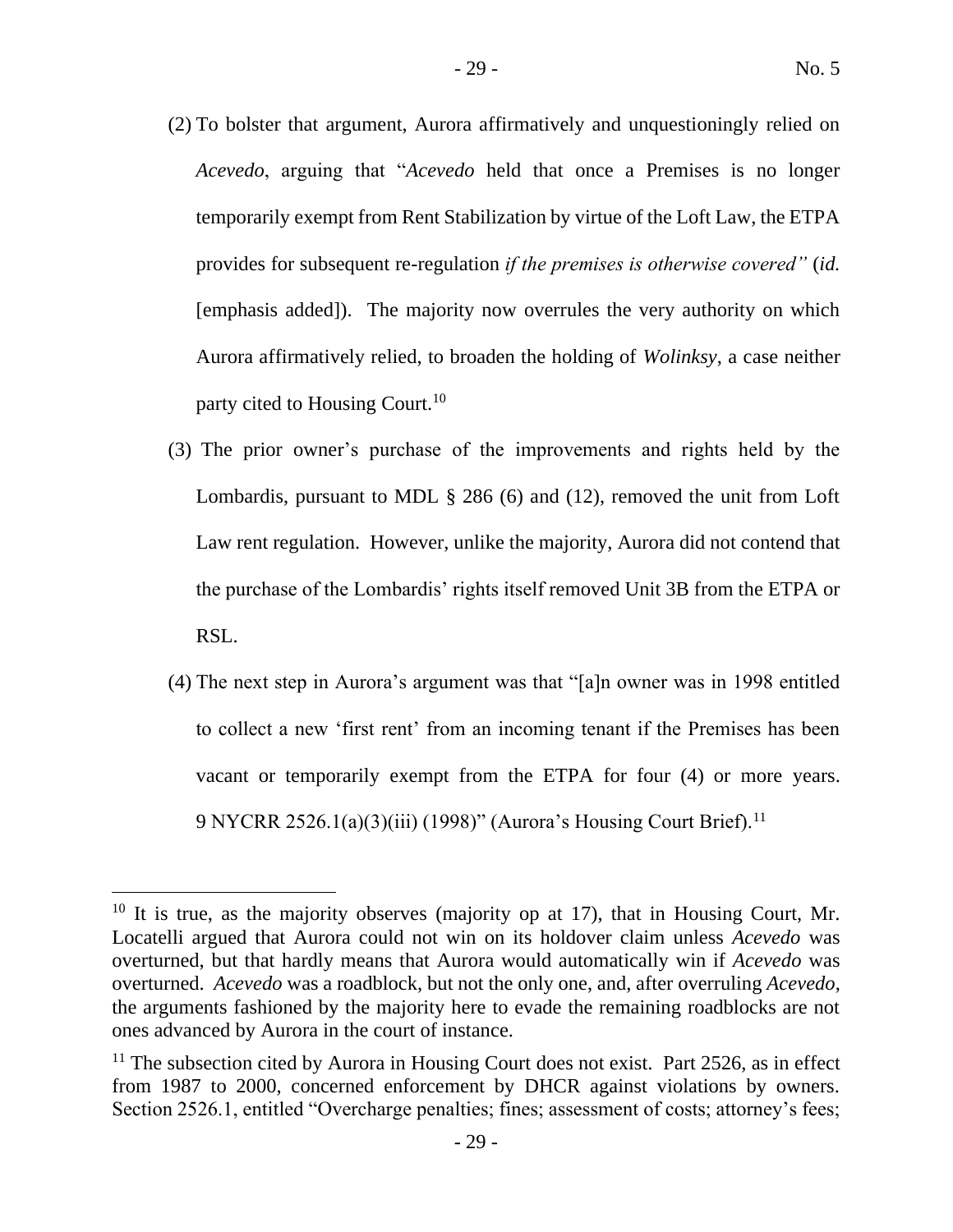- (5) Because the above exemption from the ETPA by virtue of Loft Law rent regulation exceeded four years (1983-1998), 9 NYCRR 2526.1(a)(3)(iii) authorized Aurora to set a "first rent" for the unit.
- (6) Aurora next argued that on December 16, 1998, it set a "first rent" of \$4,250 to its new tenant; and

(7) Because that "first rent" was greater than the then-applicable luxury decontrol threshold of \$2,000 per month, the unit permanently escaped any rent regulation via the luxury decontrol provision.

Aurora's argument concerning the inapplicability of the ETPA and RSL to Mr.

Locatelli's unit is fundamentally different from, and incompatible with, the majority's basis

Nothing in that language, nor in any other regulation I have seen, supports Aurora's claim that a four-year exemption from the ETPA permitted an owner to set a first rent.

rent credits" contained no rights of owners to set first rents. Subsection (3) thereof concerns complaints for overcharges. The closest subsection to the phantom section cited by Aurora is 9 NYCRR 2526.1 (a) (3) (ii), which reads:

<sup>&</sup>quot;As to complaints filed within 90 days of the initial registration of a housing accommodation, the legal regulated rent for purposes of determining an overcharge shall be deemed to be the rent charged and paid on April 1, 1980, or for a housing accommodation not required to be registered by June 30, 1984, four years prior to the date the housing accommodation was first required to be registered (or if the housing accommodation was subject to the RSL and this code for less than four years prior to such initial registration, the initial legal regulated rent), plus in each case, any lawful increases and adjustments. Where the rent charged on such dates cannot be established, such rent shall be determined by the DHCR in accordance with section 2522.6 of this Title."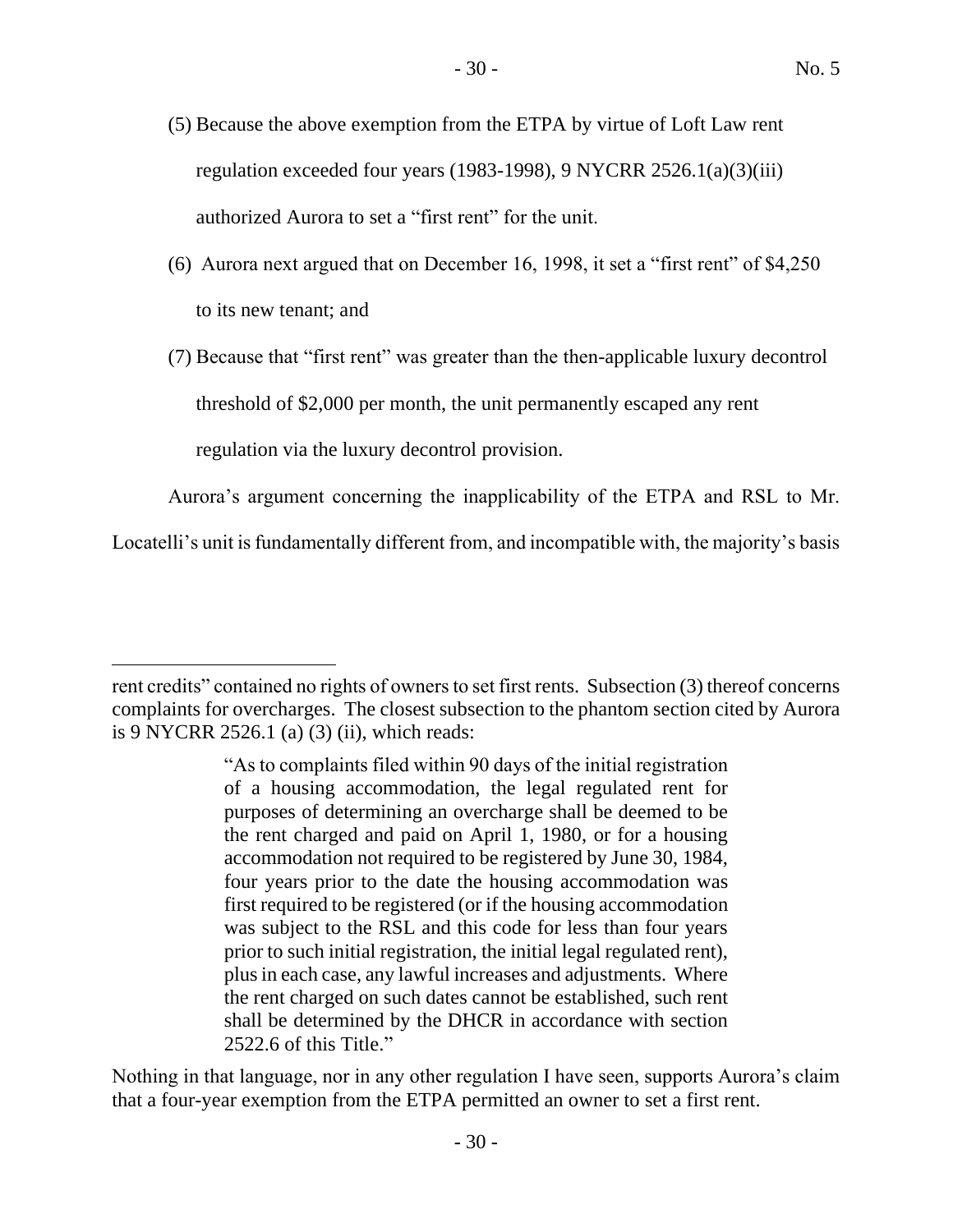for concluding those laws do not apply.<sup>12</sup> Nothing in the majority's conclusion turns on luxury decontrol, the fact that Aurora set an initial rent, or the fact that the unit was subject to Loft Law rent regulation for more than four years, whereas Aurora's argument was completely dependent on each of those facts.<sup>13</sup>

Perhaps for obvious reasons, neither any court below nor the majority has adopted Aurora's argument. Instead, the majority has fashioned a different rationale to allow Aurora to evict Mr. Locatelli—one that is inconsistent with the argument Aurora made to Housing Court. By relying on the luxury decontrol threshold to escape the ETPA, Aurora's argument, when taken to its necessarily conclusion, is that had the rent never exceeded the (now nonexistent) luxury decontrol threshold, or had it obtained a C of O on the legally required timeline, the unit would be subject to regulation under the ETPA.<sup>14</sup> The majority's

<sup>&</sup>lt;sup>12</sup> Indeed, in moving for summary judgment, Aurora relied on Loft Board orders establishing that even when an MDL § 286 (12) sale of rights rendered units "not subject to rent regulation," the owner must still "provide the residential occupant in the Unit with a residential lease subject to the provision regarding evictions and regulations of rent set forth in the Emergency Tenant Protection Act of 1974" (*Matter of Kiamie*, Loft Board Order 3581, June 17, 2010).

<sup>&</sup>lt;sup>13</sup> Aurora's argument is perverse when framed against the Loft Law's requirements and policy. The Loft Law requires that owners of an IMD obtain a C of O within three years. Under Aurora's theory, had it timely complied with the Loft Law, even had it purchased the Lombardis' rights, it would not have been able to set the initial rent because the unit's rents would have been regulated by the Loft Law for less than four years, and the unit would be subject to the ETPA and RSL once the C of O issued. It is only because Aurora failed to comply with the Loft Law's legalization requirements that, under the argument it presented to Housing Court, its purchase of rights gave it an avenue to escape the ETPA and RSL.

<sup>&</sup>lt;sup>14</sup> Contrary to the majority's suggestion, Aurora at all times had the burden to establish a legal basis for Mr. Locatelli's eviction that was unrelated to the amount of rent Aurora could legally demand under the law. Put another way, regardless of Mr. Locatelli's counterarguments, Aurora's action could survive only if there was a legal basis for eviction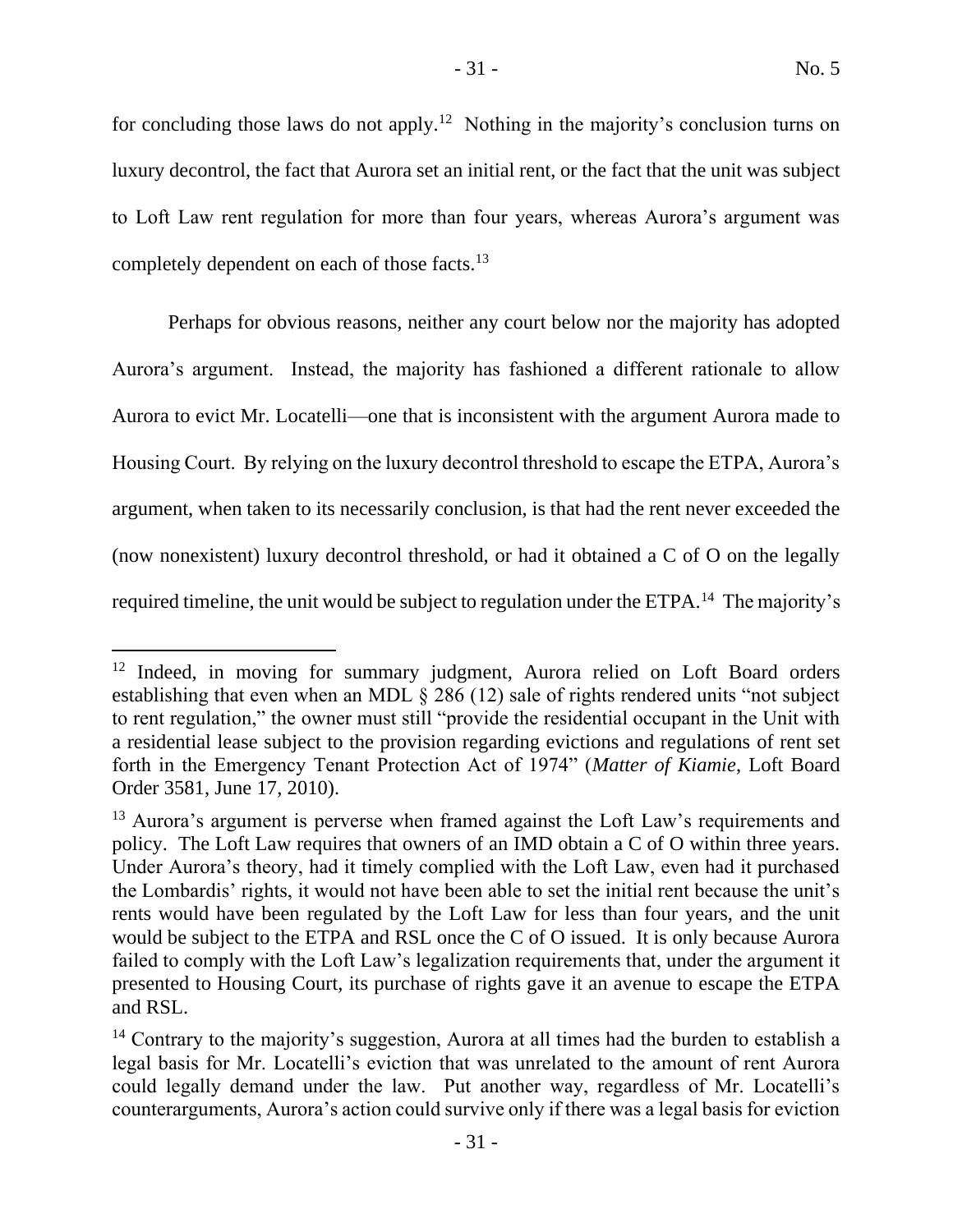holding is completely different: units within an IMD are not subject to the ETPA or RSL, and a purchase of rights under MDL § 286 (6) and (12) allows the owner of an IMD to prevent the ETPA and RSL from ever covering the units in that IMD.

Although I disagree with the majority's decision for the numerous reasons I have articulated, the court has clearly not felt fettered to decide the appeal based on the arguments the parties made in Housing Court. Nothing like the majority's rationale can be found in the record before Housing Court. In one regard, however, I fully agree with the majority's approach: we are here to decide preserved issues of law correctly, even if no party has preserved or raised the correct rationale. If we wish to seek additional briefing because the parties have failed to address the issues sufficiently, we are always free to request that briefing—a common practice among state and federal courts.

# VI

I offer this final observation. The Loft Law, though enacted by the Legislature, was created by and for New York City. As set out above, its design and purpose are clear: to speedily legalize a specified subset of previously commercial buildings being used to ease shortages in the chronically tight housing market, so as to minimize safety concerns and displacement of tenants while permitting owners to collect rent that would otherwise be

other than the nonpayment of rent because Aurora's action was not based on any failure or unwillingness of Mr. Locatelli to pay the agreed upon rent. Aurora has not asserted any valid ground for eviction given the Loft Law's anti-eviction protections, and thus it has failed to carry its burden.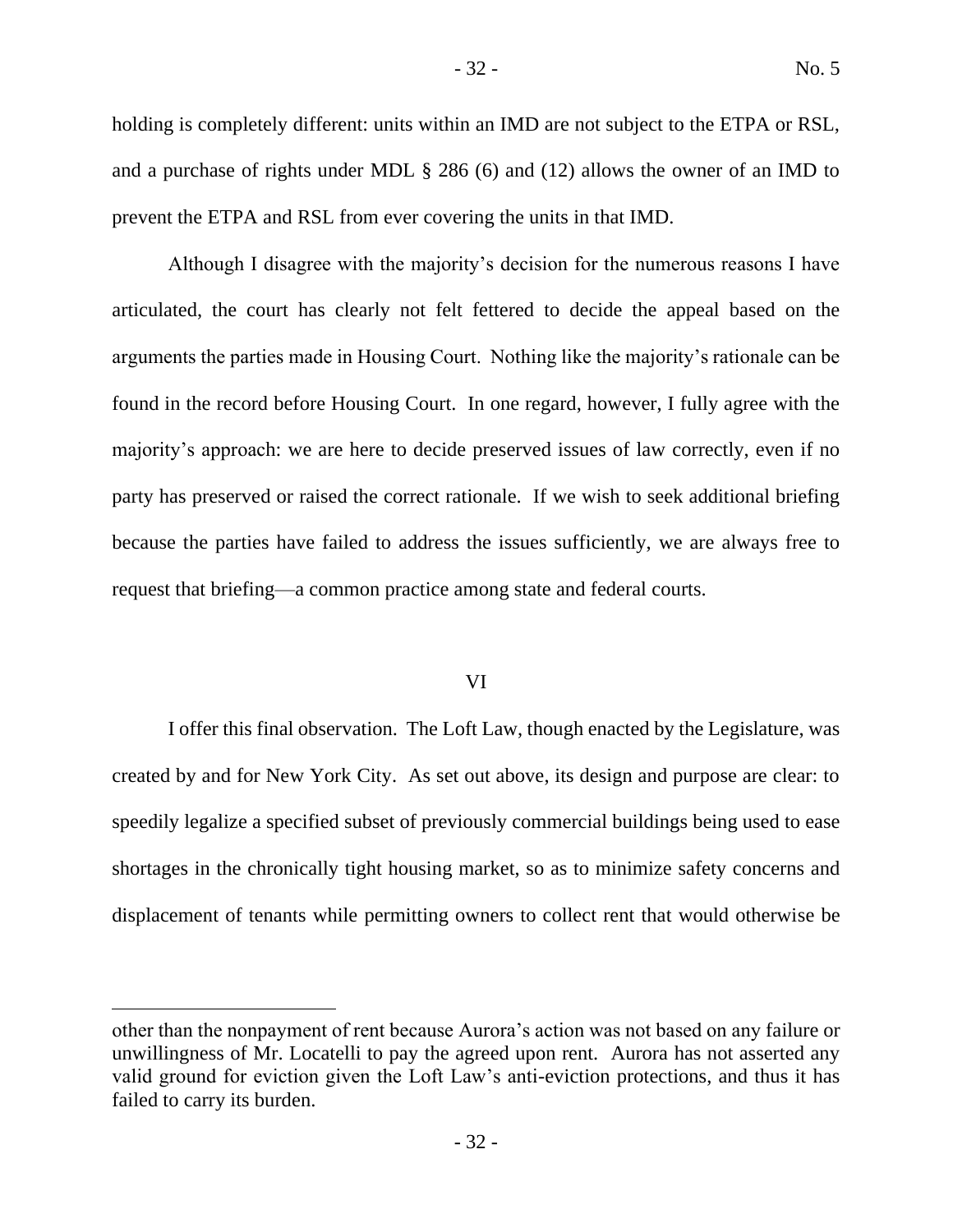illegal during the relatively brief period while necessary renovations occurred. Owners could buy out tenants, which might make sense if it was more profitable to do so and return the building to commercial use than to make renovations necessary to convert a building to residences. Nothing in the statute or legislative history suggests that the Mayor or City Council (or the Legislature, for that matter), intended to permit landlords to purchase their way out of rent stabilization. That idea is anathema to the legislative purposes. DHCR's regulations governing implementation of the ETPA instruct that they:

"shall be construed so as to carry out the intent of the act to ensure that such statute shall not be subverted or rendered ineffective, directly or indirectly, and to prevent the exaction of unjust, unreasonable and oppressive rents and rental agreements, and to forestall profiteering, speculation and other disruptive practices tending to produce threats to the public health, safety and general welfare; and that the policy herein expressed shall be implemented with due regard for the preservation of regulated rental housing"

(9 NYCRR 2500.13).

The majority contends that *La Guardia v Cavanaugh* (53 NY2d 67 [1981]) is "consistent" with its interpretation of *Wolinksy* (majority op at 11 n 5). As the majority does here, *Cavanagh* conducted a tortuous analysis to conclude that the definition of "housing accommodation" did not reach class B dwellings, in the process recharacterizing three of our prior decisions (*Kurcsics v Merchants Mut. Ins. Co.*, 49 NY2d 451 [1980]; *Matter of Zeitlin v New York Conciliation & Appeals Bd.*, 46 NY2d 992 [1979]; and *Axelrod v Starr*, 41 NY2d 942 [1977]), just as the majority here has done with *Wolinsky*. We decided *Cavanagh* on June 4, 1981. On July 7, 1981, the Legislature sent to the Governor a bill to reverse *Cavanagh*, effective retroactive to June 4, 1981, which the